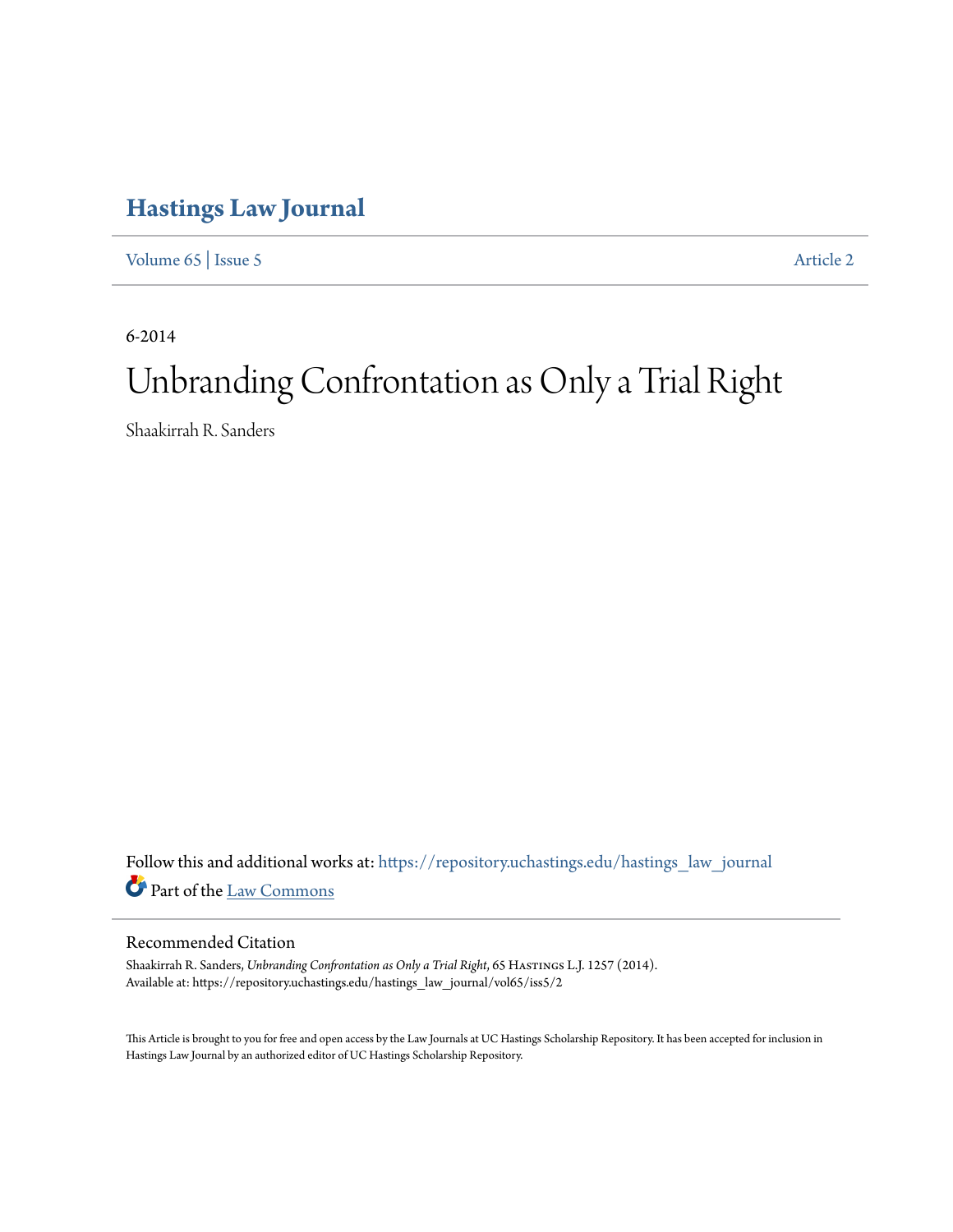## Unbranding Confrontation as Only a Trial Right

Shaakirrah R. Sanders\*

*This Article challenges the oft-cited but unpersuasive rule that the Sixth Amendment Confrontation Clause only applies at the trial stage of a "criminal prosecution." I examine the most likely interpretation of the term "criminal prosecution" at the time of*  the Founding and conclude that the term would have included felony sentencing. I explore the Counsel Clause's early rejection of the "trial-right-only" rule and the recent *erosion of the "trial-right-only" rule with regard to the Jury Trial Clause in Alleyne v.* United States*. I advocate for eliminating the trial-right-only theory of the Confrontation Clause to allow cross-examination of testimonial statements that are material to punishment and where cross-examination assists in assessing truth and veracity. In such cases, I advocate a practical application of the fundamental right to confront witnesses during felony sentencing. Ultimately, I propose a uniform application of the Sixth Amendment's structurally identical Counsel, Jury Trial, and Confrontation Clauses at felony sentencing.*

<sup>\*</sup> Associate Professor of Law, University of Idaho College of Law. I would like to thank participants of the 2013 Southeast/Southwest People of Color Conference, participants of the 2013 Inland Northwest Junior Scholar's Conference, and my colleagues at the University of Idaho College of Law for their review and critique of this work.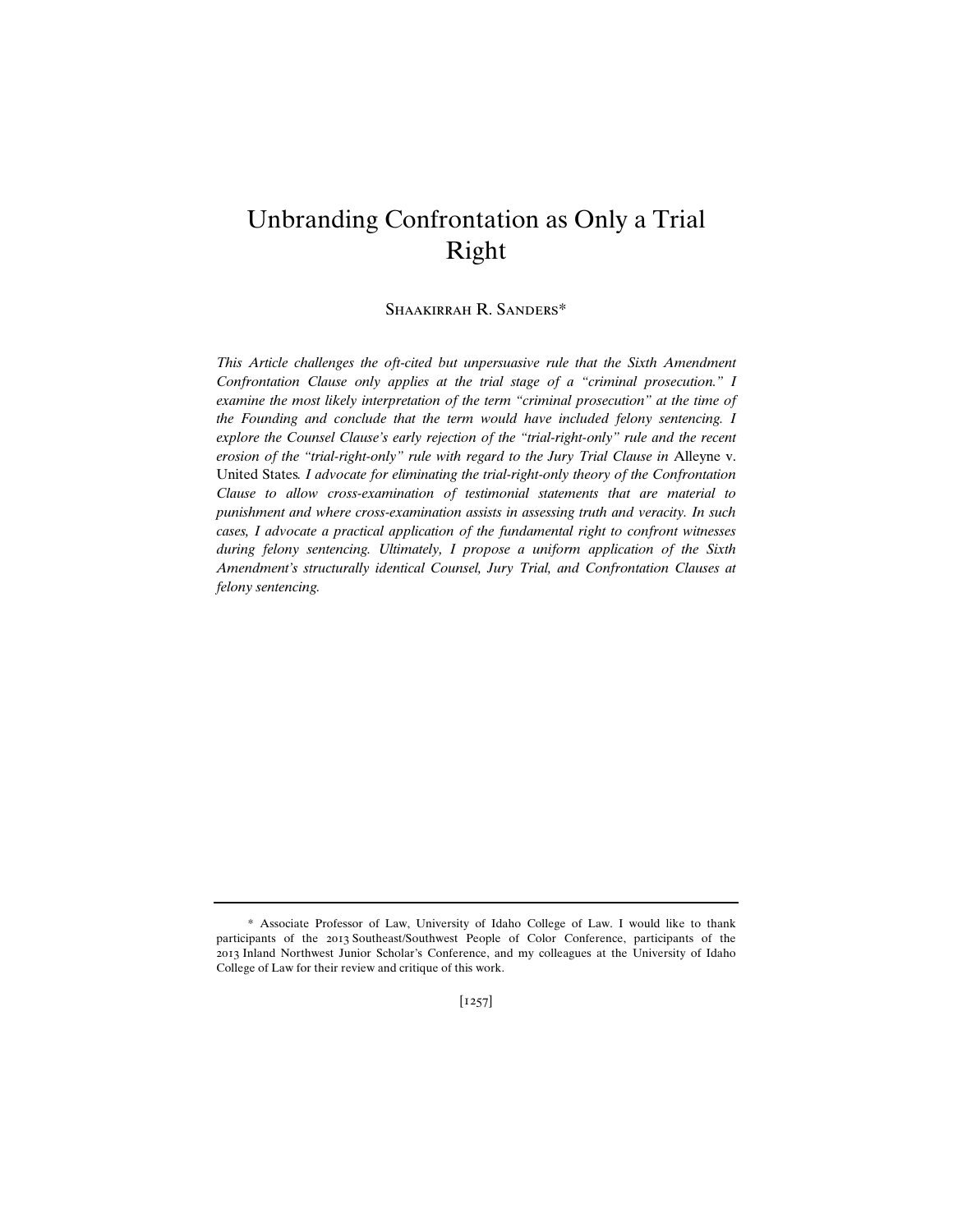#### 1258 *HASTINGS LAW JOURNAL* [Vol. 65:1257

#### Table of Contents

| I. ORIGIN AND EARLY REJECTION OF THE COUNSEL CLAUSE AS ONLY A |  |
|---------------------------------------------------------------|--|
|                                                               |  |
| II. ORIGIN AND EROSION OF THE JURY TRIAL CLAUSE AS ONLY A     |  |
|                                                               |  |
| III. UNBRANDING THE CONFRONTATION CLAUSE AS ONLY A TRIAL      |  |
|                                                               |  |
|                                                               |  |
|                                                               |  |

#### **INTRODUCTION**

This is the second work in which I advocate for the extension of confrontation rights at felony sentencing hearings. In the first work, Making the Right Call for Confrontation at Felony Sentencing,<sup>1</sup> I examined and challenged whether judicial authority existed in pre-Founding felony cases to consider un-cross-examined testimony for purposes of fixing punishment. This Article examines and challenges another popular argument against confrontation at felony sentencing: that confrontation only applies at the trial stage of the "criminal prosecution." The majority of the federal circuit courts that have examined the question of confrontation rights at felony sentencing have ruled that the Confrontation Clause is a right that only applies at trial.<sup>2</sup> I reexamine this

<sup>1</sup>. Shaakirrah R. Sanders, *Making the Right Call for Confrontation at Felony Sentencing*, 47 U. Mich. J.L. Reform 791 (2014).

<sup>2</sup>*. See, e.g.*, United States v. Francis, 39 F.3d 803, 810 (7th Cir. 1994) (holding that a criminal sentencing hearing is not within the meaning of the Sixth Amendment); United States v. Petty, 982 F.2d 1365, 1367–70 (9th Cir. 1993) (agreeing that confrontation rights do not apply at sentencing), *amended by* 992 F.2d 1015 (9th Cir. 1993); United States v. Silverman, 976 F.2d 1502, 1511 (6th Cir. 1992) (en banc) (finding that confrontation is among those rights that are applicable at trial, but not sentencing); United States v. Tardiff, 969 F.2d 1283, 1287 (1st Cir. 1992) ("[A] defendant's Sixth Amendment right to confront the witnesses . . . does not attach during the sentencing phase."); United States v. Johnson, 935 F.2d 47, 50–52 (4th Cir. 1991) (holding that cross-examination at sentencing is not required of probation officers regarding the substance of information included in the presentence report); United States v. Marshall, 910 F.2d 1241, 1244 (5th Cir. 1990) (holding that hearsay is admissible for sentencing purposes); United States v. Beaulieu, 893 F.2d 1177, 1180–81 (10th Cir. 1990) (distinguishing between rights at trial and rights at sentencing and concluding that confrontation rights do not apply at sentencing); United States v. Sunrhodes, 831 F.2d 1537, 1541 (10th Cir. 1987) ("Because restitution hearings are part of the sentencing process, [only] the Due Process Clause applies." (citation omitted)); United States v. Fatico, 579 F.2d 707, 711–12 (2d Cir. 1978) ("[M]ost of the information now relied upon by judges to guide them in the intelligent imposition of sentences would be unavailable if information were restricted to that given in open court by witnesses subject to cross-examination.") (quoting Williams v. New York, 337 U.S. 241, 250 (1949))). *But see* United States v. Fortier, 911 F.2d 100, 103–04 (8th Cir. 1990) (holding that while there is a right to cross-examine witnesses at criminal sentencing, the hearsay standard of reliability governs confrontation challenges), *overruled by* United States v. Wise, 976 F.2d 393, 400 (8th Cir. 1992) (en banc) ("[P]rotections of the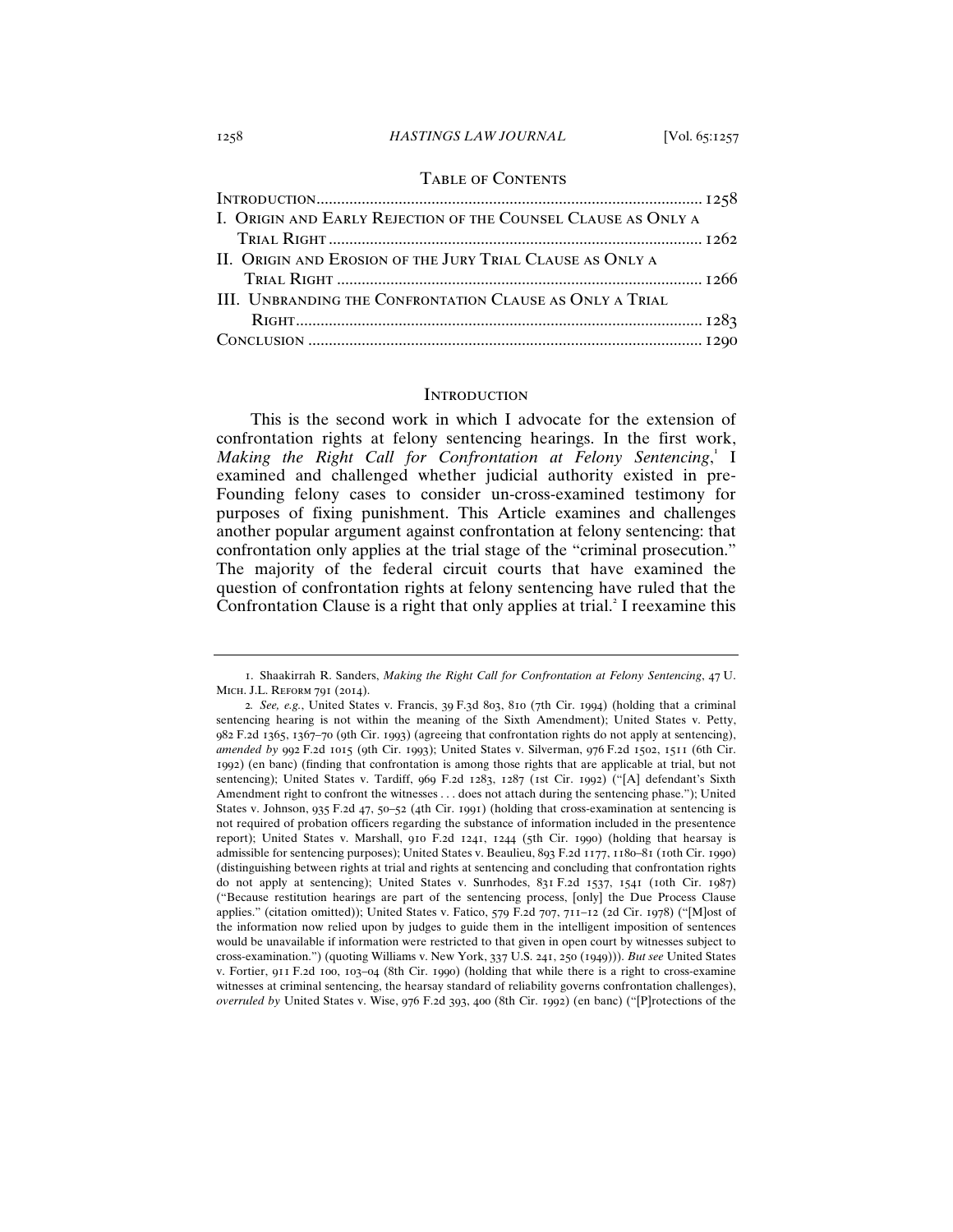approach and contribute to the scholarship surrounding the fundamental right of confrontation, arguing that this right should in fact extend through felony sentencing.<sup>3</sup>

Although recent Confrontation Clause jurisprudence mandates cross-examination of testimonial statements at trial, $\hat{i}$  those new rules do not apply for purposes of felony sentencing.<sup>5</sup> However, the adversarial process does not end once a plea or verdict of guilt is rendered; it extends through felony sentencing. Testing the veracity of testimonial statements that are material to punishment is as compelling at felony sentencing as at trial, because felony sentencing courts have discretion to increase punishment based on un-cross-examined testimonial statements about several categories of unproven criminal conduct. Thus, such findings of fact are as qualitatively vital as those made during trial.<sup>7</sup> Due to the current system of plea bargaining, $\delta$  the vast majority of felony defendants do not have the opportunity to test the veracity of testimonial statements made against them before the sentencing hearing. As such, the fundamental right to cross-examine a witness is unavailable at the most critical stage of the criminal prosecution: the sentencing hearing.<sup>9</sup>

4. Crawford v. Washington, 541 U.S. 36, 51–52 (2004).

5*. See Sunrhodes*, 831 F.2d at 1543 (citing Mancusi v. Stubbs, 408 U.S. 204, 211 (1972)) ("The right to confrontation is basically a trial right."); *see also* Barber v. Page, 390 U.S. 719, 725 (1968).

6. Williams v. Oklahoma, 358 U.S. 576, 584 (1959) (affirming *Williams*, 337 U.S. at 241, and holding that sentencing judge is not restricted to evidence presented at trial for purposes fixing punishment). *See generally* Eang Ngov, *Judicial Nullification of Juries: Use of Acquitted Conduct at Sentencing*, 76 Tenn. L. Rev. 235, 281–83 (2009). *But see* Specht v. Patterson, 386 U.S. 605, 607–11 (1967) (holding that Colorado may not convict under one statute that authorizes a maximum sentence of ten years, but sentence for an indeterminate term under another statute).

7. Edward R. Becker, *Insuring Reliable Fact Finding in Guidelines Sentencing: Must the Guarantees of the Confrontation and Due Process Clauses Be Applied?*, 2 Cap. U. L. Rev. 1, 7–8 (1993) (describing steps of guidelines sentencing).

8. Missouri v. Frye, 132 S. Ct. 1399, 1407 (2012) (citation omitted) (noting that ninety-seven percent of federal convictions and ninety-four percent of state convictions result from a plea of guilty).

9. *See* Becker, *supra* note 7, at 14–16; *see also* Douglas A. Berman, *Conceptualizing Booker*, 38 Ariz. St. L.J. 387, 391 (2006).

right of confrontation apply at the guilt phase, but it does not follow that the same protections apply at sentencing simply because facts proved at sentencing may increase a defendant's sentence.").

<sup>3</sup>. Readers may be surprised to discover the impressive amount of student scholarship related to the subjects of this work. *See, e.g.*, Eric P. Berlin, Comment, *The Federal Sentencing Guidelines' Failure to Eliminate Sentencing Disparity: Governmental Manipulations Before Arrest*, 1993 Wis. L. Rev. 187; Sharon M. Bunzel, Note, *The Probation Officer and the Federal Sentencing Guidelines: Strange Philosophical Bedfellows*, 104 Yale L.J. 933 (1995); Amanda Harris, Note, *Surpassing Sentencing: The Controversial Next Step in Confrontation Clause Jurisprudence*, 64 Fla. L. Rev. 1447 (2012); David A. Hoffman, Note, *The Federal Sentencing Guidelines and Confrontation Rights*, 42 Duke L.J. 382 (1992); Nigel Hugh Holder, Comment, *Confrontation at Sentencing: The Logical Connection Between* Crawford *and* Blakely, 49 How. L.J. 179 (2005); Christine Holst, Note, *The Confrontation Clause and Pretrial Hearings: A Due Process Solution*, 2010 U. Ill. L. Rev. 1599; Note, *An Argument for Confrontation Under the Federal Sentencing Guidelines*, 105 Harv. L. Rev. 1880 (1992); Note, *Procedural Due Process at Judicial Sentencing for Felony*, 81 Harv. L. Rev. 821 (1968).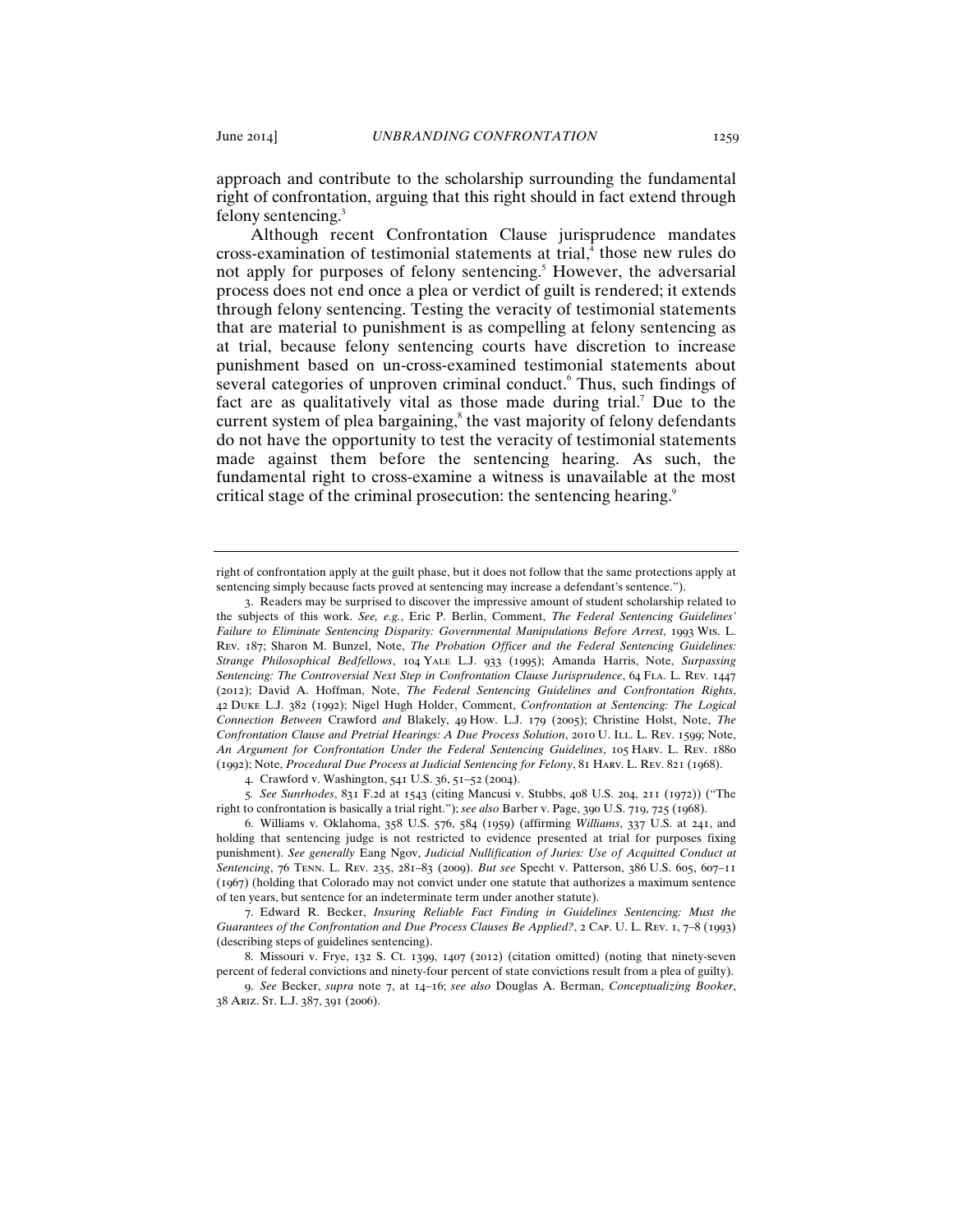The Confrontation Clause is not the only fundamental Sixth Amendment right to be branded a right that only applies at trial. In the past, neither the Counsel nor the Jury Trial Clauses automatically applied at felony sentencing.<sup>10</sup> *Gideon v. Wainwright* eventually applied the Counsel Clause to all critical stages of the criminal prosecution, $\mathrm{I}^{\mathrm{II}}$  which was ultimately deemed to include sentencing in *Mempa v. Rhay.*<sup>12</sup> *McMillan v. Pennsylvania* initially established that the Jury Trial Clause only applied to "elements" of the offense, not to "enhancements" to the punishment.<sup>13</sup> The distinction proved significant considering that elements must be established beyond a reasonable doubt at trial and enhancements could be established by a preponderance of the evidence at sentencing.<sup>14</sup> *Apprendi v. New Jersey* radically changed the trial "element" versus sentencing "enhancement" distinction and applied the Jury Trial Clause to any fact that increased the statutory *maximum* punishment.<sup>15</sup> During the 2013 term, the Court quietly but dramatically expanded the scope of *Apprendi* to include mandatory *minimum* sentences in *Alleyne v. United*  States.<sup>16</sup>

I advocate for reexamination of the theory that the Confrontation Clause is a right that only applies at trial. The Counsel, Confrontation, and Jury Trial Clauses are structurally identical and appear to apply in a broad sense "[i]n all criminal prosecutions."<sup>17</sup> Each has been deemed essential to our system of criminal prosecutions<sup>18</sup> but until recently it was generally well accepted that the Confrontation Clause only "reflect[ed] a *preference* for face-to-face confrontation at trial."<sup>19</sup> Previously, there was

- 16. 133 S. Ct. 2151, 2155 (2013).
- 17. See U.S. Const. amend. VI.

19. *See* Ohio v. Roberts, 448 U.S. 56, 64 (1980) (emphasis added), *abrogated by* Crawford v. Washington, 541 U.S. 36 (2004); *see also* Maryland v. Craig, 497 U.S. 836, 846–48 (1990) (reasoning

<sup>10</sup>. *See* Sanjay Chhablani, *Disentangling the Sixth Amendment*, 11 U. Pa. J. Const. L. 487, 520–21 (2009) (discussing the Court's interpretation of "criminal prosecution," the meaning of which depends on the procedural right at issue, and advocating for a broad definition based on the term "criminal offense"); *see also* Gideon v. Wainwright, 372 U.S. 335, 343–45 (1963) (holding that the Fourteenth Amendment Due Process Clause makes the Sixth Amendment right to counsel obligatory on the states); Pointer v. Texas, 380 U.S. 400, 403–08 (1965) (incorporating the Confrontation Clause); Duncan v. Louisiana, 391 U.S. 145, 149 (1968) (incorporating the Jury Trial Clause). These cases were decided within six years of each other.

<sup>11</sup>. 372 U.S. at 343–45 (citing Powell v. Alabama, 287 U.S. 45, 68–69 (1932)).

<sup>12</sup>. 389 U.S. 128, 136–37 (1967).

<sup>13</sup>. 477 U.S. 79, 83–91 (1986).

<sup>14</sup>*. Id*. at 91.

<sup>15</sup>. 530 U.S. 466, 476 (2000).

<sup>18</sup>*.* Gideon v. Wainwright, 372 U.S. 335, 343–45 (1963) (deeming the right to counsel fundamental); Pointer v. Texas, 380 U.S. 400, 404 (1965) (noting that the appearance of confrontation rights in the Sixth Amendment's text reflects the Framers' belief that "confrontation was a fundamental right essential to a fair trial in a criminal prosecution"); Duncan v. Louisiana, 391 U.S. 145, 149 (1968) ("[W]e believe that trial by jury in criminal cases is fundamental to the American scheme of justice.").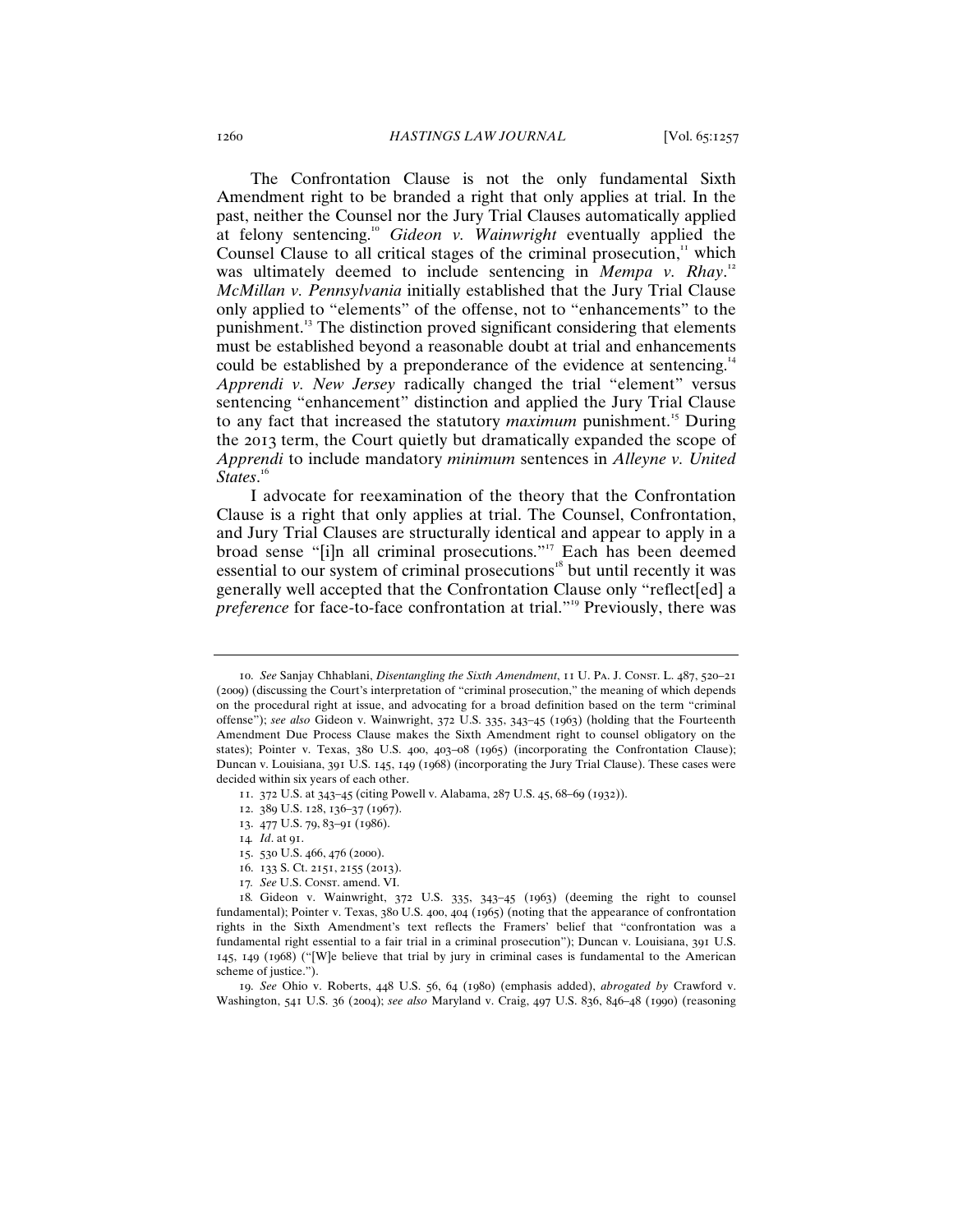a close link between the Confrontation Clause and due process-based hearsay rules.<sup>20</sup> The understanding of lower courts that examined the applicability of the Confrontation Clause at felony sentencing was that confrontation and hearsay both originated from due process and were designed to protect similar values—trustworthiness and reliability. $21$  But the Court's re-examination of the historical origin and text of the Confrontation Clause in *Crawford v. Washington* established that "[w]here testimonial statements are at issue, the only indicium of reliability sufficient to satisfy constitutional demands is the one the Constitution actually prescribes: confrontation."<sup>22</sup>

This Article proposes uniform application of the Sixth Amendment's Counsel, Jury Trial, and Confrontation Clauses at felony sentencing. I argue the Confrontation Clause should apply at what is now the most critical post-verdict stage of felony criminal prosecutions where testimonial statements are at issue: the sentencing hearing. Part I discusses the Sixth Amendment's text and structure, and the pre-Founding model of determinate sentencing. It also explains the origin of the trial-right-only rule and discusses the Counsel Clause's early rejection of the theory. Part II discusses the decline of indeterminate sentencing as the dominant model for fixing punishment in the United States. It also discusses the decades-long erosion of the trial-right-only theory of the Jury Trial Clause, as demonstrated in 2013 in *Alleyne*. Part III explains why Counsel and Jury Trial Clause jurisprudence, as well as the Court's recent interpretations of the Confrontation Clause, control the issue of whether cross-examination should be allowed at felony sentencing. Ultimately, I argue that where testimonial statements are material to punishment and where cross-examination will assist the fact finder in assessing truth, confrontation should be branded as a right that applies through sentencing.

that the primary purpose of confrontation is to ensure reliability, but that face-to-face confrontation is only a preference).

<sup>20</sup>. *See* United States v. Kikumura, 918 F.2d 1084, 1102–03 (3d Cir. 1990), *overruled by* United States v. Grier, 449 F.3d 558 (2006) (arguing that confrontation violations occur only when a court relies on misinformation of a constitutional magnitude because hearsay is normally considered at sentencing as long as the due process standard is met); *see also* Chhablani, *supra* note 10, at 498–99 (discussing the Burger Court and its reading of confrontation rights to require a showing of unreliability as a definitional element).

<sup>21</sup>*. See Roberts*, 448 U.S. at 66 ("[It is a] truism that hearsay rules and the Confrontation Clause are generally designed to protect similar values, and stem from the same roots." (citations omitted) (internal quotation marks omitted)); G. Michael Fenner, *Today's Confrontation Clause (After*  Crawford *and* Melendez-Diaz*)*, 43 Creighton L. Rev. 35, 37 (2009) (noting that until *Crawford*, confrontation jurisprudence "more or less tracked the hearsay rule"); *see also supra* note 2.

<sup>22</sup>*. Crawford*, 541 U.S. at 68–69. "Admitting statements deemed reliable by a judge is fundamentally at odds with the right of confrontation . . . [which] reflects a judgment . . . about how reliability can be best determined." *Id.* at 61.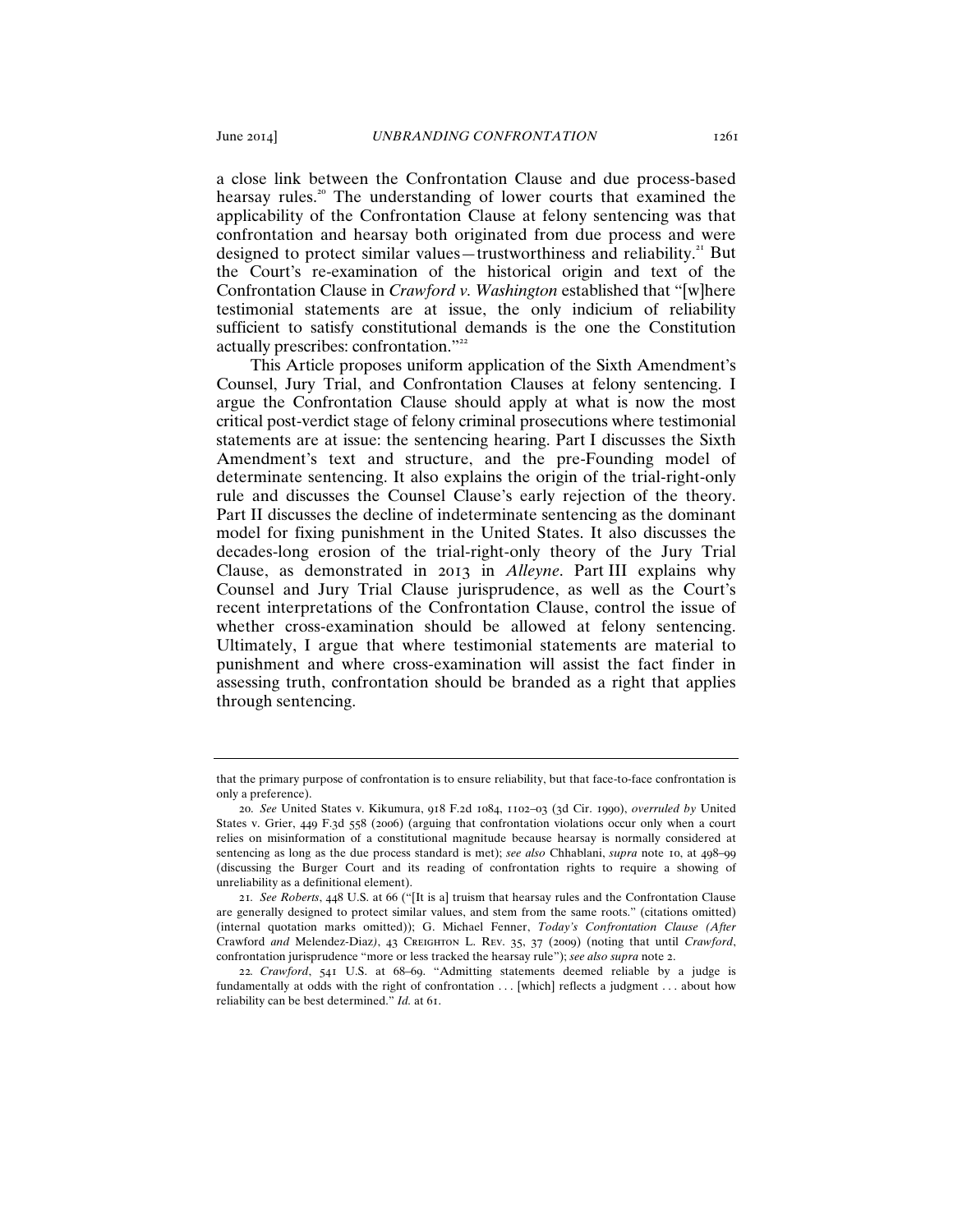#### I. Origin and Early Rejection of the Counsel Clause as Only a TRIAL RIGHT

The rule that confrontation does not apply at felony sentencing relies on a reading of the Sixth Amendment that is not apparent from the text itself.<sup>23</sup> The Sixth Amendment provides:

In all criminal prosecutions, the accused shall enjoy the right to a speedy and public trial, by an impartial jury of the State and district wherein the crime shall have been committed, which district shall have been previously ascertained by law, and to be informed of the nature and cause of the accusation; to be confronted with the witnesses against him; to have compulsory process for obtaining witnesses in his favor, and to have the Assistance of Counsel for his defence.<sup>24</sup>

The introductory clause, "[i]n all criminal prosecutions," prefaces all of the included procedural rights and protections, $25$  of which there are as many as seven. This Article focuses on three: the Counsel, Jury Trial, and Confrontation Clauses.<sup>26</sup>

The Sixth Amendment is silent with regard to whether sentencing is part of the "criminal prosecution," a term that the Amendment leaves undefined. Moreover, Founding era documents do not provide guidance on the meaning or scope of the term.<sup>27</sup> This is not surprising, because at the time of ratification, felony sentencing was determinate.<sup>28</sup> Essentially, sentencing proceedings were "virtually indistinguishable from the process of conviction."<sup>29</sup> Felony crimes were submitted to a jury and punishment

29. *See* Carissa Byrne Hessick & F. Andrew Hessick, *Recognizing Constitutional Rights at Sentencing*, 99 Calif. L. Rev. 47, 51 (2011) (noting that colonial judges did not conduct a formal sentencing proceeding following conviction, and that most crimes instead carried a particular penalty and the conviction determined the punishment); *see also* Bibas, *supra* note 27, at 46 ("Eighteenthcentury trials contained no sentencing phase."); Douglass, *supra* note 28, at 1972 (noting that unitary guilt and sentencing phases for capital trials were the norm at the time of the Founding); Penny J. White, "*He Said," "She Said," and Issues of Life and Death: The Right to Confrontation at Capital Sentencing Proceedings*, 19 Regent U. L. Rev. 387, 396 (2007) ("When the Sixth Amendment was adopted . . . the sentencing decision was 'collaps[ed] . . . into the proceeding for determining guilt.'")*. See generally* Susan N. Herman, *The Tail that Wagged the Dog: Bifurcated Fact-Finding Under the Federal Sentencing Guidelines and the Limits of Due Process*, 66 S. Cal. L. Rev. 289, 302–03 (1992).

<sup>23</sup>. Benjamin C. McMurray, *Challenging Untested Facts at Sentencing: The Applicability of* Crawford *at Sentencing After* Booker, 37 McGeorge L. Rev. 589, 605–07 (2006) (discussing lower court's "fail[ure] to seriously engage the text of the Sixth Amendment" in ruling that confrontation did not apply at felony sentencing).

<sup>24.</sup> U.S. Const. amend. VI.

<sup>25</sup>. McMurray, *supra* note 23, at 615.

<sup>26</sup>. Chhablani, *supra* note 10, at 492 (explaining seven procedural protections under the Sixth Amendment).

<sup>27</sup>*. See* McMurray, *supra* note 23, at 616, 616 n.191; Stephanos Bibas, *Two Cheers, Not Three, for Sixth Amendment Originalism*, 34 Harv. J.L. & Pub. Pol'y 45, 46 (2011).

<sup>28</sup>. John G. Douglass, *Confronting Death: Sixth Amendment Rights at Capital Sentencing*, 105 Colum. L. Rev. 1967, 2011 (2005) (cautioning against the conclusion that history suggests that "the Sixth Amendment contemplates no sentencing rights" simply "because it contemplates no separate sentencing proceeding").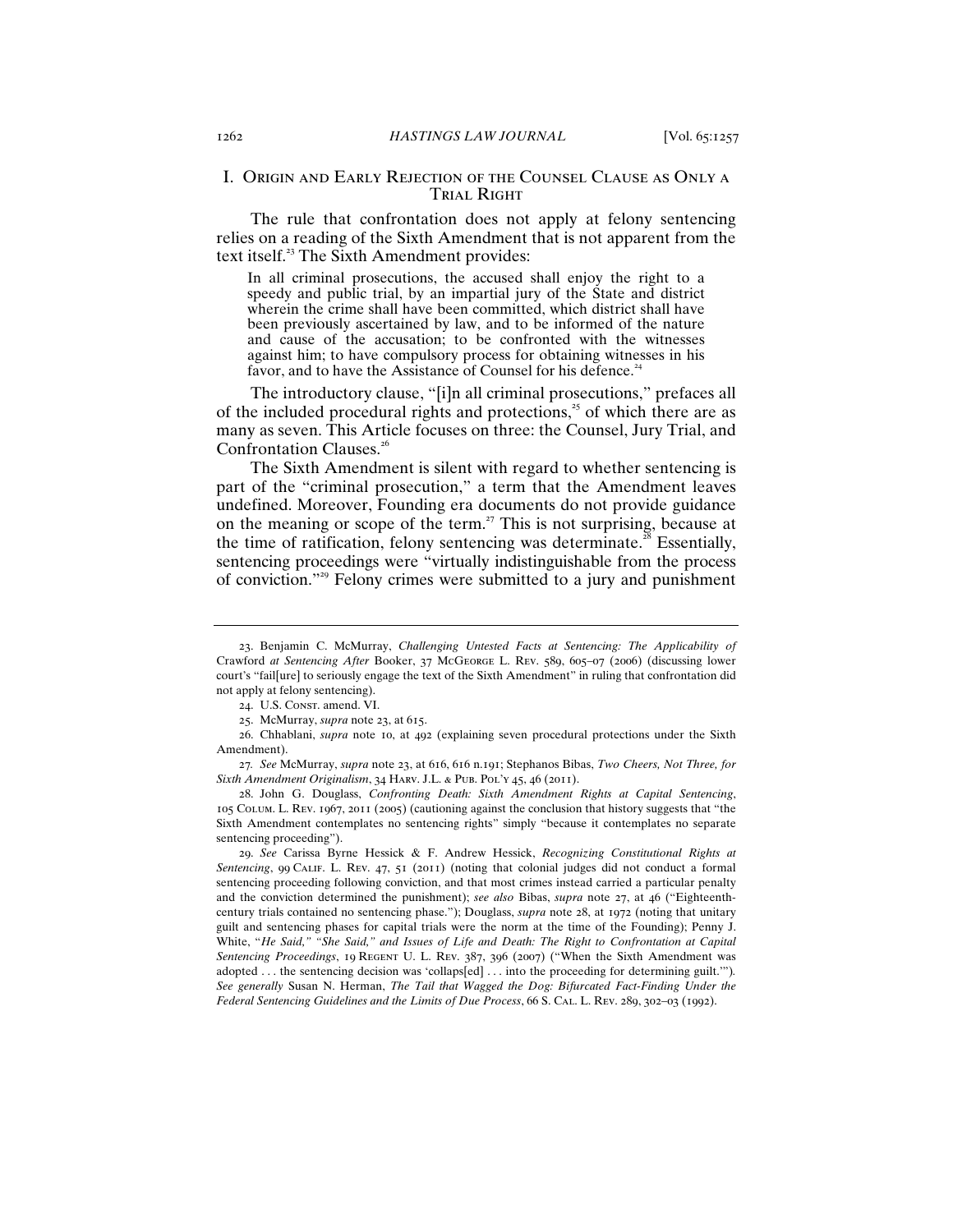was linked to the crime.<sup>30</sup> This model of "unitary prosecution"<sup>31</sup> required felony "sentencing evidence" to be presented to a jury and confronted by defense counsel during the trial. $3<sup>2</sup>$  The trial was the sentencing in purpose and effect.<sup>33</sup>

An "original objective meaning" interpretation<sup>34</sup> of the Sixth Amendment supports the argument that pre-Founding "criminal prosecutions" included sentencing.<sup>35</sup> An early nineteenth century dictionary defined the term "prosecution" as the "institution or commencement and continuance of a criminal suit; the process of exhibiting formal charges against an offender before a legal tribunal, and

31. Douglass, *supra* note 28, at 2008; White, *supra* note 29, at 397 (noting that in 1789, two years before ratification of the Sixth Amendment, "'criminal prosecution[s]' began with the return of an indictment that contained sufficient facts to notify the defendant of the charge. The jury in the case then heard the evidence and determined both the guilt and the punishment of the defendant.").

<sup>30</sup>. *See* Apprendi v. New Jersey, 530 U.S. 466, 478 (2000); *see also* 4 William Blackstone, Commentaries \*376 (requiring that after verdict, "the court must pronounce that judgment, which the law hath annexed to the crime"); Bibas, *supra* note 27, at 46, 48 (noting that after a conviction the punishment was immediately imposed); Douglass, *supra* note 28, at 1977 (describing English and early American criminal law as dominated by mandatory penalties, not by sentencing discretion); McMurray, *supra* note 23, at 592 (describing sentences in the determinate era as corporal punishment or specific fine and noting that from the face of the charging instrument, defendants could predict a sentence with precision); White, *supra* note 29, at 397 (characterizing substantive criminal law as sanction-specific or prescribing a specific sentence for an offense).

<sup>32</sup>. The rules appeared to be different for misdemeanors. *See Apprendi*, 530 U.S. at 480 n.7 (noting that colonial sentencing judges frequently imposed fines in misdemeanor cases); *see also* Douglass, *supra* note 28, at 2016 (noting that in the late eighteenth century, English and colonial American judges exercised discretion in punishing misdemeanants).

<sup>33</sup>. *See* Douglass, *supra* note 28, at 1972 ("Bifurcation—separating the guilt determination from the choice of an appropriate penalty—was a procedure that evolved after the [F]ounding, initially for noncapital sentencing."); *see also* Hessick & Hessick, *supra* note 29, at 51 (describing pre-Founding sentencing as part of the trial).

<sup>34</sup>. "Original objective meaning" or "original public meaning" refers to "the reasonable meaning of the text of the Constitution at the time of the framing." Gregory E. Maggs, *A Concise Guide to the Records of the State Ratifying Conventions As a Source of the Original Meaning of the U.S. Constitution*, 2009 U. ILL. L. Rev. 457, 462. According to Maggs, some Justices, particularly Antonin Scalia, consider this meaning to be the most significant. *Id.* As used in this work, "original objective meaning" should be distinguished from "original intent" and "original understanding." Original intent is the meaning the Constitution's Framers intended, i.e., the meaning and intention of the convention that framed and proposed the Constitution for adoption and ratification in the states. *Id.* at 461. Original understanding refers to what those persons who participated in state ratifying conventions thought the Constitution meant. *Id.*

<sup>35</sup>*. See* Douglass, *supra* note 28, at 2008 (arguing that the answer to the question whether sentencing is part of the "criminal prosecution" is self-evident because "why bother with the process of criminal prosecution if not for the sentence?"); *see also* White, *supra* note 29, at 393 (asserting that the argument that the right to confront applies at a capital sentencing hearing is supported by a simple reading of the relevant constitutional text). At least one jurist agreed with Douglass and White. United States v. Wise, 976 F.2d 393, 407 (8th Cir. 1992) (en banc) (Arnold, C.J., concurring in part and dissenting in part) ("Surely no one would contend that sentencing is not a part, and a vital one, of a 'criminal prosecution.'").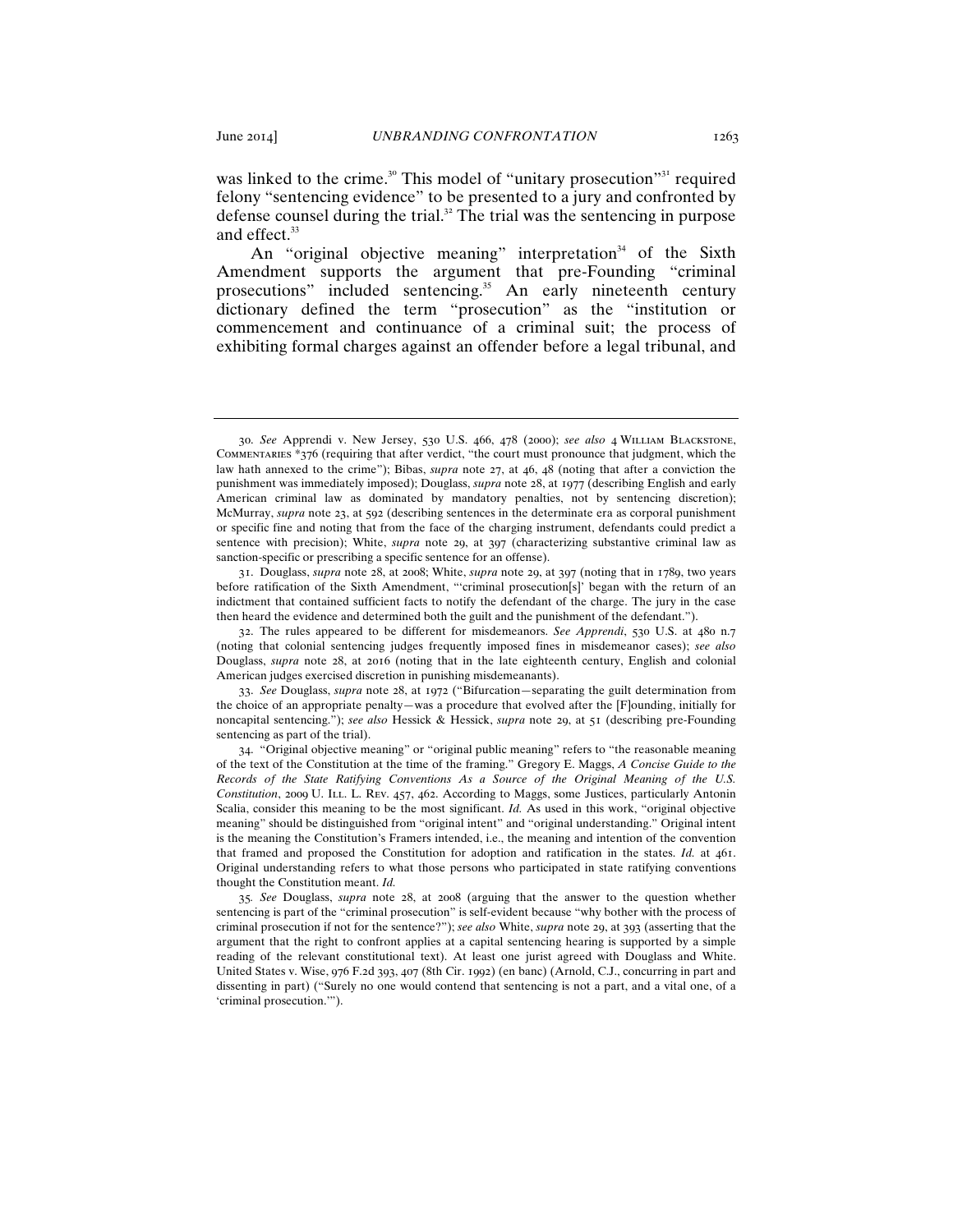pursuing them to *final judgment*."<sup>36</sup> Eminent pre-Founding scholar William Blackstone<sup>37</sup> described twelve stages of the prosecution, ranging from the arrest to execution.<sup>38</sup> Blackstone did not specifically list or separately label sentencing hearings.<sup>39</sup> But his ninth stage, which was labeled "Judgment, and its consequences," corresponds to our modern understanding of criminal sentencing.<sup>40</sup> In fact, at sentencing modern courts do precisely what Blackstone described at the "judgment" stage.<sup>41</sup> Contemporary scholarship agrees with Blackstone's description of the sentencing process as one stage of a criminal prosecution.<sup>42</sup> Francis Heller, a mid-twentieth century historian, explained that the "criminal prosecution" started at arraignment and ended after the sentence was announced, unless the defendant was found not guilty.<sup>43</sup>

Unfortunately, no post-ratification Sixth Amendment jurisprudence provides insight into the question of whether pre-Founding "criminal prosecutions" included sentencing. Supreme Court decisions regarding the scope of Sixth Amendment rights at felony sentencing hearings do not appear until the early twentieth century, when in *Johnson v. Zerbst<sup>44</sup>* the Court turned its attention to the Counsel Clause*.* Johnson was

38. The twelve stages of the prosecution described by Blackstone include arrest; commitment and bail; prosecution; process upon indictment; arraignment and its incidents; plea, and issue; trial and conviction; benefit of clergy; judgment, and its consequences; reversal of judgment; reprieve and pardon; and execution. *See BLACKSTONE*, *supra* note 30, at \*v-vi, \*289-406. McMurray notes that the "prosecution" stage only refers to charging. McMurray, *supra* note 23, at 617.

39. *See* McMurray, *supra* note 23, at 617–18.

40*. See id.* (noting that stage nine "falls chronologically right where sentencing falls under modern criminal procedure: between trial and appeal").

41*. See id.*; *see also* Blackstone, *supra* note 30, at \*375–89.

42. *See* Douglass, *supra* note 28, at 2008 ("[Pre-Founding,] a unitary trial and single jury verdict determined not only guilt or innocence, but life or death as well. With that system as their point of reference, they crafted a single set of adversarial rights to govern all of the proceedings that might lead to the penalty of death."); *see also* McMurray, *supra* note 23, at 618.

43. *See* Francis H. Heller, The Sixth Amendment to the Constitution of the United States: A Study in Constitutional Development 54 (1951); *see also* White, *supra* note 29, at 395 ("Sixth Amendment rights do not begin and end with the in-court proceeding commonly known as a trial."); McMurray, *supra* note 23, at 616 (arguing that the entire process of securing the criminal judgment is the prosecution and noting that the government will typically not dismiss other counts until after sentencing, which supports the argument that the prosecution is not yet over until the defendant has been sentenced).

44. 304 U.S. 458 (1938).

<sup>36</sup>*. See* 2 Noah Webster, An American Dictionary of the English Language 45 (1828) (emphasis added); see also Crawford v. Washington, 541 U.S. 36, 51 (2004); RANDOM HOUSE Dictionary of the English Language 1552 (2d ed. 1987). These definitions clarify that the term "criminal prosecution" is properly recognized to include all aspects of the criminal proceedings, from charging to punishment or acquittal.

<sup>37</sup>. The standard way of determining original objective meaning of the words and phrases of the Constitution is to examine founding period writings. *See* Maggs, *supra* note 34, at 462; *see also* McMurray, *supra* note 23, at 616–17, 616–18 nn.190–99. "Scholars concerned with an original understanding of the term 'prosecution' are likely to ask how the term was understood by . . . the scholarly legal literature of the time—such as William Blackstone's *Commentaries on the Laws of England*, which was widely read and relied on by the founders." *Id.* at 616.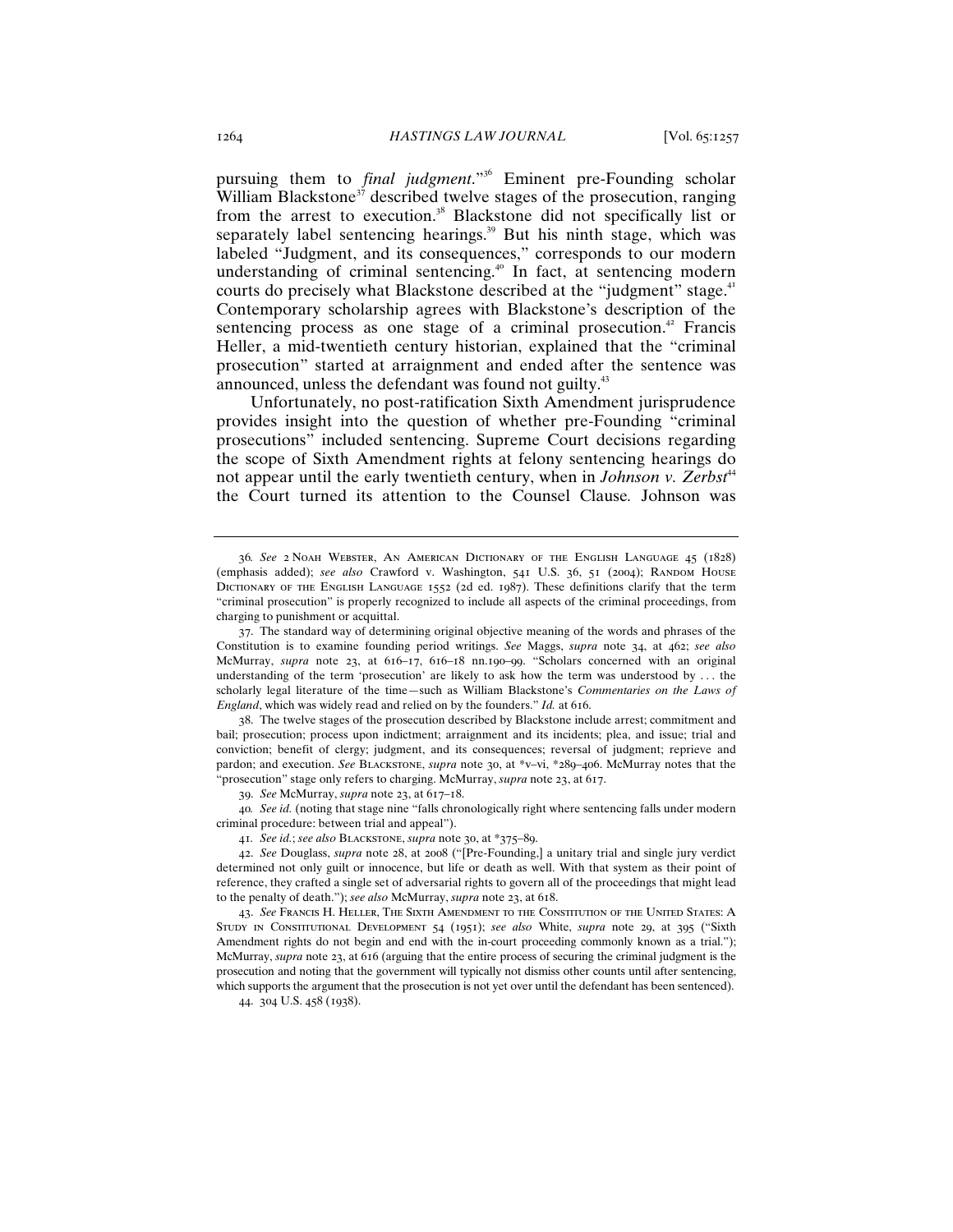charged, tried, convicted, and sentenced in federal district court without the benefit of counsel.<sup>45</sup> The Court ruled Johnson's conviction and sentence could not stand under the Sixth Amendment because he was not represented by, and had not competently and intelligently waived, counsel.<sup>46</sup> By the late 1950s, the Court squarely rejected the trial-rightonly theory of the Counsel Clause in *Moore v. Michigan.*<sup>47</sup> In *Moore*, the Court held that counsel's representation was not confined only to the trial.<sup>48</sup> Less than a decade after *Moore*, the Court held in *Gideon v. Wainwright* that the Counsel Clause applied in state courts.<sup>49</sup> Shortly thereafter, the Court in *Mempa v. Rhay* applied the Counsel Clause to an array of post-conviction proceedings, including sentencing, appeals, and probation hearings. $50$ 

*Mempa* remains the preeminent post-ratification case discussing the application of the Counsel Clause at felony sentencing proceedings in state and federal courts.<sup>51</sup> *Mempa* involved unrelated convictions of two defendants who pleaded guilty in Washington state court on the advice of counsel.<sup>52</sup> Both defendants were sentenced to terms of imprisonment and released on probation under Washington's deferred sentencing statutes.<sup>53</sup> The prosecutor moved to have the probations revoked because other crimes were allegedly committed post-release.<sup>54</sup> Neither defendant was provided counsel at their probation revocation hearings, and both

54*. Id.*

<sup>45</sup>*. Id*. at 460.

<sup>46</sup>*. Id.* at 468. Much of the Court's reasoning focused on the importance and role of counsel in felony cases. *Id.* at 462–67. The Court referred to the Counsel Clause as "one of the safeguards ... deemed necessary to insure fundamental human rights of life and liberty." *Id.* at 462. Moreover, the right to be heard would mean little if counsel were unavailable, as defendants are often in need of the "guiding hand of counsel at every step in the proceedings against him." *Id.* at 463. The purpose of counsel is to protect defendants from conviction and sentences resulting from their own ignorance of legal and constitutional rights. *Id.* at 465. Ten years later, the Court affirmed *Johnson* in *Townsend v. Burke*, but declined to hold that counsel was required in all cases. 334 U.S. 736, 739 (1948). Instead, the Court reasoned that the conviction and sentence were predicated on misinformation or a misreading of court records that could have been prevented had defendant been provided with counsel. *Id.* at 741.

<sup>47</sup>. 355 U.S. 155 (1957).

<sup>48</sup>*. Id.* at 160. Moore, a seventeen-year-old African-American youth, was charged with murdering an elderly Caucasian woman and was sentenced to solitary confinement and hard labor for life after confessing to the murder. *Id.* at 156. Moore challenged his conviction and sentence based on Michigan's failure to provide counsel during Moore's plea and sentencing hearings. *Id.* The Court noted that the trial judge's inquiry into the voluntariness of the plea fulfilled the state's constitutional duty. *Id.* at 158. The Court held, however, that Moore's case fell within the class of cases in which the intervention of counsel was an essential element of a fair hearing. *Id.* at 159. The Court emphasized that the assistance of counsel was of such critical importance as to be an element of Due Process under the Fourteenth Amendment and that Moore had not intelligently waived counsel. *Id.* at 161.

<sup>49</sup>. 372 U.S. 335, 339–45 (1963).

<sup>50</sup>. 389 U.S. 128, 136 (1967).

<sup>51</sup>*. See generally id.*

<sup>52</sup>*. Id.* at 130–33.

<sup>53</sup>*. Id.*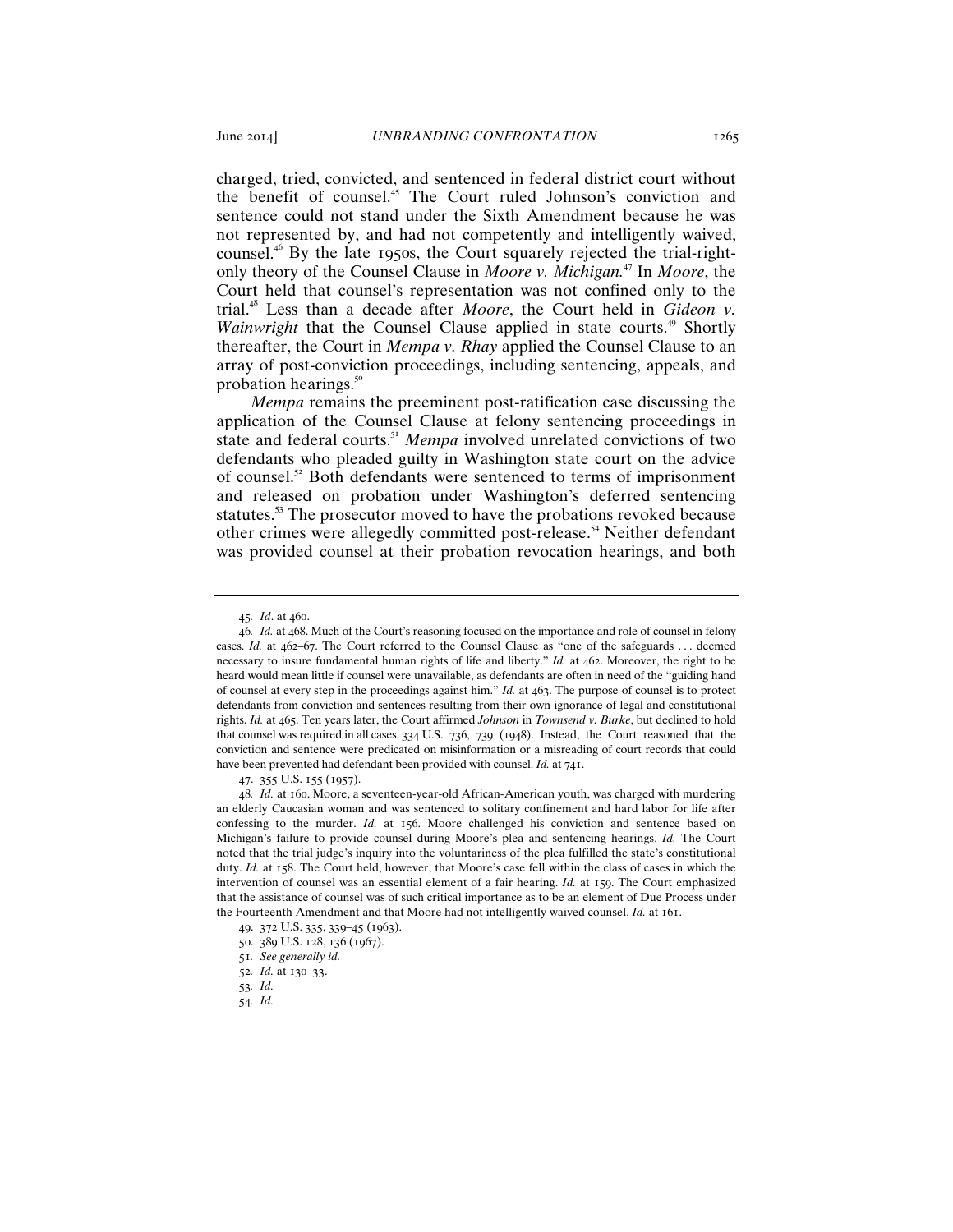were re-incarcerated as a result.<sup>55</sup> Both defendants filed habeas petitions and claimed violations of the Counsel Clause.<sup>56</sup> The Court reversed the Washington Supreme Court's denial of both petitions.<sup>57</sup>

Admittedly, *Mempa* does not answer the question whether the Confrontation Clause applies at sentencing. But *Mempa* ultimately rejected a strict trial-right-only theory of the Counsel Clause and acknowledged that post-trial proceedings could be of a critical nature in a criminal case.<sup>58</sup> In doing so, the *Mempa* Court was not persuaded by arguments that the revocation hearing was a mere formality or that any violation of the Counsel Clause was remedied because defendants were provided with the assistance of counsel at trial.<sup>59</sup> At the revocation hearing, counsel was necessary for marshaling and proving the facts, introducing evidence, and generally aiding and assisting the defendants.<sup>60</sup> Fundamentally, the Court affirmed *Gideon's* mandate of counsel at every stage of the "criminal prosecution" that implicated procedural and substantial rights.

#### II. Origin and Erosion of the Jury Trial Clause as Only a Trial **RIGHT**

The rule that the Jury Trial Clause applied solely at the trial stage of a criminal prosecution developed simultaneously as indeterminate sentencing lost favor as the dominant model of fixing punishment in the United States. During the indeterminate era, broad judicial discretion existed to ensure that punishment fit the offender as well as the offense.<sup>11</sup> At the height of the indeterminate era, judicial discretion was curbed only by the Eighth Amendment's proscription against excessive fines and

<sup>55</sup>*. Id.*

<sup>56</sup>*. Id.*

<sup>57</sup>*. Id.*

<sup>58</sup>*. Id.* Additionally, the Court recognized that a number of lower courts had already ruled that the Sixth Amendment right to counsel extends to sentencing in federal cases. *Id.* at 134 n.4 (citing Nunley v. United States, 283 F.2d 651 (10th Cir. 1960); McKinney v. United States, 208 F.2d 844 (D.C. Cir. 1953); Martin v. United States, 182 F.2d 225 (5th Cir. 1950)).

<sup>59</sup>*. Mempa*, 389 U.S. at 135.

<sup>60</sup>*. Id*.

<sup>61</sup>*. See* Douglas A. Berman, *Foreword: Beyond* Blakely *and* Booker*: Pondering Modern Sentencing Process*, 95 J. Crim. L. & Criminology 653, 654 (2005). Berman argues that the "rehabilitative medical model" was conceived and discussed in medical terms, with offenders described as sick and punishments aspiring to cure. *Id.* (citing J.L. MILLER ET AL., SENTENCING REFORM: A Review and Annotated Bibliography 1–6 (1981)). For Berman, sentencing became both administrative, in that sentencing judges and parole officials were expected to craft individualized sentences, and clinical, "almost like a doctor or social worker." *See* Berman, *supra*, at 655 (citing United States v. Mueffelman, 327 F. Supp. 2d 79, 83 (D. Mass. 2004)); *see also* Douglass, *supra* note 28, at 2018 n.295 (describing individualized punishment as "reflecting a 'scientific' view that crime was a form of sickness that might be cured with proper treatment of an individual"); SANDRA SHANE-DUBOW et al., Sentencing Reform in the United States: History, Content, and Effect 5–6 (1985); McMurray, *supra* note 23, at 592; Hessick & Hessick, *supra* note 29, at 52.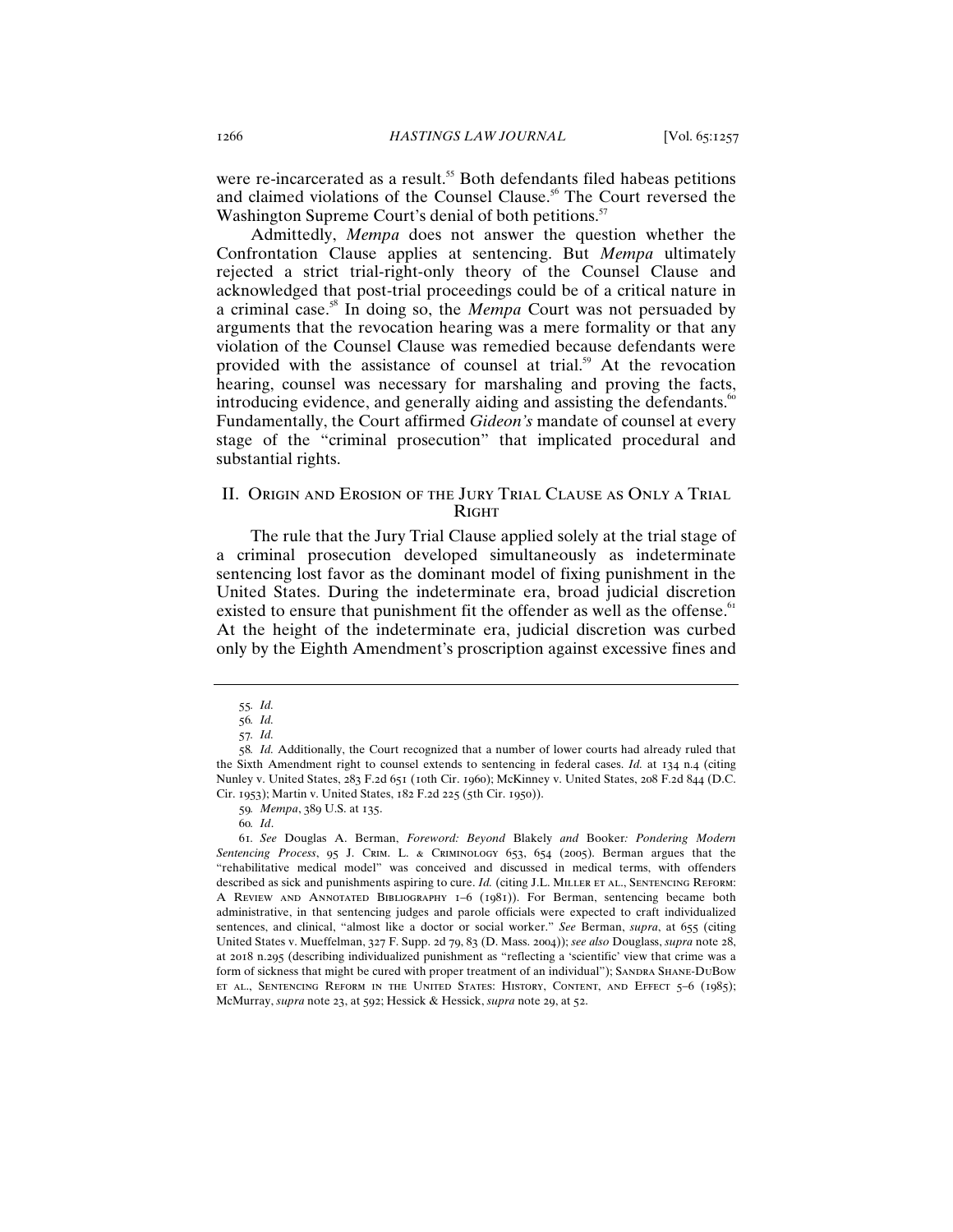cruel and unusual punishment.<sup>62</sup> Sentencing judges were not required to seek the jury's guidance $63$  and frequently engaged in post-trial fact finding to punish within the statutory range. $64$  This contrasted sharply with pre-Founding determinate era felony sentencing, when judges rarely engaged in post-verdict fact finding to fix punishment. $65$ 

As indeterminate sentencing developed, improved means of transportation and communication brought people closer together, multiplied frictions, and required increased governmental supervision. This burdened law enforcement officials,  $\sigma$  courts,<sup>68</sup> and the public.<sup>69</sup>

64. Hessick & Hessick, *supra* note 29, at 52. Hessick and Hessick noted that discretionary schemes were originally premised on the punishment rational of rehabilitation and that judges' assessments were based on specific sentencing characteristics with an eye toward reforming the criminal defendant's law breaking ways. *Id.* Sentencing characteristics included the defendant's age, prior criminal history, employment history, family ties, educational level, military service, and charitable activities. *Id.* 

65. McMurray, *supra* note 23, at 592 (noting that confrontation at sentencing was irrelevant under the determinate model because there was no fact finding at the time the sentence was announced and thus, no witnesses to confront). Blackstone reported that only in exceptional cases did determinate era sentencing judges exercise discretion to impose fines or determine the length of imprisonment. BLACKSTONE, *supra* note 30, at \*378. Generally, the "nature of the punishment ... [either] by fine or imprisonment, [was] . . . fixed and determinate: though the duration and quantity of each must vary, from the aggravations or otherwise of the offence, the quality and condition of the parties, and from innumerable other circumstances." *See id.*; *see also* Alan C. Michaels, *Trial Rights at Sentencing*, 81 N.C. L. Rev. 1771, 1814 n.180, 1814–25 (2003).

66. *See* Justin Miller, *The Compromise of Criminal Cases*, 1 S. Cal. L. Rev. 1, 18 (1927); *see also* J.C. McWhorter, *Abolish the Jury*, 57 Am. L. Rev. 42, 43 (1923) (opining that automobiles afforded criminals the ability to "play hide and seek" with law enforcement).

67. Miller, *supra* note 66, at 19. Miller argued that inadequacies with regard to law enforcement staff, equipment, and cohesive administrative guidance and direction made it impossible for law enforcement "to cope successfully with the professional banditry of th[e] scientific age." *See id.*; *see also* Sam B. Warner & Henry B. Cabot, *Changes in the Administration of Criminal Justice During the Past Fifty Years*, 50 HARV. L. REV. 583, 590, 595 (1937) (noting the large increases in petty offenses and the recent revival of outlawry, which the author attributed to the inability of the courts and authorities to handle modern crime); McWhorter, *supra* note 66, at 42 ("[T]he public mind is becoming so accustomed to lawlessness that it is acquiring that listless indifference which long and unconcerned familiarity begets. Unpunished crime has become a matter-of-course thing in the public mind.").

68*. See* Miller, *supra* note 66, at 20 (noting the inadequacy of courts to accommodate their increased burden and the irksome burden of jury duty on the public); *see also* Jennifer L. Mnookin, *Uncertain Bargains: The Rise of Plea Bargaining in America*, 57 Stan. L. Rev. 1721, 1728 (2005) (reviewing George Fisher, Plea Bargaining's Triumph: A History of Plea Bargaining in America (2003)) (arguing that increased caseloads significantly contributed to the judiciary's changing attitude about the merits of negotiated pleas); Warner & Cabot, *supra* note 67, at 590 (noting that the number of judges did not keep pace with the striking population growth).

69. S*ee* Raymond Moley, *The Vanishing Jury*, 2 S. Cal. L. Rev. 97, 106 (1928) (noting the small minority of convictions that actually involved a jury); McWhorter, *supra* note 66, at 47, 51 (arguing

<sup>62</sup>. McMurray, *supra* note 23, at 592.

<sup>63</sup>*. Id.* (citing Susan R. Klein, *The Return of Federal Judicial Discretion in Criminal Sentencing*, 39 Val. U. L. Rev. 693, 697 (2005)); Jenia Iontcheva, *Jury Sentencing As Democratic Practice*, 89 Va. L. Rev. 311, 316–19, 354 (2003) (noting that by 1796, one state sentenced by jury, and by 1919, fourteen states sentenced by jury, but that by 2003, only six states sentenced by jury). *But see*  Douglass, *supra* note 28, at 2013–14 (describing the widespread practice of jury sentencing in capital cases during the American constitutional period).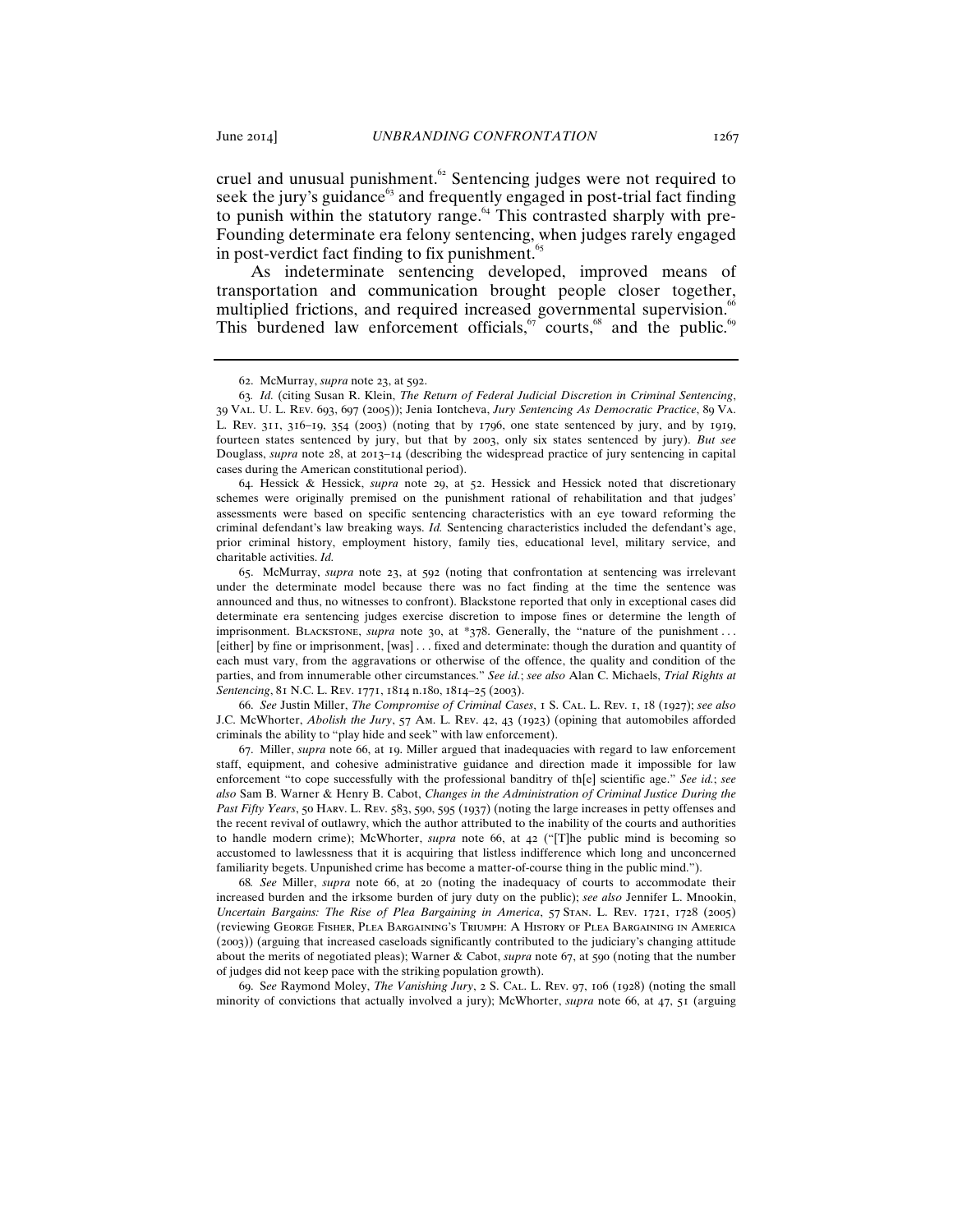Inadequacies and lack of cohesive administrative guidance made it impossible to combat the "professional banditry of th[e] scientific age."<sup>70</sup> Large increases in "outlawry" further evidenced the inability of authorities to handle "modern" crime. $^7$  J.C. McWhorter, an early twentieth century legal commentator, lamented in 1923 that the public had become listlessly indifferent to lawlessness because crime so often went unpunished.<sup>72</sup> As incarceration became an increasingly available form of punishment, the public was increasingly persuaded by policy arguments in favor of individualized rather than determinate sentences.<sup>73</sup>

The role of counsel in criminal cases also expanded during the indeterminate era, $74$  perhaps as a direct effect of the Constitution's adoption of an adversarial system of trial, or perhaps due to the increase in criminality.<sup>75</sup> Throughout the U.S. colonies, knowledgeable and experienced defense bars emerged.<sup>76</sup> By the mid-eighteenth century, the acquittal rate for represented defendants in New Jersey was seventyseven percent, while the acquittal rate for unrepresented defendants was merely eighteen percent.<sup>77</sup> In 1834, almost a century later, virtually every defendant in New York requested or received the assistance of counsel.<sup>78</sup> That counsel was available to defendants did not mean that the adversarial system that we know today existed during the emergence of indeterminate sentencing.<sup>79</sup> The point here is that by the height of the indeterminate era, the United States had developed a distinct adversarial system. Yet few constitutionally prescribed controls limited judicial discretion at felony sentencing, in part due to a lack of uniform sentencing procedures and in part due to a reduced number of felony trials.

Counsel's expanded role emerged simultaneously with two other notable developments of post-Founding indeterminate sentencing: pleabargaining $\delta$ <sup>80</sup> and bifurcation of trial and sentencing.<sup>81</sup> Bifurcation created

75. Randolph N. Jonakait, *The Rise of the American Adversary System: America Before England*, 14 Widener L. Rev. 323, 327–28 (2009).

77*. Id.* at 330–31 (noting that by the middle of the eighteenth century, a defendant in colonial New Jersey was roughly four times more likely to be acquitted if represented by counsel).

80*. See* Mary E. Vogel, *The Social Origins of Plea Bargaining: Conflict and the Law in the Process of State Formation, 1830–1860*, 33 Law & Soc'y Rev. 161, 161, 173 (1999) (noting the emergence of

that the jury has "lived out the days of . . . usefulness," stating that it was "difficult to imagine a more illogical and unbusiness-like way of trying cases than by a jury of twelve men selected as they are").

<sup>70</sup>. Miller, *supra* note 66, at 19.

<sup>71</sup>. Warner & Cabot, *supra* note 67, at 590, 595.

<sup>72</sup>. McWhorter, *supra* note 66, at 43.

<sup>73</sup>. Douglass, *supra* note 28, at 2018.

<sup>74</sup>. *See* Miller, *supra* note 66, at 16–18 (noting the creation of new laws prohibiting the manufacture and sale of liquor, regulating securities, and governing the issuances of checks and other evidences of value, as well as new laws regulating automobiles); *see also* Warner & Cabot, *supra* note 67, at 585 (noting the increase in criminality and prosecutions).

<sup>76</sup>*. Id.* at 331.

<sup>78</sup>*. Id.* at 331–32.

<sup>79</sup>*. Id.* at 334.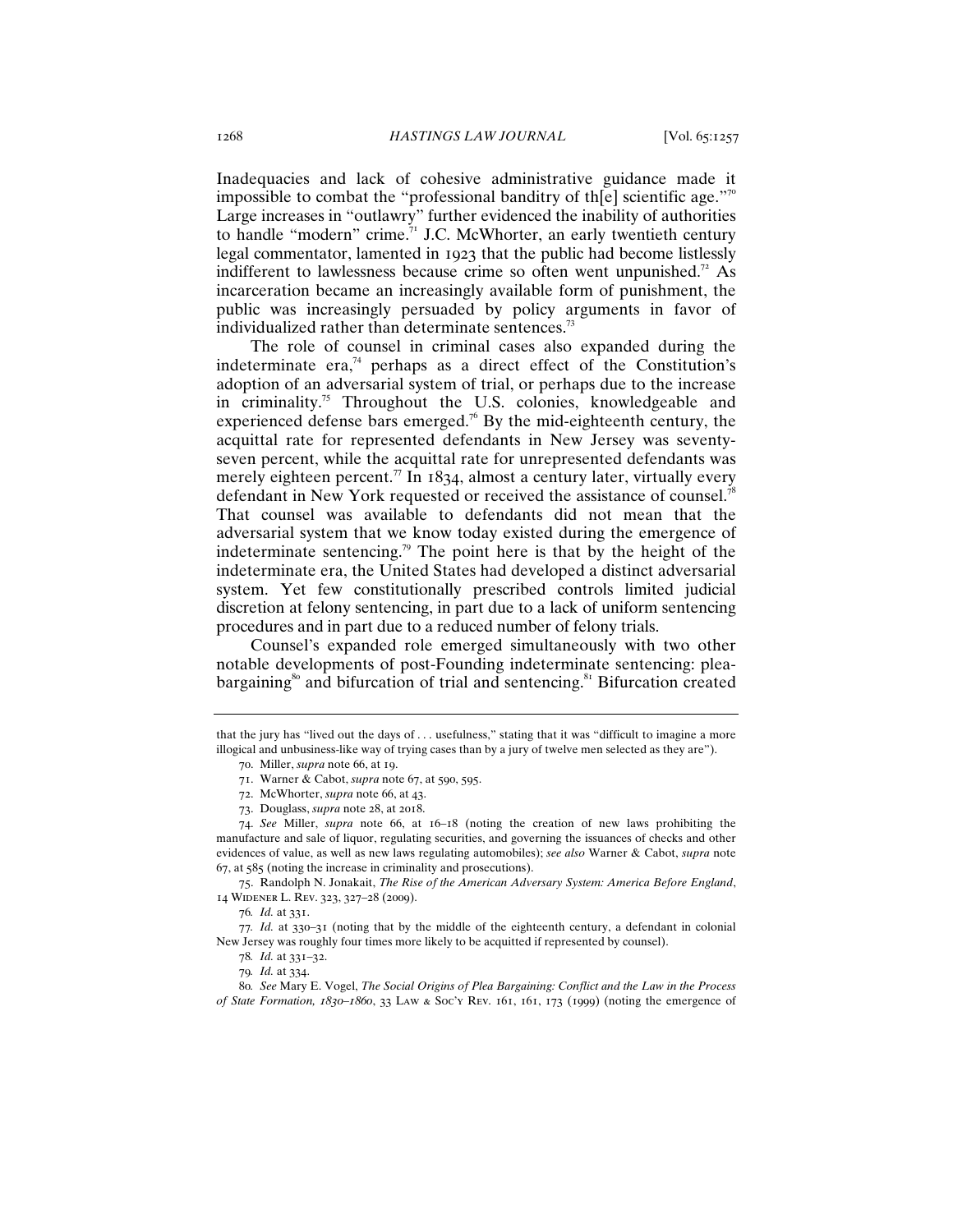separate "sentencing hearings," resulting in a distinct and separate procedural phase of the criminal prosecution<sup>82</sup> during which judges exercised broad discretion to determine the length of imprisonment.<sup>83</sup> By necessity, this appeared to require consideration of information about the defendant that was not presented during the trial.<sup>84</sup> Once guilt was entered, sentencing judges exercised virtually unlimited discretion to determine the range of imprisonment.<sup>85</sup>

It is difficult to pinpoint when bifurcation or guilty pleas became the norm. Like bifurcation, evidence of guilty pleas prior to the Founding in the English common law system and the U.S. colonies is rare.<sup>86</sup> But by the late 1830s, guilty pleas arose in the colonies, and ten years later, they were accepted for practically every sort of offense.<sup>87</sup> By mid-century, plea bargaining was well institutionalized<sup>88</sup> and judges were willingly involved in the process.<sup>89</sup> But early plea bargaining may not have been initiated by

81*. See* Iontcheva, *supra* note 63, at 314–30 (2003) (discussing origins of jury sentencing in the United States and causes of its decline); Michaels, *supra* note 65, at 1814 n.180.

82*. See* Herman, *supra* note 29, at 302.

83. Douglass, *supra* note 28, at 2019. Douglass suggests that bifurcation was the result of the need to separately consider information at a sentencing hearing that could not be introduced at trial. *Id.* at 2018–19 (arguing that the rules of evidence conflicted with the emerging preference for making punishment fit not only the crime, but also the individual criminal because evidence relating to bad character was considered unfairly prejudicial and inadmissible at trial).

84. *Id.* at 2018 (noting the new goal of individualized sentences and arguing that if indeterminate era "judges were to tailor their sentences to fit individual offenders, they needed to know more about that individual than a trial—or guilty plea—was likely to tell them").

85. Warner & Cabot, *supra* note 67, at 606–07.

86*. See* Vogel, *supra* note 80, at 161, 173.

87*. See id.* at 175 (demonstrating surge in guilty pleas in Boston from less than 15% in 1830, to 28.6% in 1840, 52% in 1850, 55.6% in 1860, and 88% in 1880). Vogel argued that plea bargaining rose as part of a "process of political stabilization," as part of an "effort to legitimate institutions of selfrule," and as part of an imposition of "social control in a way that avoided any delegitimizing use of force." *Id.* at 161, 227.

88*. See id.* at 174–75 (discussing plea bargaining in nineteenth century Boston).

89. Miller, *supra* note 66, at 2. Miller argued that the concept of forgiveness by an aggrieved person, which he described as "condonation," was long recognized by 1927, but had no effect in preventing prosecution. *Id.* "In practice, however, the condonation and compromise of criminal cases [was] frequent and the methods of evading the clear purpose of the written law [were] varied." *See id.*; *see also* Moley, *supra* note 69, at 107, 118 (noting generational increase in the proportion of guilty pleas). Moley notes that by 1926 in Cook County, Illinois, 13,117 felony prosecutions entered

plea bargaining during the 1830s and 1840s). The adoption of adult parole and probation services was also an important development during the post-Founding era. *See* Warner & Cabot, *supra* note 67, at 599 (discussing the creation of reformatories for young male offenders and arguing that adoption of the indeterminate sentencing and parole law occurred together). Warner and Cabot also noted that the first instances of probation occurred in seventeenth century Massachusetts and that by 1910, twenty states had adopted adult probation statutes. *See id.* at 598–99. Warner and Cabot indicated that the duty of the probation officer was to furnish the judge with information about a defendant's criminal history. *Id.* at 607. While the sentencing judge decided the punishment, it was the parole board that decided the date of release. *See id. See generally* Ricardo J. Bascuas, *The American Inquisition: Sentencing After the Federal Guidelines*, 45 Wake Forest L. Rev. 1, 11 (2010) (discussing early statutory history of probation in federal system).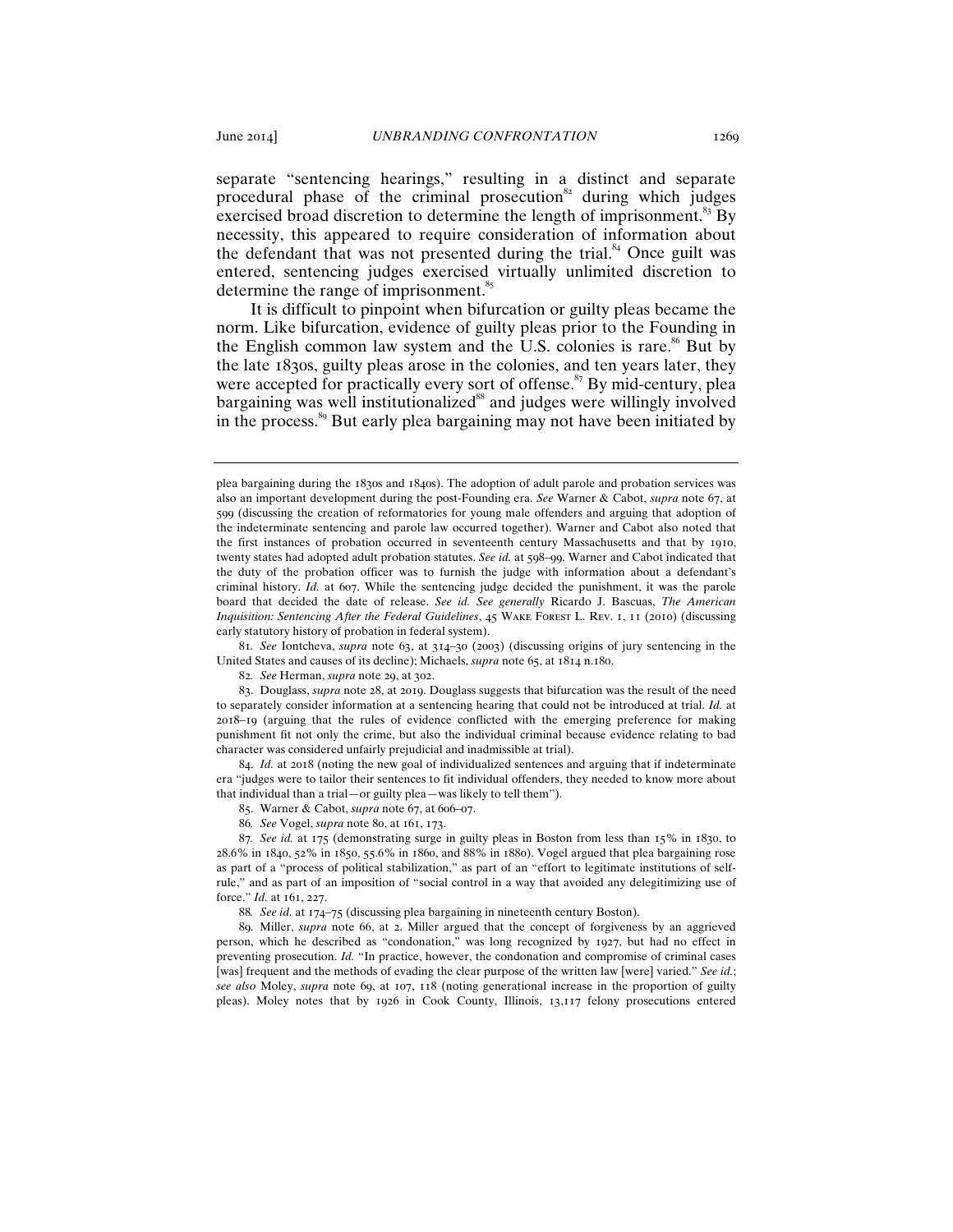the same parties as it is today. Some indeterminate era judges openly bargained with the defendant in court<sup>90</sup> while others refused to participate in negotiations between the parties.<sup>91</sup> Judges who participated in pleas could have also privately expressed to the parties the propriety of a settlement.<sup>92</sup>

Critics of indeterminate sentencing initially questioned the lack of procedural and substantive rules governing the bifurcated sentencing hearings<sup>93</sup>—and to a lesser extent, guilty pleas.<sup>94</sup> The Honorable Marvin E. Frankel, widely considered the father of modern sentencing reform,<sup>95</sup> lamented wide disparities in punishment, which substantively turned "arbitrarily upon the variegated passions and prejudices of individual judges."<sup>96</sup> Judge Frankel also noted the absence of procedural rules $\frac{97}{1}$  and the limited role of appellate courts, which had authority to review

91. Miller, *supra* note 66, at 8, 10. Cases in which pleas were commonly used included violation of liquor laws; automobile thefts; desertion or failure to provide for wife or children; sex cases, including seduction and statutory rape; and larceny or accusations for issuing fraudulent checks or obtaining money or property by fraudulent means. *Id.* at 12–16.

93. *See* Marvin E. Frankel, *Lawlessness in Sentencing*, 41 U. Cin. L. Rev. 1, 5, 7–8, (1972); *see also* United States v. Clark, 792 F. Supp. 637, 650 (E.D. Ark. 1992) (citing SENTENCING COMM'N, Supplementary Report on the Initial Sentencing Guidelines 3 n.15 (1987)); Stephen A. Saltzburg, *Due Process, History, and* Apprendi v. New Jersey, 38 Am. Crim. L. Rev. 243, 243 (2001) (noting that the absence of standards that governed criminal sentencing in the indeterminate era adduced an arbitrariness that was compounded by the absence of rules of evidence and standards of proof).

94. *See* Klein, *supra* note 63, at 699 (noting decline of indeterminate model in the early 1970s); *see also* Douglas A. Berman, *Distinguishing Offense Conduct and Offender Characteristics in Modern Sentencing Reforms*, 58 Stan. L. Rev. 277, 279 (2005); Berman, *supra* note 9, at 393.

95. *See, e.g.*, Steven Greenhouse, *Marvin Frankel, Federal Judge and Pioneer of Sentencing Guidelines, Dies at 81*, N.Y. Times, Mar. 5, 2002, at C15 (describing Frankel as a "legal scholar whose views helped to establish sentencing guidelines for federal courts"). This Article refers to the federal sentencing guidelines as "the Guidelines."

96. Frankel, *supra* note 93, at 5, 7–8; Berman, *supra* note 61, at 655 (noting that some outcomes and disparities could be attributed to race, gender, and socioeconomic status).

97. Marvin E. Frankel, *Sentencing Guidelines: A Need for Creative Collaboration*, 101 Yale L.J. 2043, 2044 (1992) (noting common use of information at sentencing that had not been cross-examined or otherwise exposed to adversarial or independent scrutiny).

preliminary hearing and 492 resulted in a complete jury trial; during the same year in Chicago, slightly more than one percent of cases initiated as felonies resulted in a jury verdict of guilty on the felony charge. *Id.* There also appeared to be an increase in jury trial waivers, presumably in favor of bench trials. *See* Warner & Cabot, *supra* note 67, at 592 (noting that in the late nineteenth century waiver of jury trial in criminal cases was common in few states, but that by 1937 it was "permitted by constitution, statute or judicial decision in the federal courts and those of over half the states"). These sources do not specify whether the remaining cases were resolved by dismissals, guilty pleas, or bench trials.

<sup>90</sup>*. See id.*; *see also* Moley, *supra* note 69, at 103 (describing the early use of guilty pleas as a defense strategy that also had advantages for prosecutors, who would not be "compelled to carry through an onerous and protracted trial," and judges, who "escape[] the danger of being reversed on some point of law").

<sup>92</sup>*. Id.* at 10.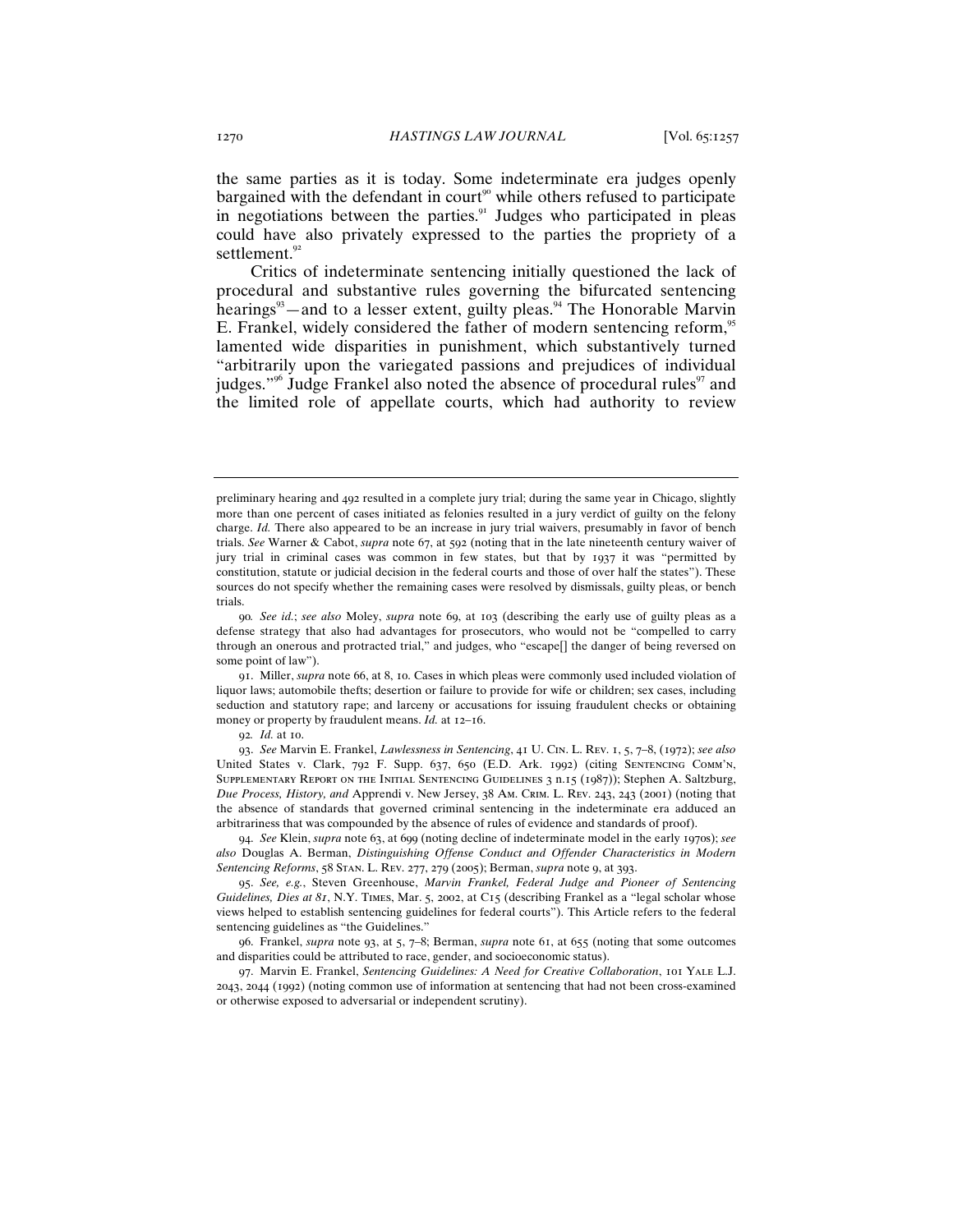sentences only on rare or extraordinary grounds.<sup>98</sup> He pondered whether rehabilitative goals were necessary and realistic<sup>99</sup> and noted that judges and probation officers rarely communicated about a defendant or his "treatment."<sup>100</sup> Finally, Judge Frankel described the trial court's physical observations of the defendant as a minor and fleeting factor at best, and at worst—overdrawn and overweighed judicial folklore.<sup>101</sup>

Critique of the lack of procedural and substantive criminal sentencing rules was partially addressed in *In re Winship*,<sup>102</sup> Mullaney v. Wilbur,<sup>103</sup> and *Patterson v. New York*.<sup>104</sup> Winship dubbed the reasonable doubt standard a protectant of the presumption of innocence<sup>105</sup> and established that every fact necessary to constitute the charged offense<sup>106</sup> must be proven by that standard.<sup>107</sup> *Winship* remained silent on how to

- 104. 432 U.S. 197, 205–07 (1977).
- 105*. Winship*, 397 U.S. at 363.

106*. Id.* at 358–59. Section 712 of the New York Family Court Act defined a juvenile delinquent as "a person over seven and less than sixteen years of age who does any act which, if done by an adult, would constitute a crime." *Id.* at 359. Winship, who was less than sixteen years of age, allegedly entered a locker and stole \$112 from a woman's pocket book. *Id.* at 359–60. Section 744(b) of the New York Family Code required that "[a]ny determination at the conclusion of [an adjudicatory] hearing that a [juvenile] did act or acts must be based on a preponderance of the evidence." *Id.* at 360. Winship's eighteen-month sentence was subject to annual extensions until his eighteenth birthday, for a total of six years. *Id.* at 359–60. The Appellate Division of the New York Supreme Court affirmed without opinion. *See id.* at 360; *see also In re* Samuel W., 247 N.E.2d 253, 254 (N.Y. 1969). According to the New York Court of Appeals, a lawyer's duty in a criminal case was to see her client acquitted, the charges reduced, or the punishment minimized. *Id.* at 255. In a juvenile proceeding, the lawyer's duty is to do what is in the best interest of the child. *Id.* at 255–56. Findings of guilt in juvenile adjudications were not convictions that affected rights or privileges and thus enjoyed the protective cover of confidentiality. *Id.* Because delinquency status was not a crime and juvenile proceedings were not criminal, there was no deprivation of due process. *Id.* at 257–58. According to the New York courts, equal protection arguments failed because juvenile proceedings were distinguishable from criminal prosecutions. *Id.*

107*. Winship*, 397 U.S. at 364. According to the Court, the requirement of guilt beyond a reasonable doubt dated at least to the Founding and was long assumed to be constitutionally required in criminal cases. *Id.* at 360, 362. *But see id.* at 377 (Black, J., dissenting) (doubting whether guilt by proof beyond a reasonable doubt was expressly or impliedly commanded in the Constitution). At the Founding, guilt by proof beyond a reasonable doubt was required in both delinquency proceeding against juveniles and criminal proceedings against adults. *Id.* at 367–68. *But see id.* at 386 (Black, J., dissenting) ("[W]hen, as here, a State through its duly constituted legislative branch decides to apply a

<sup>98</sup>. Frankel, *supra* note 93, at 5, 7, 23–24. Frankel points out that unless there was an egregious departure from the law, indeterminate era sentences were unreviewable "if within the commonly extravagant bounds of the statute." *See id.* at 23; *see also* Saltzburg, *supra* note 93, at 244 (noting that sentences in the indeterminate era, whether imposed by judges or by juries, were "largely uncontrolled by appellate review").

<sup>99</sup>. *See* Frankel, *supra* note 93, at 29–31; *see also* Berman, *supra* note 94, at 279.

<sup>100</sup>. Frankel, *supra* note 93, at 10–12; *id.* at 37–38 (describing "poor performance record" of probation office). Frankel also questioned the common practice of separating questions of guilt from punishment. *Id.* at 5.

<sup>101</sup>. *Id.* at 27.

<sup>102</sup>. 397 U.S. 358 (1970).

<sup>103</sup>. 421 U.S. 684 (1975).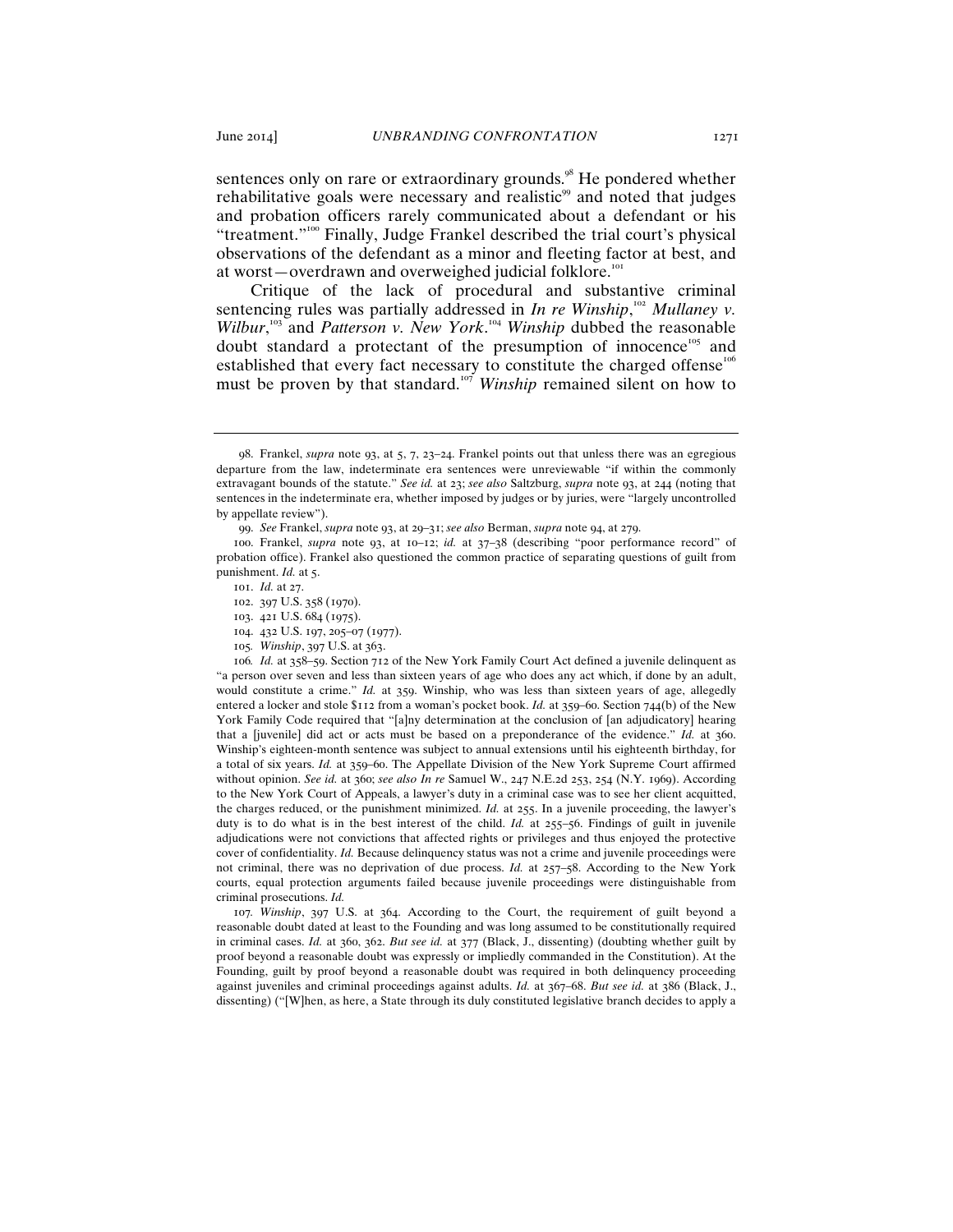determine which facts were necessary to prove the charge.<sup>108</sup> A narrow approach was chosen in *Mullaney*, which only required proof beyond reasonable doubt of the "elements of the offense."<sup>109</sup> Two years later, *Patterson* excluded affirmative defenses from the category of facts that must be proven beyond a reasonable doubt.<sup>110</sup>

Less than a decade after *Winship*, *Mullaney*, and *Patterson*, the federal government and the states heeded calls for limited judicial discretion at criminal sentencing and for structured criminal procedural rules that provided tougher appellate review of sentences.<sup>111</sup> The Sentencing Reform Act ("SRA") was passed in 1984 and would provide the blueprint for felony sentencing rules in federal courts.<sup>112</sup> The SRA created the United States Sentencing Commission ("Commission"), which was tasked with drafting the U.S. Sentencing Guidelines ("Guidelines"). $113$  The Guidelines rejected rehabilitation as the central principle for structured sentencing and expressly called for sentences to provide "just punishment."<sup>114</sup> The Guidelines also calculated punishment

109. In *Mullaney*, the Court interpreted a Maine law that defined murder as an unlawful killing with malice aforethought, which was presumed; a killing without malice aforethought was manslaughter. Mullaney v. Wilbur, 421 U.S. 684, 686 n.3 (1975) (quoting ME. REV. STAT. ANN. tit. 17, § 2651 (1964)). Maine argued that defendants had the burden to prove heat of passion, which would qualify the killing as manslaughter. *Id.* at 699. The Court reasoned that *Winship* was not limited to "elements" as defined by state law and held that the prosecution has the burden to prove heat of passion beyond a reasonable doubt. *Id.*

110*. See* Patterson v. New York, 432 U.S. 197, 205–08 (1977) (distinguishing between affirmative defenses and statutory elements and reasoning that affirmative defenses do not allow the state to presume or infer any facts against defendants); *see also* Nelson E. Roth & Scott E. Sundby, *The Felony-Murder Rule: A Doctrine at Constitutional Crossroads*, 70 Cornell L. Rev. 446, 462–63 (1985) (characterizing tension between *Mullaney* and *Patterson* as "a dispute over how to delineate the limits of a state's power to define the 'essential facts' of a crime"). Additionally, there was no constitutional presumption of innocence at sentencing. Michaels, *supra* note 65, at 1778. *See generally* Mark D. Knoll & Richard G. Singer, *Searching for the "Tail of the Dog": Finding "Elements" of Crimes in the Wake of*  McMillan v. Pennsylvania, 22 Seattle U. L. Rev. 1057, 1081 (1999) ("*Patterson* opened the door for creative legislatures to evade the fundamental protections afforded in *Winship* by carefully drafting their statutes.").

111. Berman, *supra* note 9, at 394; Frankel, *supra* note 93, at 54.

112. Sentencing Reform Act of 1984, Pub. L. No. 98-473, 98 Stat. 1987 (1984) (codified as amended at scattered sections of 18 U.S.C.).

113. *See* Stephen Breyer, *The Federal Sentencing Guidelines and the Key Compromises upon Which They Rest*, 17 Hofstra L. Rev. 1, 4–5 (1988); *see also* Saltzburg, *supra* note 93, at 243 n.2.

114. Berman, *supra* note 94, at 280; *see* Kyron Huigens, *Panel Two: Considerations at Sentencing— What Factors Are Relevant and Who Should Decide? Solving the* Williams *Puzzle*, 105 Colum. L. Rev. 1048, 1052 (2005) (discussing policy arguments for discretionary and guidelines sentencing).

different standard, then that standard, unless it is otherwise unconstitutional, must be applied to insure that persons are treated according to the 'law of the land.'").

<sup>108</sup>*. See id.* at 364; *see also* Ronald J. Allen et al., *From* Winship *to* Apprendi *to* Booker*: Constitutional Command or Constitutional Blunder?*, 58 Stan. L. Rev. 195, 202 (2005). *See generally* Stephanos Bibas, *Judicial Fact-Finding and Sentence Enhancements in a World of Guilty Pleas*, 110 Yale L.J. 1097, 1103 (2001); Leslie Yalof Garfield, *Back to the Future: Does* Apprendi *Bar a Legislature's Power to Shift the Burden of Proof away from the Prosecution by Labeling an Element of a Traditional Crime As an Affirmative Defense?*, 35 Conn. L. Rev. 1351, 1357 (2003).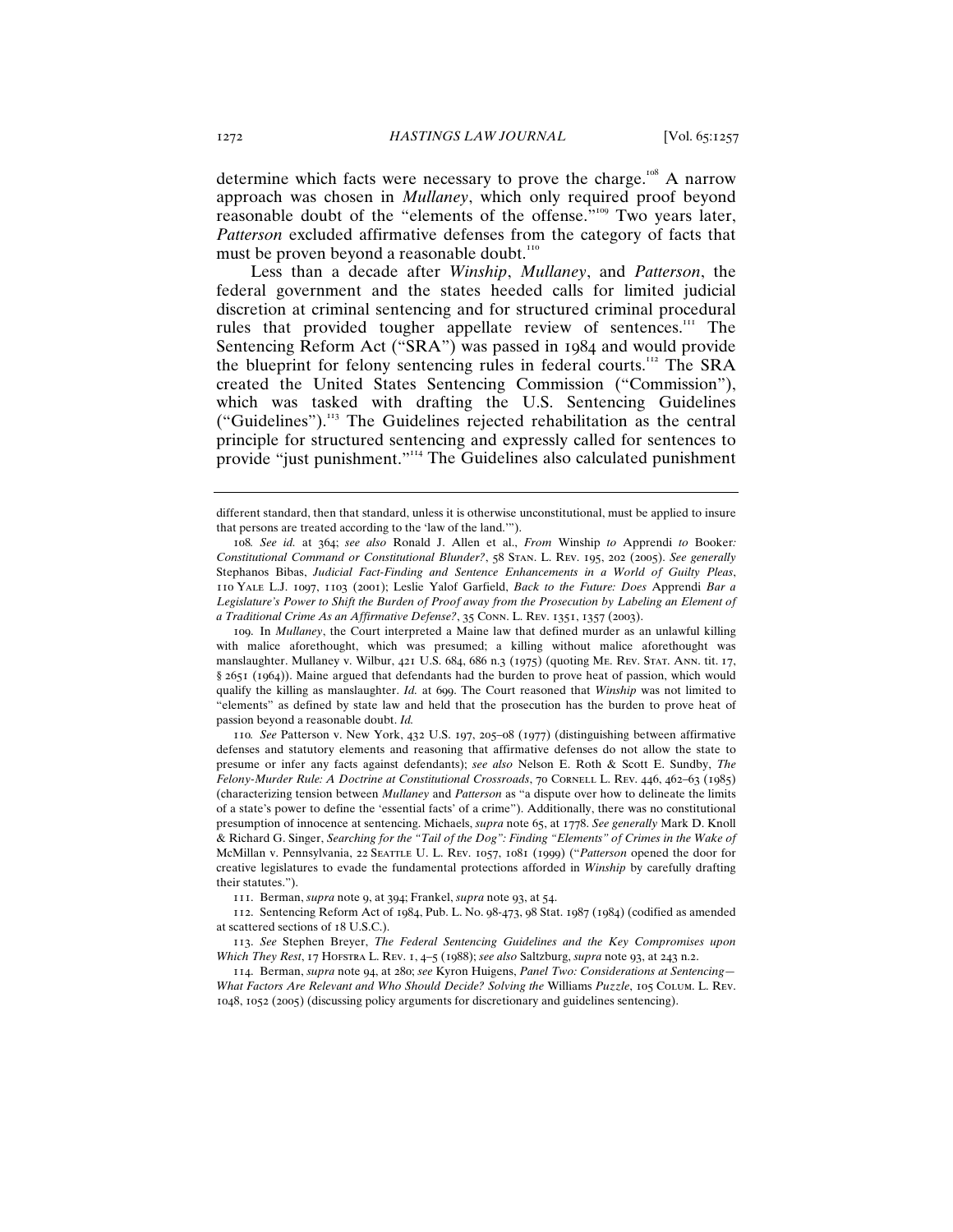by assigning points to specific facts<sup>115</sup> about the offender and offense.<sup>116</sup> The Guidelines were mandatory: sentencing courts were required to explain the basis for departures from the applicable range of punishment $117$  and appellate courts were granted increased authority to review sentences.<sup>118</sup>

Two years after the SRA was enacted, the Supreme Court tested Pennsylvania's Mandatory Minimum Sentencing Act ("MMSA")<sup>119</sup> in *McMillan v. Pennsylvania*. The MMSA imposed a minimum sentence of five years for offenses committed while in "visible possession" of a firearm.<sup>120</sup> The MMSA did not require visible possession to be proven to a jury beyond a reasonable doubt before application of the five-year minimum sentence.<sup>121</sup> Instead, the MMSA permitted Pennsylvania sentencing judges to consider evidence already introduced at trial as well as evidence produced for the first time at the sentencing hearing, all of which would be judged by the court by a preponderance of the evidence.<sup>122</sup> If the prosecution established that the underlying offense involved visible possession of a firearm, the MMSA divested sentencing judges of discretion to impose a sentence of less than five years.<sup>1</sup> Presumably, sentences in excess of the statutory maximum were also not authorized.<sup>124</sup> Four Pennsylvania sentencing judges refused to apply the MMSA because it did not allow the jury to evaluate visible possession.<sup>125</sup> The Court coined the term "sentencing enhancement," $126$  which was distinguishable from an "offense element," and held that state legislatures had authority to designate certain facts as "enhancements."<sup>127</sup>

117. *See* Breyer, *supra* note 113, at 5; *see also* Rachel E. Barkow, *Recharging the Jury: The Criminal Jury's Constitutional Role in an Era of Mandatory Sentencing*, 152 U. Pa. L. Rev. 33, 93 (2003).

<sup>115</sup>. Breyer, *supra* note 113, at 7–8. Categories and sentence length were determined by an analysis of 10,000 actual cases. *See id.* at 7; *see also* Becker, *supra* note 7, at 7–8.

<sup>116</sup>. *See* Breyer, *supra* note 113, at 5; *see also* Bascuas, *supra* note 80, at 8–9 (discussing methodology of the Guidelines); Becker, *supra* note 7, at 7–8 (same).

<sup>118</sup>. Breyer, *supra* note 113, at 5–6; *see* Bascuas, *supra* note 80, at 28 (discussing standard of review under the Guidelines).

<sup>119</sup>. Breyer, *supra* note 113, at 3; Berman, *supra* note 9, at 394.

<sup>120</sup>*.* McMillan v. Pennsylvania, 477 U.S. 79, 80 (1986)*.*

<sup>121</sup>. *Id.*

<sup>122</sup>*. Id.*

<sup>123</sup>*. Id.*

<sup>124</sup>*. Id.*

<sup>125</sup>*. Id.* at 82–84.

<sup>126</sup>*.* Apprendi v. New Jersey, 530 U.S. 466, 500 (2000) (Thomas, J., concurring) ("*McMillan* . . . spawned a special sort of fact known as a sentencing enhancement."); Knoll & Singer, *supra* note 110, at 1058 (describing *McMillan* as marking the "birth of the 'sentencing factor'"); Jeffrey L. Fisher, *Originalism as an Anchor for the Sixth Amendment*, 34 Harv. J.L. & Pub. Pol'y 53, 62 (2011) (defining a sentencing factor as a particular fact that the legislature determined should subject the defendant to an increased sentence).

<sup>127</sup>*. McMillan*, 477 U.S. at 85–86. According to the Court, the MMSA did not disregard the presumption of innocence; in fact, it created no presumptions. *Id.* at 86–87*.* Nor did the MMSA relieve the prosecution of its burden. *Id.* at 87. The MMSA did not alter the maximum penalty for the crime committed or create a separate offense calling for a separate penalty. *Id.* at 87–88*.* Finally, the MMSA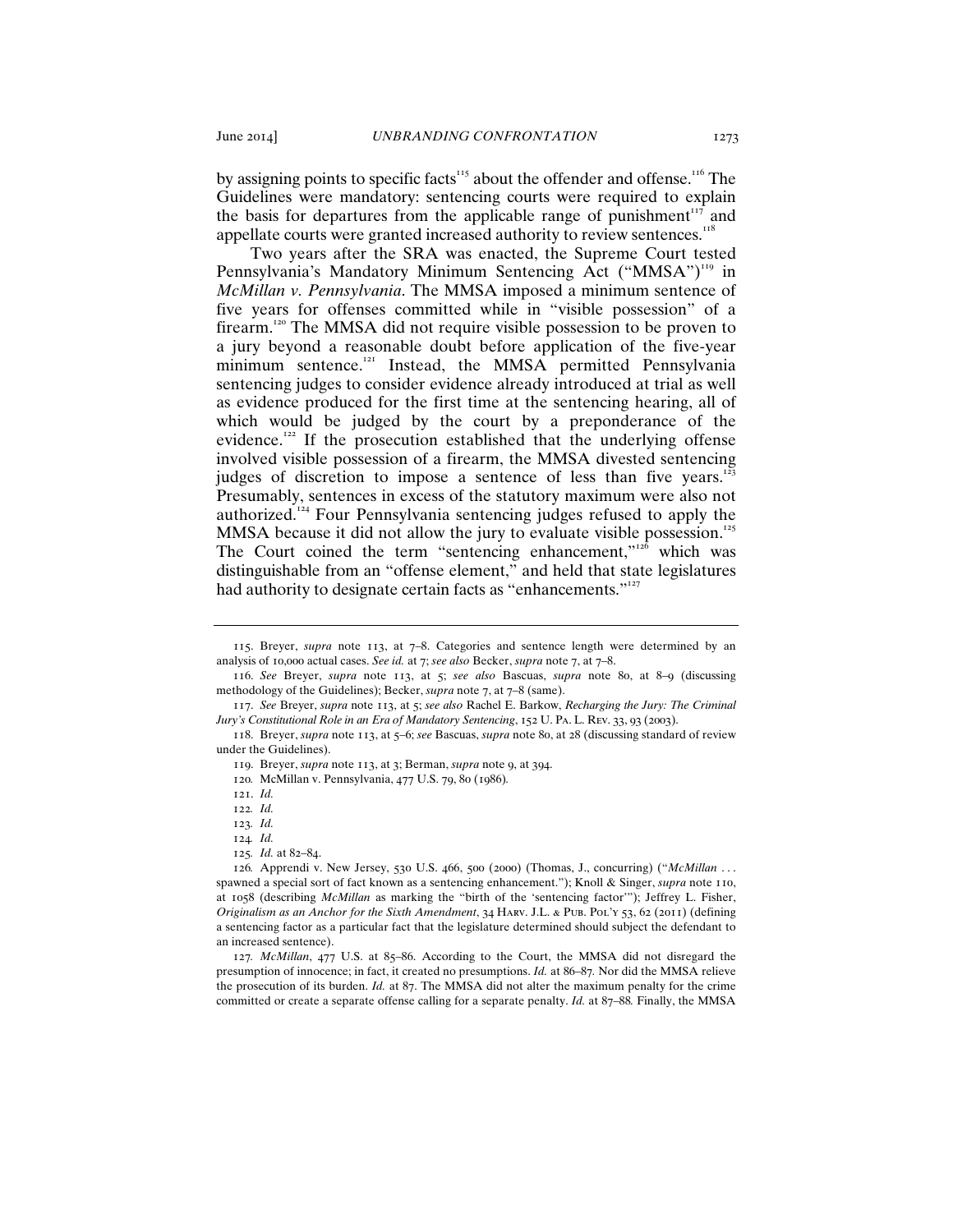*McMillan* established the element/enhancement distinction as the constitutional limit to legislative authority<sup>128</sup> but allowed state legislatures to designate which facts were elements or enhancements.<sup>129</sup> By the millennium, *Jones v. United States*<sup>130</sup> limited *McMillan* to require Congress and state legislatures to include traditional elements in the definition of crimes.<sup>131</sup> The next year, in *Castillo v. United States*,<sup>132</sup> the Court appeared to provide a framework to distinguish between traditional elements and sentencing enhancements.<sup>133</sup> Castillo was indicted for conspiring to murder federal officers in violation of 18 U.S.C.  $\S$  924(c)(1), which prohibited the use or carrying of a "firearm" in relation to a crime of violence.<sup>134</sup> Penalties increased dramatically when the firearm was a machine gun.<sup>135</sup> The Court held that the "machine gun" finding constituted an element of a separate offense.<sup>136</sup>

*Castillo* found type of firearm an offense element despite the fact that Congress designated it a sentencing enhancement.<sup>137</sup> In so holding, the *Castillo* Court did little to calm the escalating tension between the Jury Trial Clause and *McMillan*'s broad grant of legislative authority to choose between elements and enhancements. The Court's internal

130. Jones v. United States, 526 U.S. 227 (1999). Jones was convicted of violating the federal carjacking statute which carries a maximum fifteen-year sentence, unless serious bodily injury or death occurs. 18 U.S.C. §§ 2119(1)–(3) (1999). A twenty-five year imprisonment was imposed based on the finding at sentencing that serious bodily injury resulted. *Jones*, 526 U.S. at 230–31.

131*. Id.* at 231–44. The Court held that section 2119 defined three separate offenses that each must be proved beyond a reasonable doubt. *Id.* at 231–39. The Court warned that its holding rested on rules of statutory interpretation rather than the Constitution. *See id.* at 252 n.11; *see also* Andrew M. Levine, *The Confounding Boundaries of '*Apprendi*-Land': Statutory Minimums and the Federal Sentencing Guidelines*, 29 Am. J. Crim. L. 377, 398 (2002).

132. Castillo v. United States, 530 U.S. 120 (2000).

133*. Id.* at 124–31.

134*. Id.* at 122.

135*. Id.*

136*. Id.* at 121.

137*. Id.* at 124. The *Castillo* Court made five specific findings to support its holding that firearm type was an offense element. First, the statute listed the basic offense elements in the first sentence and the sentencing enhancements in the remaining subsequent sentences. *Id.* at 124–25. Second, the type of firearm had not typically or traditionally been a sentencing factor because it neither involved characteristics of the offender nor special features the offense. *Id.* at 126–27. Third, to ask a jury, rather than the judge, to determine the type of firearm would rarely complicate trial or result in unfairness. *Id.* at  $127-28$ . Fourth, the legislative history did not support interpreting section  $924(c)$  as setting forth sentencing factors. *Id.* at 129-30. Finally, the twenty-five year increase attached to the machine gun finding was extreme, which weighed in favor of treating firearm type as an element. *Id.* at 131.

did not change the definition of any existing offense. *See id.* at 88–90*; see also* Bibas, *supra* note 108, at 1106 (detailing factors for the *Apprendi* Court's finding that the sentencing enhancements were constitutional).

<sup>128</sup>*. McMillan*, 477 U.S. at 85–88*.*

<sup>129</sup>*. See id.* at 85 ("[I]t is normally 'within the power of the state to regulate procedures under which its laws are carried out, including the burden of producing evidence and the burden of persuasion.'") (quoting Patterson v. New York, 432 U.S. 197, 201–02 (1977)); *see also* Berman, *supra* note 9, at 399.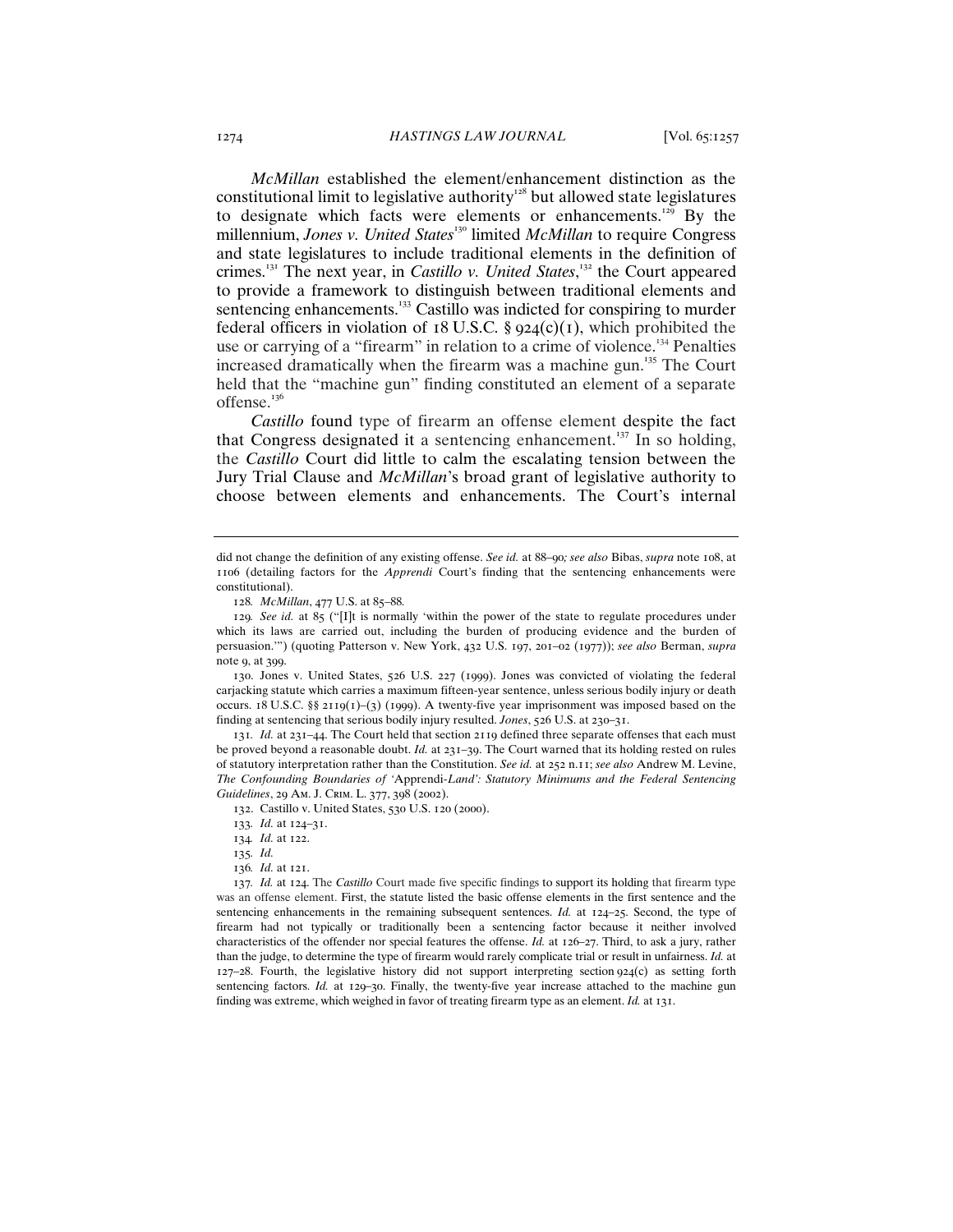debate focused on procedural and substantive characteristics of felony sentencing at the time of the Founding.<sup>138</sup> A slight majority had come to understand that pre-Founding a pre-determined sentence resulted<sup>139</sup> once the jury found guilt.<sup>140</sup> This majority believed that the Sixth Amendment's text and structure reflected pre-Founding determinate jury sentencing in felony cases.<sup>141</sup>

On the day *Castillo* ruled that type of firearm was an element under section 924(c), *Apprendi v. New Jersey* overturned a sentence that was also based, in part, on post-verdict judicial fact finding.<sup>142</sup> Apprendi was convicted under a New Jersey statute that classified unlawful possession of a firearm a second-degree offense.<sup>143</sup> Punishment for unlawful possession of a firearm ranged from five to ten years.<sup>144</sup> Under a separate statute, New Jersey extended the term of imprisonment for unlawful possession while committing a racially motivated crime.<sup>145</sup> The racial motive—or "hate crime" enhancement—did not require a jury, could be proved by a preponderance of the evidence, and increased punishment to a range of

140. White, *supra* note 29, at 396 (describing the modern day trial as involving a bifurcated process by which there is a finding of guilt or innocence by a jury and a subsequent determination of punishment by a judge); Douglass, *supra* note 28, at 1968 (describing the trial world as a highly structured and elaborate body of precedent that defines substantive rights, but describing the sentencing world as an informal, free-flowing kind of place that has with few hard rules). According to Douglass, "few 'trial rights' survive intact after a guilty verdict." *Id.*

141. Hessick & Hessick, *supra* note 29, at 51 (noting that determinate sentencing schemes "presented no occasion to consider the extent to which constitutional protections should be treated differently at sentencing than at trial"). *But see* Fenner, *supra* note 21, at 37; Nancy J. King & Susan R. Klein, *Essential Elements*, 54 VAND. L. REV. 1467, 1507-08 (2001).

142*. See* Apprendi v. New Jersey, 530 U.S. 466, 468–90 (2000); *see also* Michaels, *supra* note 65, at 1814 n.180.

<sup>138</sup>*. See generally* Donald A. Dripps, *The Constitutional Status of Reasonable Doubt Rule*, 75 Calif. L. Rev. 1665, 1701 (1987); Herman, *supra* note 29, at 323–25, 328, 344; Knoll & Singer, *supra* note 110, at 1061–62, 1067–68, 1078–79 (discussing historical difference between an "offense" and its "elements," as well as "elements" and "facts looked to by a judge to determine the sentence").

<sup>139</sup>. *See* Douglass, *supra* note 28, at 2011 (citing Whitnan J. Hou, *Capital Retrials and Resentencing: Whether to Appeal and Resentencing Fairness*, 16 Cap. Def. J. 19, 30 (2003)); *see also*  Woodson v. North Carolina, 428 U.S. 280, 289 (1976) (citing Hugo A. Bedau, The Death Penalty in America 5–6, 15, 27–28 (rev. ed. 1967)) ("At the time the [Bill of Rights] was adopted in 1791, the States uniformly followed the common-law practice of making death the exclusive and mandatory sentence for certain specified offenses."). Death could be accomplished by hanging, embowelment, and burying alive. Blackstone, *supra* note 30, at \*376–77. By no means was death the exclusive punishment for felonies, merely the most common. *See id.* at \*377. Other punishment included deprivation of sensation by strangling, mutilation or dismembering, slitting of the nostrils, branding of the hand, whipping, hard labor, exile, banishment, loss of liberty, and temporary imprisonment. *Id.*  Despite these myriad of options, Blackstone makes clear that the quantity or degree of punishment was "*ascertained* for every offence[,] and that it [wa]s not left in the breast of any judge, nor even of a jury, to alter that judgment." *Id.* Blackstone warned that "if judgments were to be the private opinions of the judge, men would then be slaves to their magistrates[,] and would live in society without knowing exactly the conditions and obligations which it lays them under." *Id.*

<sup>143</sup>*. Apprendi*, 530 U.S. at 468.

<sup>144</sup>*. Id.*

<sup>145</sup>*. Id.* at 468–69.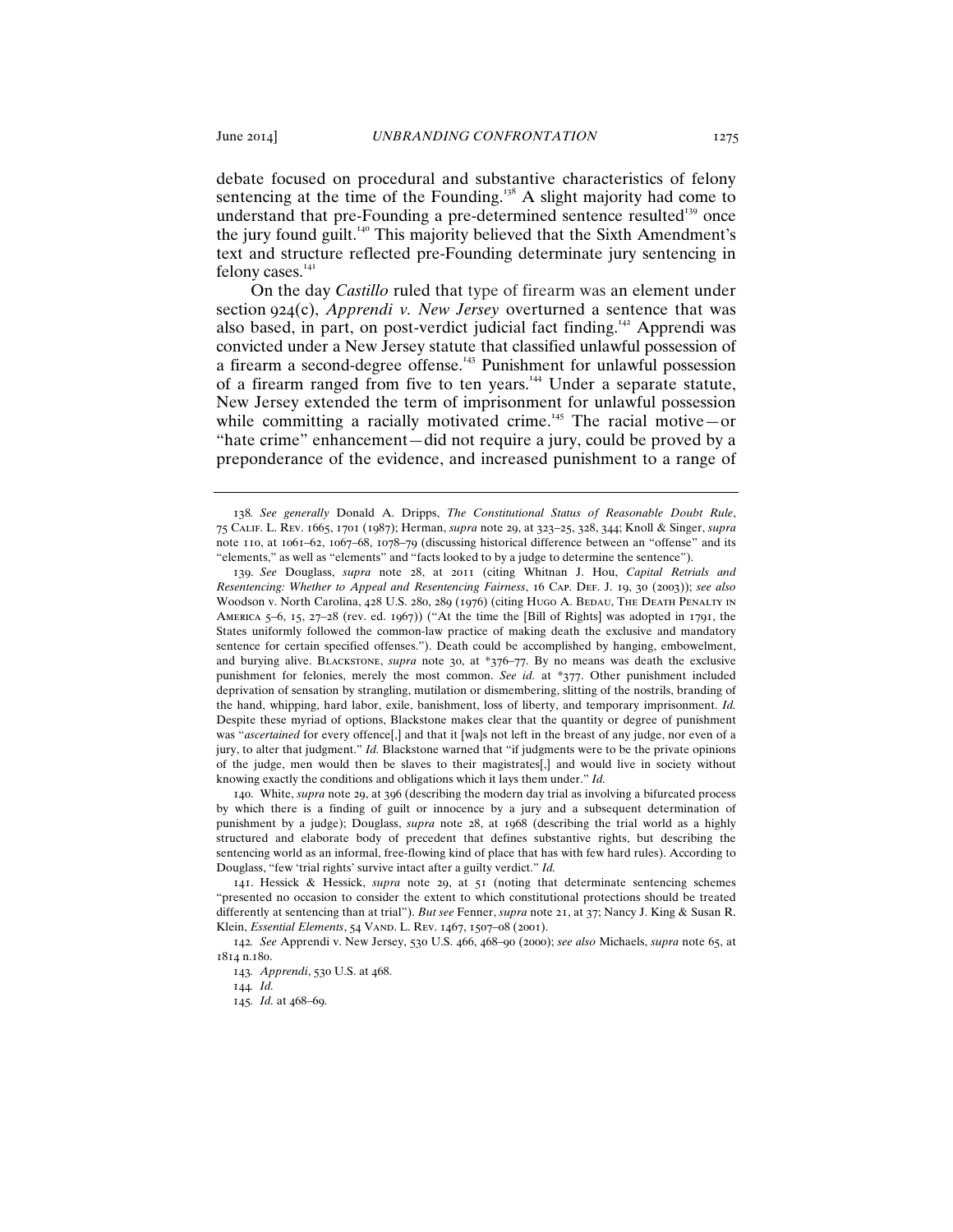ten to twenty years.<sup>146</sup> Apprendi pleaded guilty to unlawful possession and was never charged with any type of hate crime.<sup>147</sup> The judge imposed a twelve-year sentence based on the court's own finding at sentencing that Apprendi's acts were racially motivated.<sup>148</sup> The New Jersey Supreme Court, relying on *McMillan*, affirmed and held that motivation was a traditional sentencing factor.<sup>149</sup>

The *Apprendi* Court examined the adequacy of New Jersey's sentencing procedure and qualified *McMillan*'s longstanding deference to legislative choice between elements and enhancements. The Court reasoned that the right to a jury determination of guilt of every element of the crime beyond a reasonable doubt was a historical foundation of the common law.<sup>150</sup> The Court reflected on criminal prosecutions at time of the Founding and the lack of judicial discretion because of sanctionspecific criminal laws.<sup> $151$ </sup> During the Founding, guilt and punishment were invariably linked and there was no distinction between an element and an enhancement.<sup>152</sup> In the Court's view, even though the practice of unitary trial and sentencing may have changed, *modern courts must still*  "*adhere to the basic principle[s]*."<sup>153</sup> Because the jury trial right was one of surpassing importance in the common law,<sup> $154$ </sup> there was no "principled" basis for treating [enhancements and elements] differently.<sup>"155</sup> Guilt beyond a reasonable doubt was designated a historically significant companion right to a jury verdict.<sup>156</sup> Both reflected "a profound judgment about the way in which law should be enforced and justice administered."<sup>157</sup>

*Apprendi* also limited *McMillan* to the extent that designating certain facts as elements<sup>158</sup> rather than enhancements could thwart *Winship*.<sup>159</sup> To combat attempts to circumvent *Winship*, *Apprendi* embraced a principle

151*. Id.* at 479 (citations omitted).

153*. Id.* at 483–84 (emphasis added). *But see id.* at 518 (Thomas, J., concurring) (describing *Apprendi* not as a sharp break from the past, but a reflection of the Sixth Amendment's original meaning).

156*. Id.* at 478.

157*. Id.*

158*. See id.* at 485; *see also* Knoll & Singer, *supra* note 110, at 1114, 1118 (declaring "*Winship* lives again").

159*. See Apprendi*, 530 U.S. at 484–86, 487 n.13 ("[I]t [was] unconstitutional for a legislature to remove from the jury the assessment of facts that increase the prescribed range of penalties."); *see also* Fisher, *supra* note 126, at 56 (concluding that the firearm enhancement was a classic example of an aggravated crime, and describing *Apprendi* as a very easy case).

<sup>146</sup>*. Id.*

<sup>147</sup>*. Id.* at 469.

<sup>148</sup>*. Id.*

<sup>149</sup>*. Id.* at 471–74.

<sup>150</sup>*. Id.* at 477 (citing Blackstone, *supra* note 30, at \*343).

<sup>152</sup>*. Id.* at 485.

<sup>154</sup>*. Id.* at 476.

<sup>155</sup>*. Id.*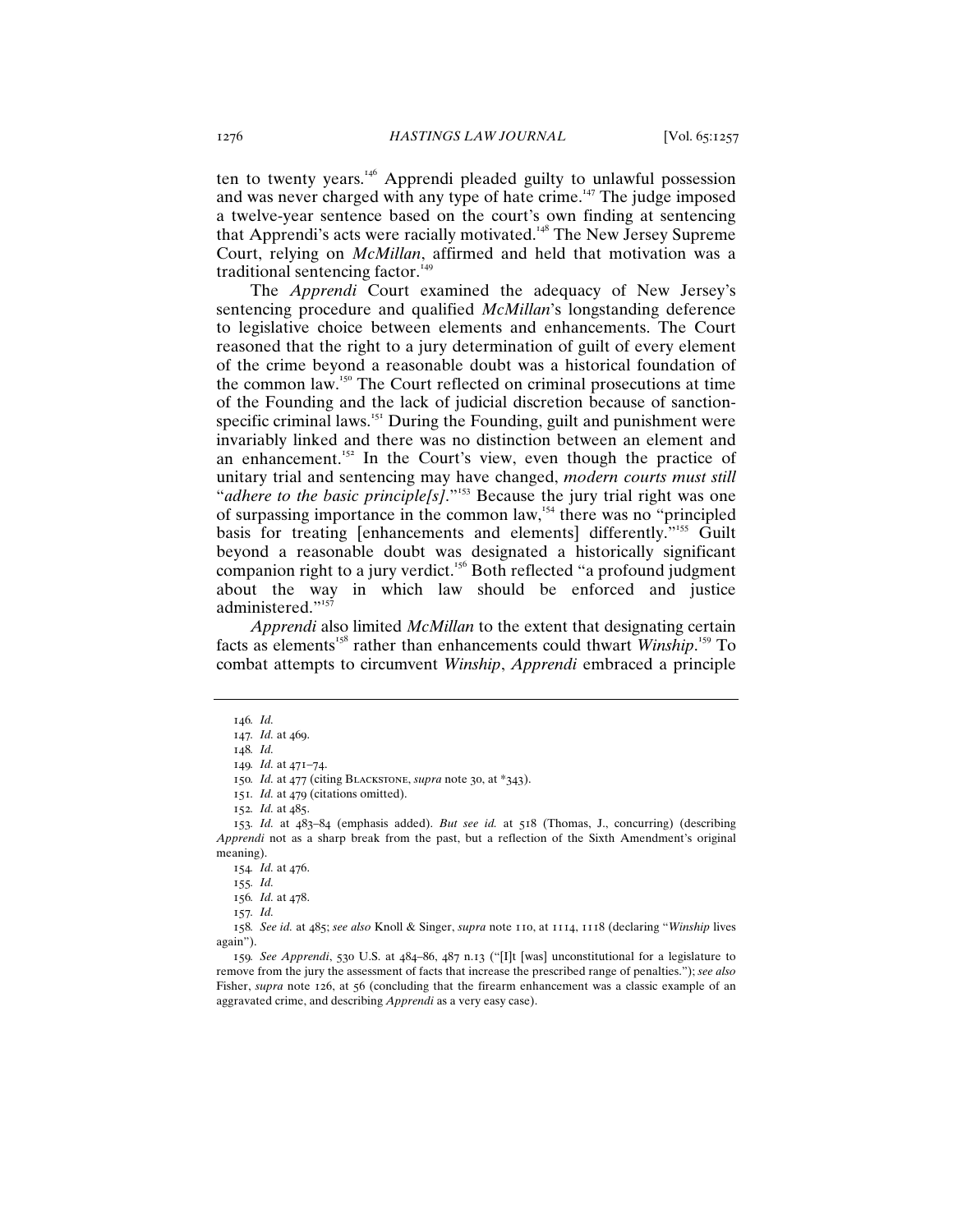that was foreshadowed a year earlier<sup>160</sup>: "any fact [other than a prior conviction] that increases the penalty for a crime beyond the prescribed statutory maximum must be submitted to a jury, and proved beyond a reasonable doubt."<sup>161</sup> By its terms, *Apprendi* applied only when postverdict judicial fact finding involved imposition of a sentence more severe than the statutory maximum.<sup>162</sup> The Court ruled that the hate crime enhancement required a jury determination of guilt beyond a reasonable doubt without reference to *Castillo*. 163

A broad reading of *Apprendi* seemed to require a jury determination of all facts that would increase punishment, which would fundamentally implicate structured sentencing schemes like the Guidelines. At least one member of the *Apprendi* majority rejected this view; one dissenter foresaw the threat.<sup>164</sup> Arguments that *McMillian* authorized legislatures—not sentencing commissions—to choose between elements and enhancements strengthened after *Apprendi*.<sup>165</sup> The Guidelines and other structured sentencing schemes were alleged to have eliminated judicial discretion too much,<sup>166</sup> which in turn lead to increased prosecutorial authority<sup>167</sup> and

164*. Compare Apprendi*, 530 U.S. at 523 n.11 (Thomas, J., concurring) ("[i]t is likewise unnecessary to consider whether . . . the rule regarding elements applies to the . . . Guidelines"), *with id.* at 551–52 (O'Connor, J., dissenting) (questioning whether after *Apprendi*, state and federal courts should continue to assume the constitutionality of structured sentencing schemes like the Guidelines); *see also* Alex Ricciardulli, *The U.S. Supreme Court's Surprise Ruling on Sentence Enhancements*, L.A. Law., Feb. 2001, at 15 (noting that "[s]eldom has so big a case [*Apprendi*] received so little attention" and predicting the Guidelines did not implicate *Apprendi* unless a sentence greater than the maximum authorized by statute was imposed). Ricciardulli explains that the Guidelines and other structured sentencing laws merely allow increases in sentences within the statutory range and that such increases fall within *Apprendi's* limiting principle. *Id.* at 16. "Laws that allow increases beyond a range, on the other hand, are in trouble." *See id.*; *see also* Herman, *supra* note 29, at 296–97, 336–38, 344–45 (questioning the applicability of *McMillan* to the issue of the constitutionality of the Guidelines).

165*.* Herman, *supra* note 29, at 337–38, 344–45.

166*. See, e.g.*, Kate Stith & José A. Cabranes, Fear of Judging: Sentencing Guidelines in the Federal Courts 78–103 (1998) (arguing against limiting sentencing discretion); Michael Tonry, *Mandatory Minimum Penalties and the U.S. Sentencing Commission's 'Mandatory Guidelines'*, 4 Fed. Sent'g Rep. 129, 132, 133 n.12 (1991) (identifying lack of judicial discretion as a common complaint with the Guidelines).

167. *See* Saltzburg, *supra* note 93, at 248, 248 n.19, 251; *see also* Albert W. Alschuler, *The Failure of Sentencing Guidelines: A Plea for Less Aggregation*, 58 U. Chi. L. Rev. 901, 926 (1991) (arguing that prosecutors wield too much discretion under guidelines); Bradford C. Mank, *Rewarding Defendant Cooperation Under the Federal Sentencing Guidelines: Judges vs. Prosecutors*, 26 Crim. L. Bull. 399, 402–04 (1990) (discussing issues resulting from increased prosecutorial discretion); Bascuas, *supra* note 80, at 12–13 (comparing shift in role of probation officer as social worker to guidelines range

<sup>160</sup>*. See* Jones v. United States, 526 U.S. 227, 243 n.6 (1999).

<sup>161</sup>*. See Apprendi*, 530 U.S. at 490; *see also* Knoll & Singer, *supra* note 110, at 1114 ("The big news in *Jones*, however, is that the Court all but adopted a Constitutional rule, based on the Sixth Amendment jury trial right, precluding the designation as a sentencing factor any item that would significantly increase the sentence.").

<sup>162</sup>*. See Apprendi*, 530 U.S. at 487 n.13; *see also* Levine, *supra* note 131, at 405.

<sup>163</sup>*. Apprendi*, 530 U.S. at 475–76 ("The question whether [Mr.] Apprendi had a constitutional right to have a jury find such bias on the basis of proof beyond a reasonable doubt is *starkly presented*." (emphasis added)).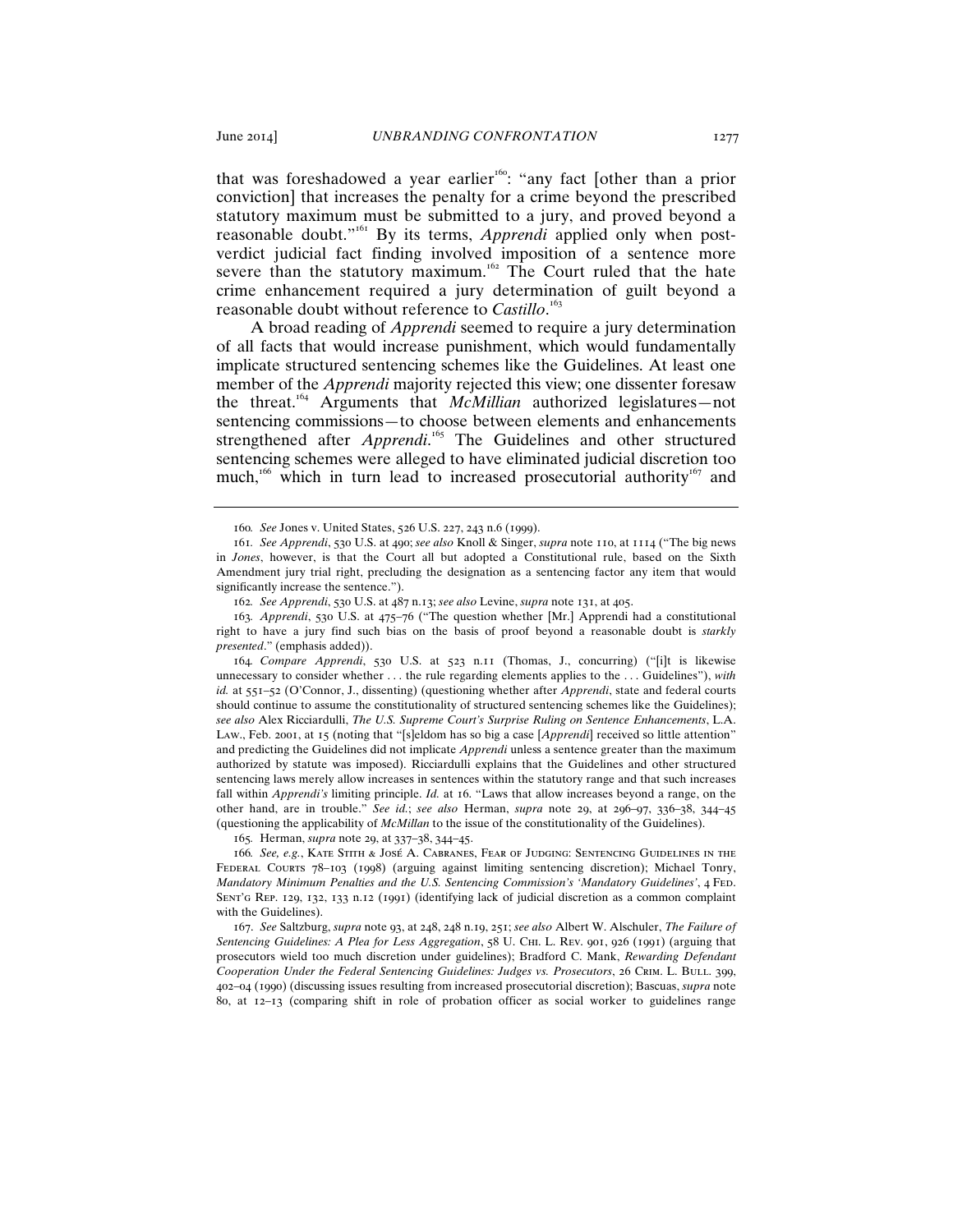harsher punishment.<sup>168</sup> *Apprendi* supported arguments that structured sentencing was a "trial-like enterprise"<sup>169</sup> and that *McMillian's* elements/enhancement distinction violated the Jury Trial Clause.<sup>170</sup> Notable critic of structured sentencing, Professor Douglas Berman, argued that the Guidelines failed to provide comprehensive substantive and procedural constitutional protections.<sup>171</sup>

Notwithstanding critique of the Guidelines by Berman and others, a plurality of the Court affirmed *McMillan*'s elements/enhancements distinction in *Harris v. United States.*<sup>172</sup> *Harris* involved whether 18 U.S.C.  $§$  924(c)(1)(A) defines a single crime, to which brandishing is a sentencing factor that may be considered by a judge after the trial, or multiple crimes, to which brandishing is an essential element that must be proved to a jury.<sup>173</sup> Section 924(c)( $\tilde{I}$ )(A)—as amended since *Castillo* provides in relevant part:

[A]ny person who, during and in relation to any crime of violence or drug trafficking crime ... uses or carries a firearm, or who, in furtherance of any such crime, possesses a firearm, shall, in addition to the punishment provided for such crime of violence or drug trafficking crime—

 $(i)$  be sentenced to a term of imprisonment of not less than  $\zeta$  years;

(ii) if the firearm is brandished, be sentenced to a term of imprisonment of not less than 7 years; and

(iii) if the firearm is discharged, be sentenced to a term of imprisonment of not less than 10 years.<sup>174</sup>

In the indictment, the government neither alleged brandishing nor referenced subsection (ii).<sup>175</sup> Instead, the indictment charged that Harris

computator; also discussing change in presentence report from an instrument of potential mercy and mitigation to an instrument of inquisition and punishment).

<sup>168</sup>. *See* Barkow, *supra* note 117, at 85–87 (arguing that the Guidelines allowed little room to bend the law as a matter of justice or equity); *see also* Klein, *supra* note 63, at 708; Bascuas, *supra* note 80, at 37–38.

<sup>169</sup>. *See* Berman, *supra* note 94, at 285; Berman, *supra* note 9, at 396–97; *see also* Mark Chenoweth, *Using Its Sixth Sense: The Roberts Court Revamps the Rights of the Accused*, 2009 Cato Sup. Ct. Rev. 223, 239–40 (discussing *Apprendi* and concluding that removal of basic fact finding from juries violated jury trial rights); Huigens, *supra* note 114, at 1062, 1069–73 (distinguishing between indeterminate and guidelines sentencing, and noting the latter treats "sentencing like an exercise in the definition and adjudication of offense elements, so that the sentencing process more and more resembles the trial process").

<sup>170</sup>. Barkow, *supra* note 117, at 109–12 (arguing that the Guidelines linked facts with punishment and that such factual determinations were traditionally made by juries); Berman, *supra* note 94, at 286 ("Twentieth century . . . sentencing regimes . . . changed the landscape and have appropriately raised Sixth Amendment concerns.").

<sup>171</sup>. *See* Berman, *supra* note 61, at 659–60, 672 (discussing the Guidelines' lack of procedural rules); *see also* Stith & Cabranes, *supra* note 166, at 154; Herman, *supra* note 29, at 315; Thomas W. HUTCHINSON ET AL., FEDERAL SENTENCING LAW AND PRACTICE § 6A1.3 (1998).

<sup>172</sup>. 536 U.S. 545, 550, 560–61, 568–69 (2002) (reaffirming *McMillan* and holding that judicial factfinding necessary to trigger mandatory minimum penalty does not implicate the Jury Trial Clause). 173*. Id*. at 549–50.

<sup>174</sup>. 18 U.S.C. § 924(c)(1)(A) (2012).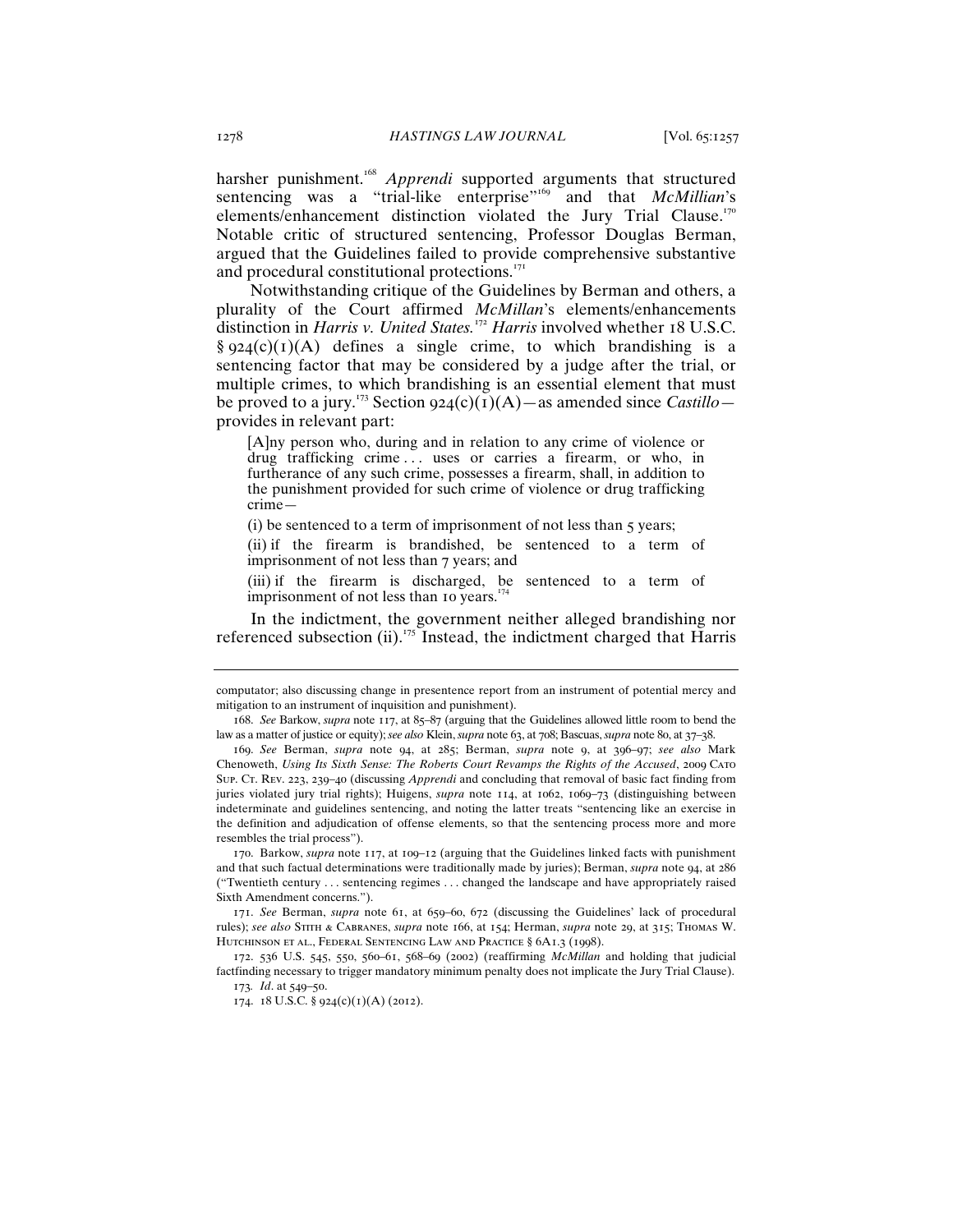knowingly carried a firearm during and in relation to a drug trafficking crime.<sup>176</sup> Harris was sentenced to seven years<sup>177</sup> based on the finding at the sentencing hearing that he brandished a firearm.<sup>178</sup> The Fourth Circuit ruled brandishing a sentencing factor, as had every other federal circuit court to address the question.<sup>179</sup> The plurality agreed.<sup>180</sup>

The *Harris* plurality grounded itself on *McMillan's* broad grant of legislative authority to determine which facts were offense elements and which facts were sentencing enhancements.<sup>181</sup> The *Harris* plurality acknowledged that section  $924(c)(1)(A)$  did not explicitly designate brandishing as an element or sentencing factor, but offered two competing interpretations of the statute. Either section  $924(c)(1)(A)$  was structured like most federal statutes, which listed the offense elements in a single sentence and the separate sentencing factors into subsections.<sup>182</sup> Or alternatively, Section  $924(c)(1)(A)$  was a statute that appeared to list all offense elements in a single sentence but was nevertheless interpreted as setting out the elements of multiple offenses.<sup>183</sup> The plurality identified two "critical textual clues" to distinguish between its two interpretations. First, historically Congress had not treated brandishing as an offense element.<sup>184</sup> Second, the two-year increase for brandishing was insignificant.<sup>185</sup>

*Harris* also distinguished *McMillian*-type facts that increased the mandatory *minimum* sentence from *Apprendi*-type facts that increased the mandatory *maximum* sentence.<sup>186</sup> The plurality denied that there was a fundamental inconsistency between *Apprendi* and *McMillian*/*Harris*. The Framers would have considered an *Apprendi* fact an element of an aggravated offense and thus the domain of the jury.<sup>187</sup> Facts that trigger a mandatory minimum sentence, like those at issue in *McMillian* and *Harris*, cannot claim the same because the jury's verdict would have authorized imposition of the minimum punishment with or without the

<sup>175</sup>*. Id.* at 551.

<sup>176</sup>*. Id.*

<sup>177</sup>*. Id.*

<sup>178</sup>*. Id.*

<sup>179</sup>*. Id.* at 552–53 (designating brandishing a sentencing factor); *see also* United States v. Barton, 257 F.3d 433, 443 (5th Cir. 2001); United States v. Carlson, 217 F.3d 986, 989 (8th Cir. 2000); United States v. Pounds, 230 F.3d 1317, 1319 (11th Cir. 2000).

<sup>180</sup>*. Harris*, 536 U.S. at 552–53.

<sup>181</sup>*. Id.* at 552–56.

<sup>182</sup>*. Id.* at 552–53.

<sup>183</sup>*. Id.* at 553–54. 184*. Id.*

<sup>185</sup>*. Id.* at 554–55. The two-year increase was described as "consistent with traditional understandings about how sentencing factors operate" and "precisely what one would expect to see in provisions meant to identify matters for the sentencing judge's consideration." *Id.* at 546, 554.

<sup>186</sup>*. Id.* at 557–58.

<sup>187</sup>*. Id.* at 557.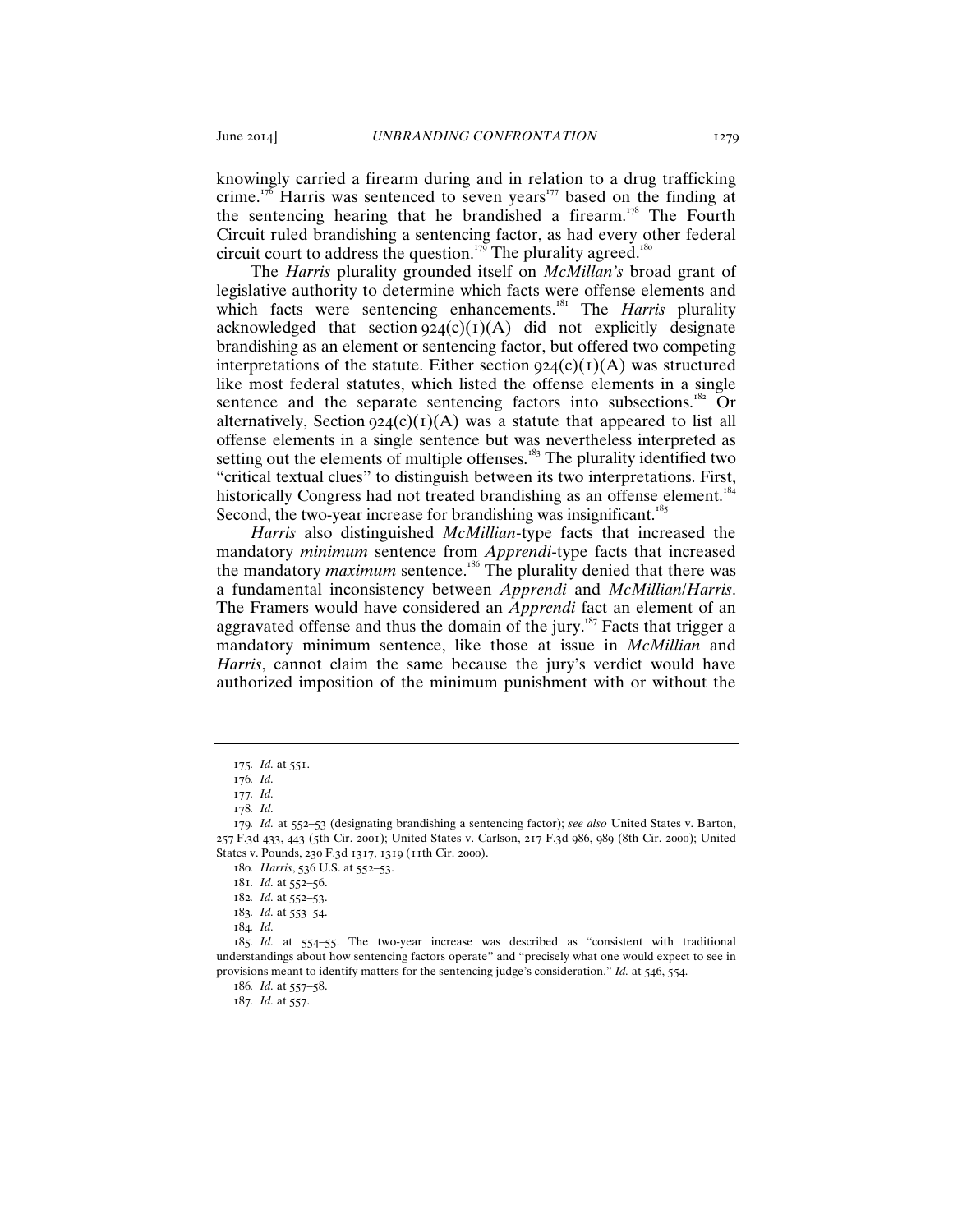finding.<sup>188</sup> Judicial fact finding in the course of selecting a sentence outside the authorized maximum range implicates the Sixth Amendment.<sup>189</sup> As even *Apprendi* acknowledges (albeit in a footnote), only increases in the penalty above what the law provides function like traditional elements.<sup>190</sup> Thus, only "those facts setting the outer limits of a sentence . . . are elements of the crime for the purposes of the constitutional analysis."<sup>191</sup>

Despite *Harris*, the Court declared that *Apprendi* applied more broadly to state and federal sentencing guidelines. In *Blakely v. Washington*, the Court invalidated a thirty-seven month enhancement imposed under state sentencing guidelines for "deliberate cruelty" on the grounds that the determination was not made by a jury.<sup>192</sup> The next year the Court considered whether the Guidelines were unconstitutional.<sup>193</sup> In *United States v. Booker*, and its companion case *United States v. Fanfan*, defendants received sentencing enhancements in federal court based on amounts of drugs, role in the offense, and obstruction of justice.<sup>194</sup>

In separate majority opinions, the Court ruled that the Guidelines violated the *Apprendi* rule, but not fatally so.<sup>195</sup> The first *Booker* majority concluded that a jury determination of facts that raised the sentencing ceiling was constitutionally protected as a firmly rooted basic precept of

193. United States v. Booker, 543 U.S. 220 (2005).

194. Booker received enhancements for obstructing justice and possession of an additional 566 grams of crack. *Id.* at 226–28. Fanfan's jury found 500 or more grams of cocaine were involved. *Id.* at 228–29. The sentencing court found Fanfan responsible for 2.5 kilograms of cocaine powder and 261.6 grams of crack. *Id.* Fanfan was also found to have played a leadership role in the criminal activity. *Id.*

195*. See id.* at 244–45, 258–62; *see also* Timothy Lynch, *One Cheer for* United States v. Booker, 2005 Cato Sup. Ct. Rev. 215, 216 (describing the *Booker* oral argument as a direct reflection of the Court's unreadiness to "untangle the knots that presently encumber[ed] the constitutional right to trial by jury").

<sup>188</sup>*. Id*.

<sup>189</sup>*. Id.* at 558.

<sup>190</sup>*. Id.* at 562–64 (citing Apprendi v. New Jersey, 530 U.S. 466, 487 n.13 (2000) ("We do not overrule *McMillan*. We limit its holding to cases that do not involve the imposition of a sentence more severe than the statutory maximum for the offense established by the jury's verdict.")).

<sup>191</sup>*. Harris*, 536 U.S. at 567.

<sup>192</sup>. 542 U.S. 296 (2004). Washington's scheme permitted departures from the guidelines minimum up to the statutory maximum based on mitigating or aggravating circumstances found by a sentencing judge. Kevin R. Reitz, *The New Sentencing Conundrum: Policy and Constitutional Law at Cross-Purposes*, 105 Colum. L. Rev. 1082, 1086–89 (2005). All departures must be justified in writing and must be found by a preponderance. *Id.* The *Blakely* Court reasoned that the relevant "statutory maximum" for *Apprendi* purposes was not the maximum sentence after finding additional facts, but the maximum without additional facts. *Blakely*, 542 U.S. at 303. Because the additional facts were essential to punishment, they must be found by a jury. *Id.* at 303–04. The *Blakely* Court expressly declined an invitation to determine whether its ruling implicated the Guidelines. *Id.* at 305 n.9, 313 ("The Federal Guidelines are not before us, and we express no opinion on them."). *See generally*  Stephanos Bibas & Susan Klein, *The Sixth Amendment and Criminal Sentencing*, 30 CARDOZO L. REV. 775, 785 (2008) (discussing state sentencing models and noting a slight majority of states, twenty-nine, were unaffected by *Blakely* or *Booker*); Fisher, *supra* note 126, at 56–57 (discussing legal basis for argument that Washington's sentencing guidelines undermined the Framers' design); Klein, *supra* note 63, at 709–12; Berman, *supra* note 61, at 674.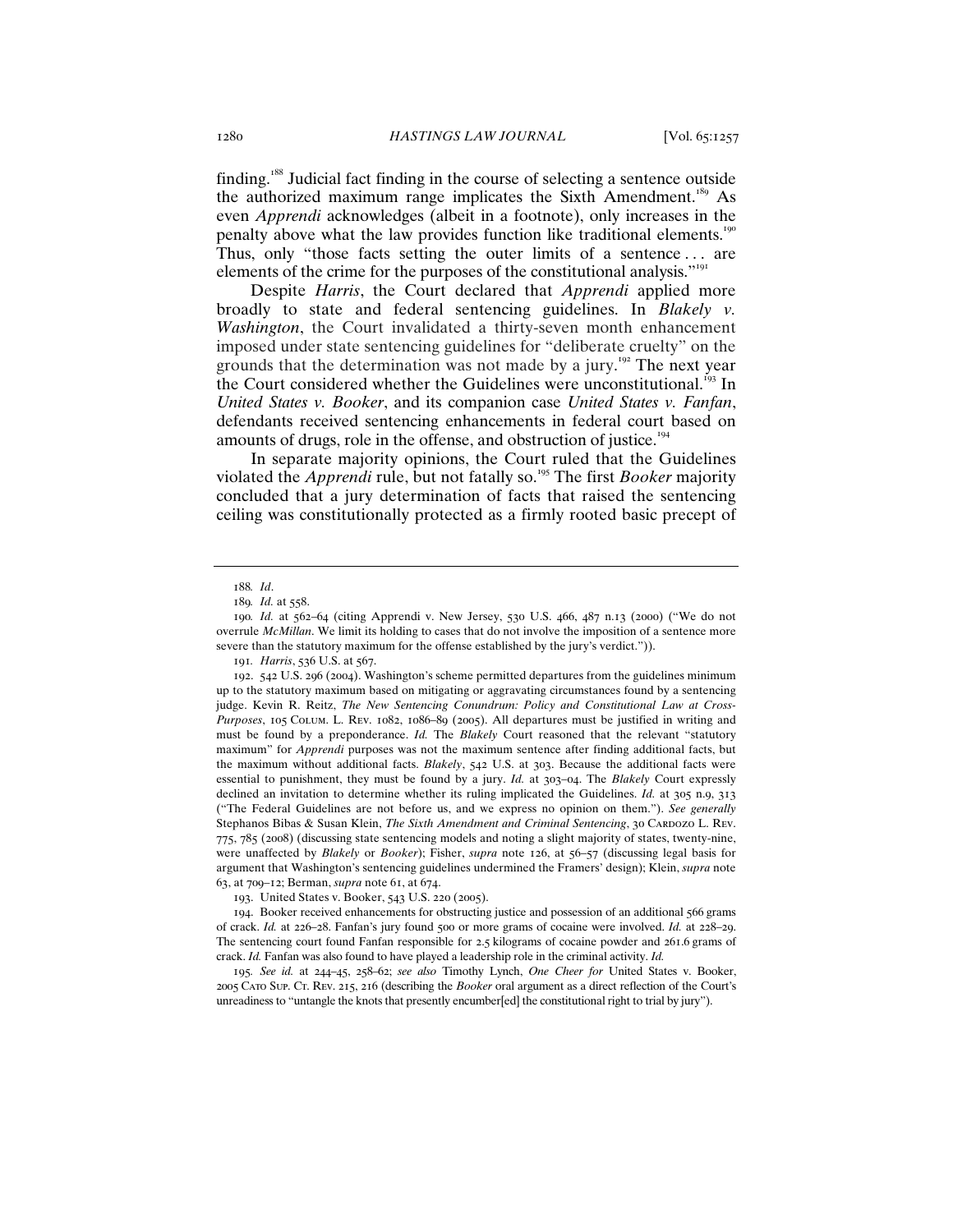the common law.<sup>196</sup> This majority distinguished between mandatory and advisory sentencing models for Sixth Amendment purposes. Mandatory guidelines implicated the Jury Trial Clause<sup>197</sup> $-$ advisory guidelines did not.<sup>198</sup> The first *Booker* majority agreed with *Blakely* that the statutory maximum for *Apprendi* purposes was "the maximum sentence a judge may impose solely on the basis of the facts reflected in the jury verdict or admitted by the defendant."<sup>199</sup> The Jury Trial Clause was violated to the extent that the Guidelines *required* judicial fact finding at sentencing hearings. The second *Booker* majority focused on whether the Guidelines could be remedied.<sup>200</sup> Exercising its power of severability, the Court ruled that the mandatory nature of the Guidelines made them incompatible with the U.S. Constitution.<sup>201</sup> Advisory guidelines and a reasonableness standard of appellate review cured these incompatibilities.<sup>202</sup> The Court reinforced the *Apprendi* rule during the 2012 term in *Southern Union Company v. United States*<sup>203</sup> by holding that the Jury Trial Clause applied to criminal fines. $2<sup>2</sup>$ 

In 2013, the Court reconsidered the *Harris* plurality's distinction between mandatory *minimum* and *maximum* sentences in *Alleyne v.*  United States.<sup>205</sup> Alleyne involved the same federal criminal statute at issue in *Harris*, section  $924(c)(1)(A)$ , and asked the same question as *Harris*, whether brandishing under subsection (ii) was an essential element or a sentencing enhancement.<sup>206</sup> Alleyne was convicted of one count of robbery affecting interstate commerce and one count of using or carrying a firearm during a crime of violence.<sup>207</sup> Alleyne was also charged with brandishing a firearm under subsection  $(ii)$ <sup>208</sup> but the jury did not

204*. Id.* at 2348–49. *Southern Union Company* involved the imposition of a \$38.1 million fine under the Resource Conservation and Recovery Act of 1976 (the "RCRA"), which set a maximum fine of \$50,000 per day of violation. *Id.* At the sentencing, the district court found that Southern Union violated the RCRA for 762 days; the jury was not asked to determine the precise duration of the violation. *Id.* at 2349. The First Circuit ruled *Apprendi* did not apply to criminal fines, creating a split among the circuits. *Id.* (citing United States v. Pfaff, 619 F.3d 172 (2nd Cir. 2010) (per curiam); United States v. LaGrou Distribution Sys., Inc*.*, 466 F.3d 585 (7th Cir. 2006)). The Court disagreed and held there was no principled basis rooted in longstanding common law practice to treat criminal fines differently than other forms of punishment where *Apprendi* applies. *S. Union Co.*, 132 S. Ct. at 2350–57.

208*. Id.*

<sup>196</sup>*. Booker*, 543 U.S. at 230.

<sup>197</sup>*. Id.* at 233 (reasoning that if the federal Guidelines were advisory, there would be no Sixth Amendment implications).

<sup>198</sup>*. Id.* at 233 ("[W]hen a judge exercises his discretion to select a specific sentence . . . the defendant has no right to a jury determination of the facts that the judge deems relevant.").

<sup>199</sup>*. Id.* at 232 (emphasis omitted) (quoting Blakely v. Washington, 542 U.S. 296, 303 (2004)).

<sup>200</sup>*. Booker*, 543 U.S. at 244–45.

<sup>201</sup>*. Id.* at 258.

<sup>202</sup>*. Id.* at 261–63.

<sup>203</sup>. 132 S. Ct. 2344 (2012).

<sup>205</sup>*.* 133 S. Ct. 2151, 2155 (2013).

<sup>206</sup>*. Id.*

<sup>207</sup>*. Id.* at 2155–56.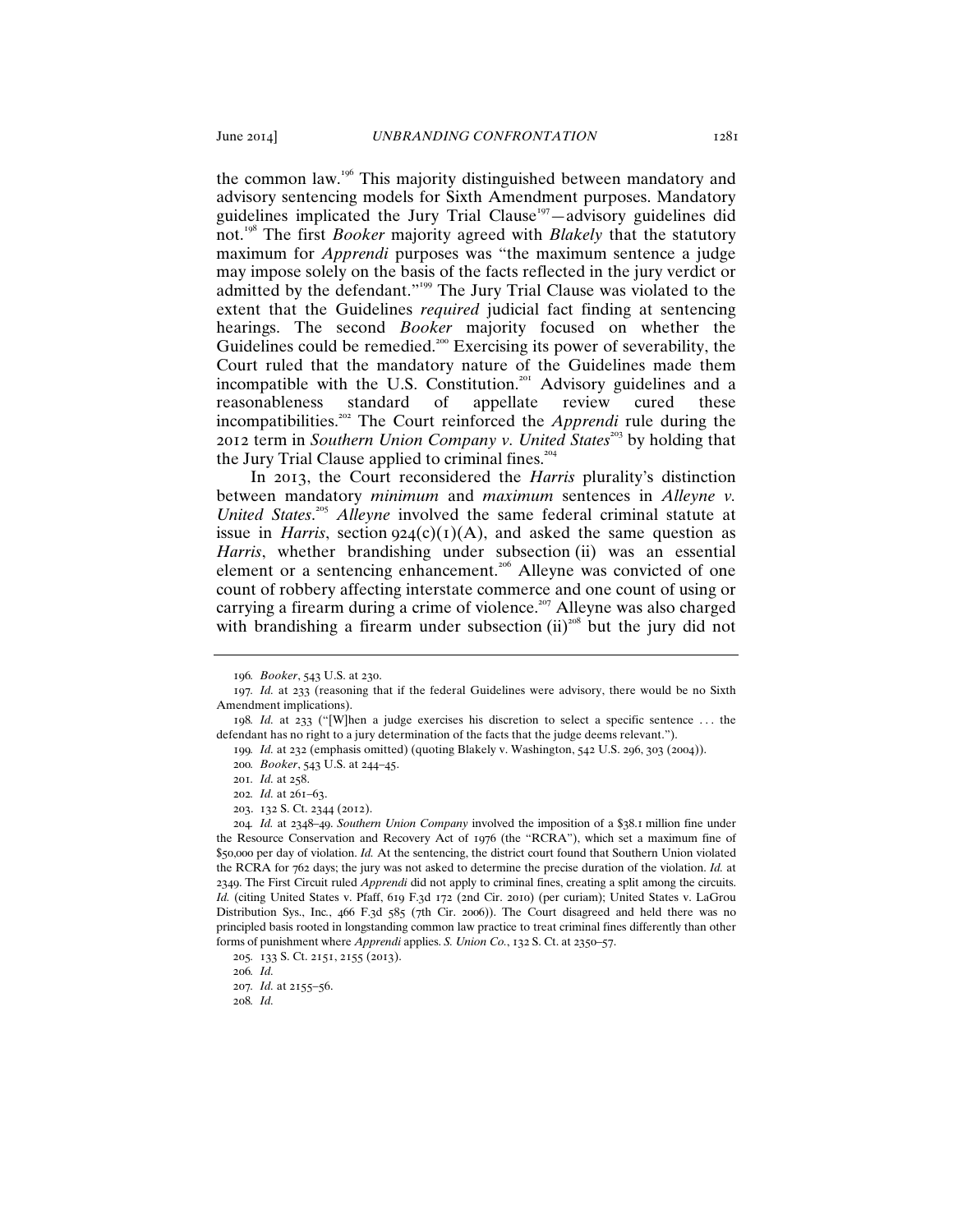find Alleyne guilty of that offense.<sup>209</sup> At sentencing, the district court imposed the mandatory minimum sentence of seven years based on the finding that by a preponderance of the evidence Alleyne could have reasonably foreseen that his accomplice would brandish a firearm.<sup>210</sup> The Eleventh Circuit affirmed the post-verdict finding that brandishing occurred.<sup>211</sup>

The *Alleyne* Court ruled that *Apprendi* encompassed "not only facts that increase the ceiling, but also those that increase the floor."<sup>212</sup> *Alleyne* is premised on the "clear" relationship at common law between crime and punishment.<sup>213</sup> Additionally, in the common law substantive criminal law tended to be sanction specific. In other words, a particular sentence was prescribed for a particular offense.<sup>214</sup> Alleyne reasoned that at common law the "legally prescribed" penalty affixed to the crime included both ends of the punishment range.<sup>215</sup> It followed that any fact that triggered both the mandatory (or statutory) maximum *and* minimum sentence were "ingredient[s]" of the offense.<sup>216</sup> Elevating the low-end or "floor" of a sentencing range heightened "the loss of liberty associated with the crime"<sup>217</sup> and is as relevant as the high-end or "ceiling."<sup>218</sup> *Apprendi*'s foundation is to ensure that a defendant can "predict the legally applicable penalty from the face of the indictment."<sup>219</sup> In the *Alleyne* Court's view, expanding *Apprendi* to include facts necessary to increase the mandatory minimum sentence allows a defendant to do so. $22$ 

*Alleyne* acknowledges that judicial fact finding at felony sentencing is a post-Founding development.<sup>221</sup> At the time of the Founding, little judicial discretion existed to influence felony punishment. Offense conduct that merited punishment was determined during the trial and sentencing only consisted of announcing the judgment. Modern bifurcation of the trial and sentencing stages of the criminal prosecution has shifted fact finding on offense conduct (and to a lesser extent offender characteristics) into a structured sentencing hearing. Once guilt is accepted (either as a result of a trial or a plea), sentencing becomes the

<sup>209</sup>*. Id.*

<sup>210</sup>*. Id.* at 2156.

<sup>211</sup>*. Id.* 212. *Id.* at 2158.

<sup>213</sup>*. Id.*

<sup>214</sup>*. See id*.; *see also* John H. Langbein, *The English Criminal Trial Jury on the Eve of the French Revolution*, *in* The Trial Jury in England, France, Germany 1700–1900, at 36 (Antonio Padoa Schioppa ed., 1987).

<sup>215</sup>*. Alleyne*, 133 S. Ct. at 2160.

<sup>216</sup>*. Id.* at 2160–61.

<sup>217</sup>*. Id.* at 2161.

<sup>218</sup>*. Id.*

<sup>219</sup>*. Id.*

<sup>220</sup>*. Id.* at 2163–64.

<sup>221</sup>. *Id.* at 2173 (Alito, J., dissenting).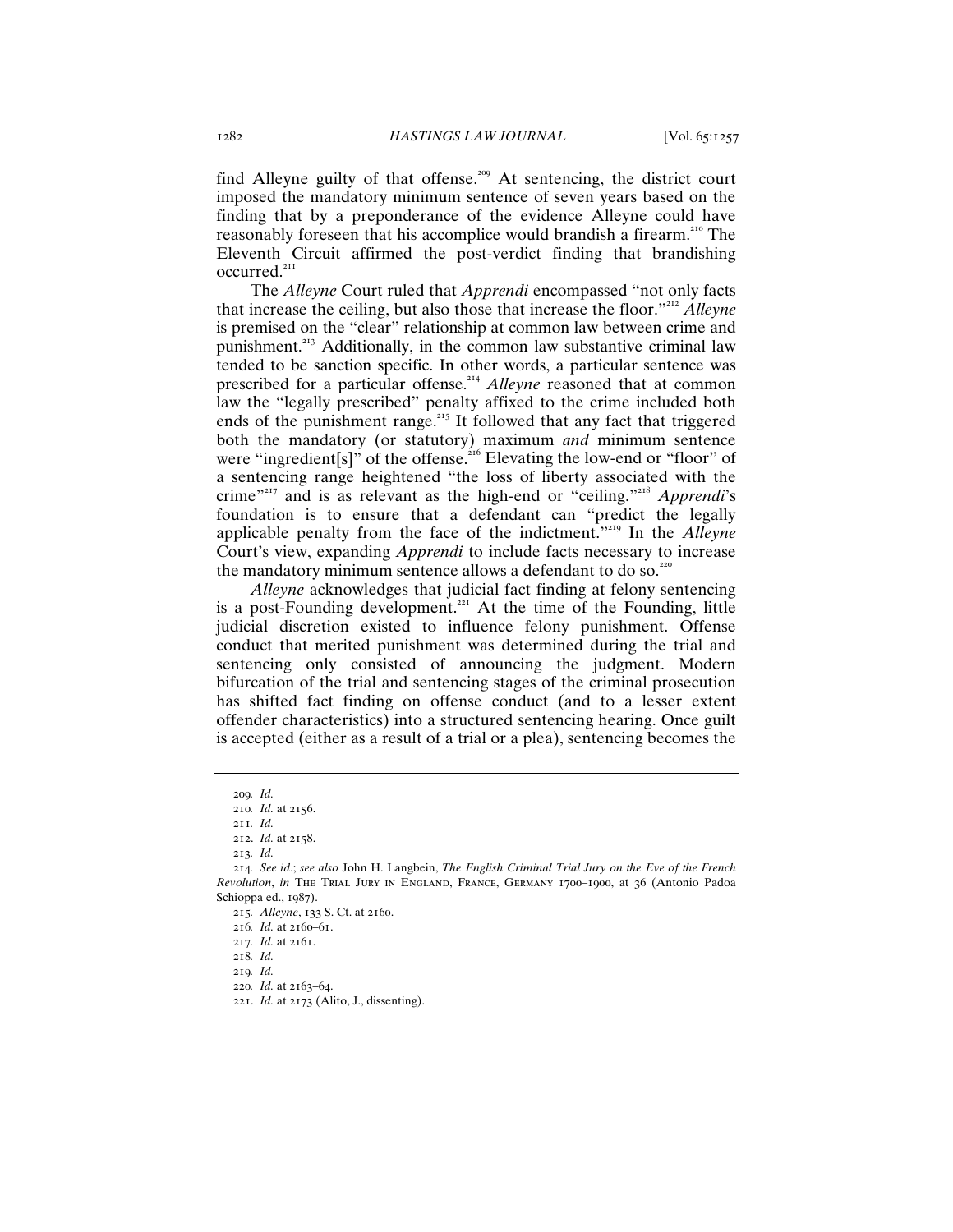focus of all parties. *Mempa* establishes felony sentencing as a critical stage of the criminal prosecution for which counsel is necessary. *Apprendi* and its progeny, as most recently demonstrated in *Alleyne*, establish that the jury's fact finding role also extends beyond the trial stage of the criminal prosecution.

#### III. Unbranding the Confrontation Clause as Only a Trial **RIGHT**

This Part proposes uniform application at felony sentencing of the Sixth Amendment's structurally identical Counsel, Jury Trial, and Confrontation Clauses. I advocate eliminating the "trial-right-only" theory of the Confrontation Clause to allow cross-examination of testimonial statements that are material to punishment and where cross-examination assists in assessing truth.

The trial-right-only rule has endured longer in Confrontation Clause jurisprudence than both Counsel and Jury Trial Clause jurisprudence. Three years after ratification of the Sixth Amendment, a North Carolina court of equity expressed one of the earliest interpretations of the confrontation right in *State v. Webb*:<sup>222</sup> "[I]t is a rule of the common law, founded on natural justice, that no man shall be prejudiced by evidence which he had not the liberty to cross examine."<sup>223</sup> Over the next century, state and federal courts retreated from *Webb* and confrontation became linked with hearsay rules.<sup>224</sup> By the late twentieth century, confrontation and hearsay rules were generally thought to arise from the same due process origins and serve the same purposes of trustworthiness and reliability.<sup>225</sup>

Circuit courts that have ruled that confrontation rights do not apply at felony sentencing<sup>226</sup> rely primarily on *Barber v. Page*<sup>227</sup> and *Mancusi v. Stubbs.*<sup>228</sup> *Barber* succinctly states, "[t]he right to confrontation is

<sup>222</sup>. 2 N.C. 103 (1 Hayw. 103) (1794).

<sup>223</sup>*. Id.* at 104.

<sup>224</sup>*. Compare* Johnston v. State, 10 Tenn. 58, 59–60 (2 Yer. 58) (1821) (holding that because the witness died before trial, reading of deposition testimony into evidence did not violate confrontation principles) *and* Mattox v. United States, 156 U.S. 237, 239–44 (1895) (holding that deceased witness was sufficiently unavailable for trial for purposes of hearsay exception), *with* Motes v. United States, 178 U.S. 458, 471–75 (1900) (holding admission at trial of statements made at preliminary hearing violated the Confrontation Clause due to an insufficient showing of unavailability). *See generally* Goldsby v. United States, 160 U.S. 70, 73 (1895) (holding that the failure to conduct a preliminary examination of the accused did not result in a confrontation violation).

<sup>225</sup>*. See* Ohio v. Roberts, 448 U.S. 56, 66 (1980) (stating it is a "truism that 'hearsay rules and the Confrontation Clause are generally designed to protect similar values,' and 'stem from the same roots.'" (internal citations omitted)); *see also* Fenner, *supra* note 21, at 37.

<sup>226</sup>. *See* s*upra* note 2.

<sup>227</sup>. 390 U.S. 719 (1968).

<sup>228</sup>. 408 U.S. 204 (1972).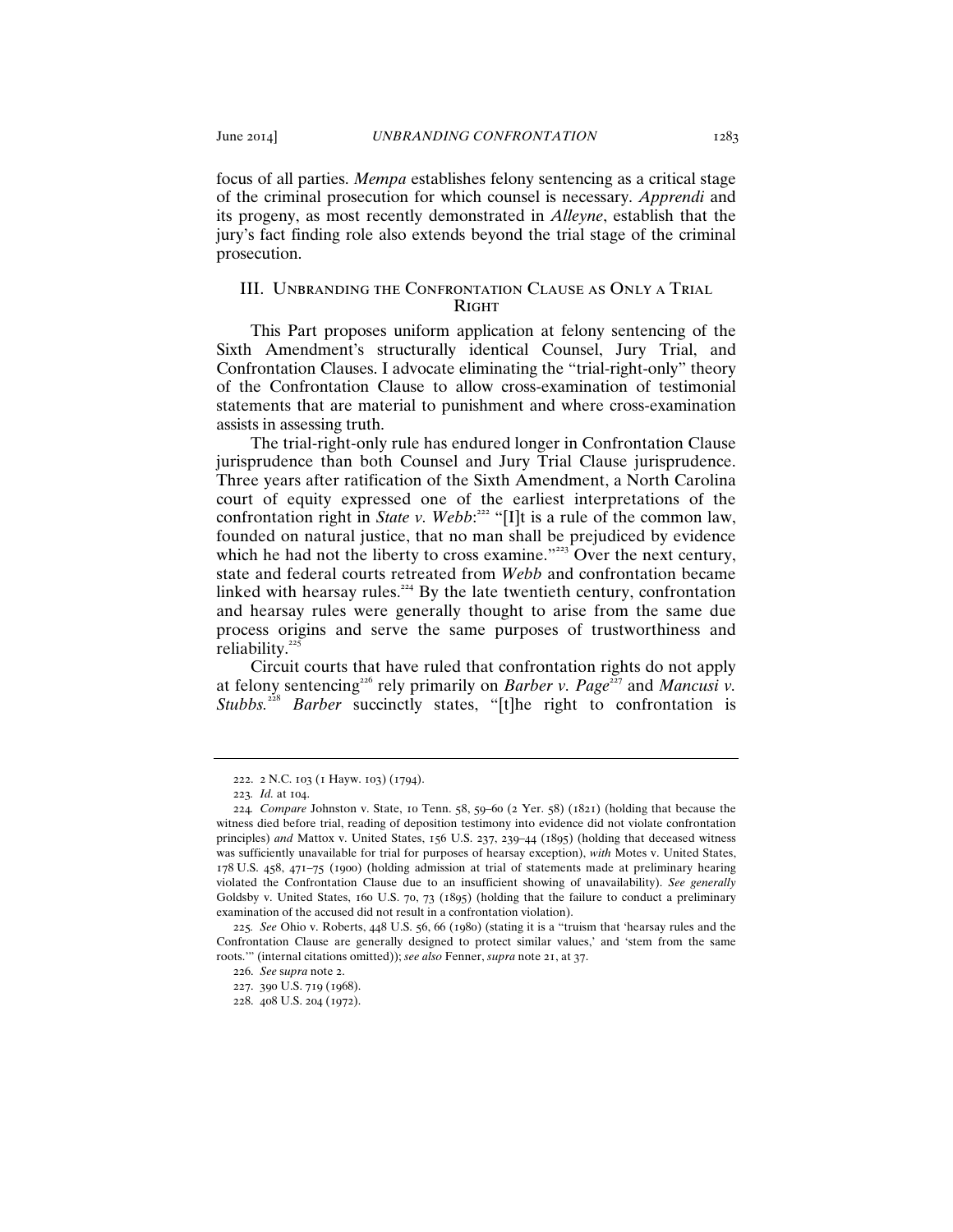basically a trial right,"<sup>229</sup> but *Barber* was not a felony sentencing case.<sup>230</sup> Neither was *Mancusi*, although the ruling in that case affected Stubbs's punishment. Stubbs was convicted and sentenced under New York's second offender law based in part on a Tennessee murder conviction that had been overturned due to the denial of effective counsel.<sup>231</sup> The New York court admitted witness statements from the prior Tennessee trial over Stubbs's objection.<sup>232</sup> The *Mancusi* Court found that there was sufficient evidence that the testimony of the unavailable Tennessee witness was reliable.<sup>233</sup> Thus, the overturned Tennessee murder conviction could be counted as the predicate offense under New York's second offender law.

*Barber* and *Mancusi* rely heavily on the assumption that confrontation has always enjoyed a peaceful coexistence with hearsay rules.<sup>234</sup> *Barber* and *Mancusi* were decided at a time when literal application of the Confrontation Clause was rejected for fear of abrogating most of the hearsay exceptions.<sup>235</sup> Both cases turn on the prosecution's good faith showing of unavailability and defendant's prior opportunity to cross-examine the witness.<sup>236</sup> *Barber* and *Mancusi* upheld the erroneous principle that because confrontation and hearsay were rooted in due process,<sup>237</sup> reliability was a sufficient surrogate<sup>238</sup> for cross-examination at trial.<sup>239</sup> *Ohio v. Roberts* best articulates that principle:

[W]hen a hearsay declarant is not present for cross-examination at trial, the Confrontation Clause normally requires a showing that he is unavailable. Even then, his statement is admissible only if it bears adequate "indicia of reliability." Reliability can be inferred without more in a case where the evidence falls within a firmly rooted hearsay exception. In other cases, the evidence must be excluded, at least absent a showing of particularized guarantees of trustworthiness.<sup>24</sup>

235*. Roberts*, 448 U.S*.* at 63.

<sup>229</sup>*. Barber*, 390 U.S. at 725.

<sup>230</sup>. Barber objected at trial to the admission of un-cross-examined preliminary hearing testimony. *Id*. at 720–21. The Court granted habeas relief on the ground that state authorities failed to make good faith efforts to obtain the witness. *Id.* at 724–26.

<sup>231</sup>*. Mancusi*, 408 U.S. at 207–10.

<sup>232</sup>*. Id.*

<sup>233</sup>. *Id.* at 216.

<sup>234</sup>*.* Ohio v. Roberts, 448 U.S. 56, 65–66 (1990). *But see* California v. Green, 399 U.S. 149, 155–56 (1970) (warning against the assumption that the overlap between hearsay rules and the Confrontation Clause is complete or the assumption that confrontation rights are nothing more than a codification of hearsay rules and their exceptions).

<sup>236</sup>*. Id.* at 65–77.

<sup>237</sup>*. Id.* at 66.

<sup>238</sup>. Chhablani, *supra* note 10, at 514 (citing John G. Douglass, *Beyond Admissibility: Real Confrontation, Virtual Cross-Examination, and the Right to Confront Hearsay*, 67 Geo. Wash. L. Rev. 191, 206 (1999)).

<sup>239</sup>*.* United States v. Fatico, 579 F.2d 707, 711–12 (1978).

<sup>240</sup>*. Roberts*, 448 U.S. at 66.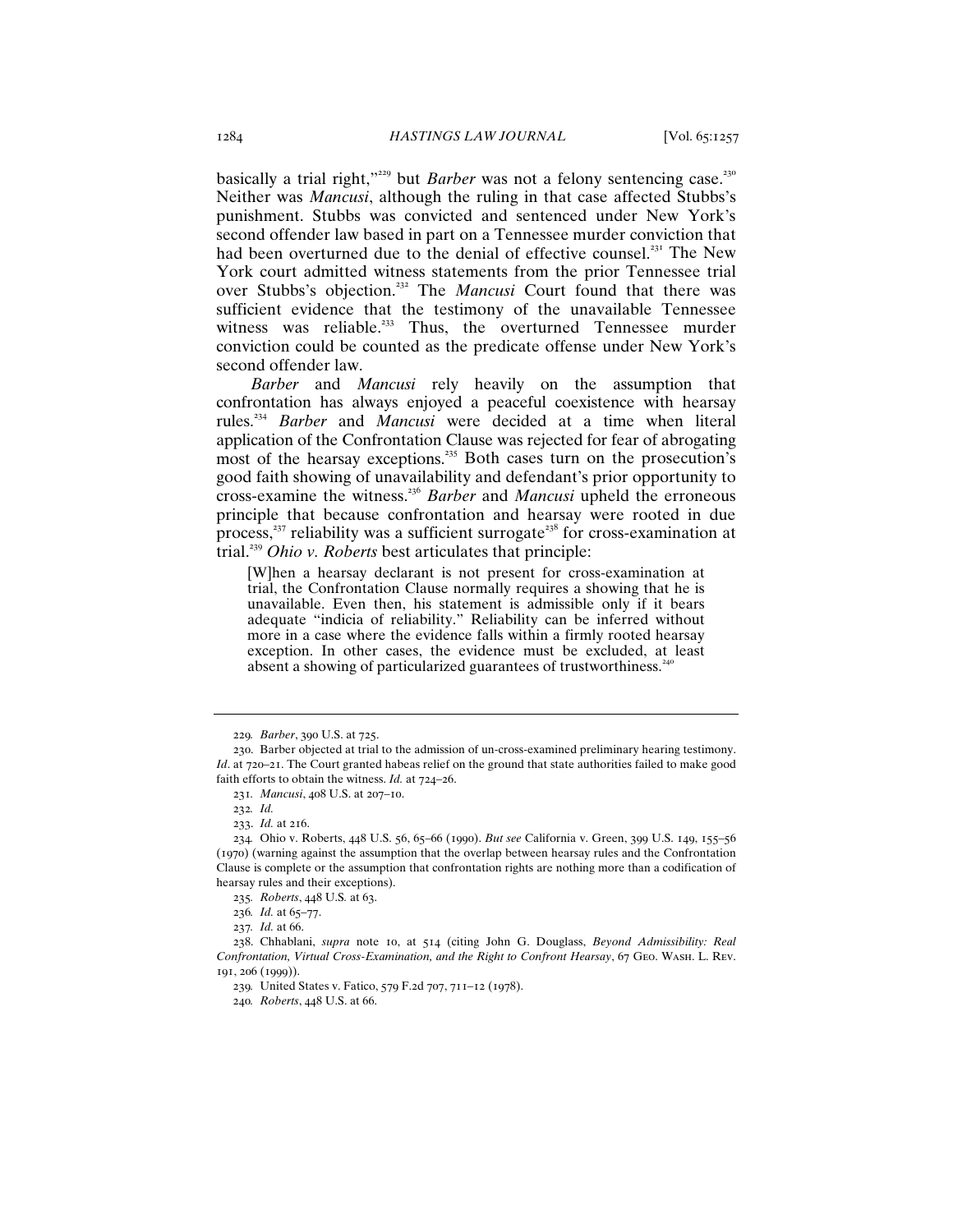Like *Barber* and *Mancusi*, *Roberts* established that the Confrontation Clause reflected only a "*preference* for face-to-face confrontation at trial."<sup>241</sup> Roberts was arrested and charged with forgery and possession of stolen credit cards.<sup>242</sup> At trial, Roberts testified that Anita Isaacs, the daughter of the victims,<sup>243</sup> provided the checkbook and credit cards with the understanding that he was allowed to use them.<sup>244</sup> Upon questioning by defense counsel at the preliminary hearing Isaacs admitted that she knew Roberts and that she permitted Roberts to stay at her apartment for several days while she was away, but that she neither gave Roberts her parents' checks and credit cards nor granted him permission to use them.<sup>245</sup> Because Isaacs did not appear at trial,<sup>246</sup> the prosecution was allowed to admit her preliminary hearing transcript to rebut Roberts's testimony.<sup>247</sup> While acknowledging that the Confrontation Clause was intended to limit some hearsay, the *Roberts* Court affirmed *Mancusi* and *Barber* to the extent that where a witness was unavailable, the confrontation requirement was satisfied by hearsay that was reliable and trustworthy.<sup>248</sup> The Court found that the prosecution made a good faith showing of unavailability and that Roberts had an adequate opportunity to cross-examine Isaacs during the preliminary hearing.<sup>2</sup>

*Roberts*, *Mancusi*, and *Barber* are incompatible outliers from the Court's more recent interpretations of the Confrontation Clause, beginning with *Crawford v. Washington*. <sup>250</sup> *Crawford* involved the admission of pre-recorded testimonial statements by a wife against her

247. The Court of Appeals reversed, finding that the prosecution failed to make a good faith showing of unavailability. *Id*. at 60. The court of appeals noted the state's failure to seek Isaacs's whereabouts for purposes of trial or otherwise determine whether she could be found. *Id.* The Ohio Supreme Court reinstated the trial court's finding on availability, but held that Roberts was not afforded a constitutionally sufficient opportunity to cross-examine Isaacs at the preliminary hearing. *Id.* at 60–61. The Ohio Supreme Court reasoned that increased due diligence would not have procured Isaacs's attendance at trial because her whereabouts were entirely unknown, but that defense counsel's questioning at the preliminary hearing did not amount to a cross-examination. *Id.*

<sup>241</sup>*. See id.* at 63–64 (emphasis added); *see also* Maryland v. Craig, 497 U.S. 836, 846, 849 (1990) (reasoning that the primary purpose of confrontation is to ensure reliability and face-to-face confrontation is only a preference).

<sup>242</sup>*. Roberts*, 448 U.S. at 58.

<sup>243</sup>. The checks were in the name of Barnard Isaacs and the stolen credit cards belong to both Barnard and his wife, Amy. *Id.* 

<sup>244</sup>*. Id.* at 59.

<sup>245</sup>*. Id*. at 58. According to the Court, defense counsel neither asked to have Isaacs declared a hostile witness nor requested permission cross-examine her. *Id.* 

<sup>246</sup>*. Id.* at 59–60. Five subpoenas for four different trial dates were sent to Isaacs at her parents' Ohio residence. *Id.* at 59. Anita was not present upon execution, nor did she contact the court. *Id.*  Before admission of the transcript, the trial judge conducted a voir dire of Isaacs's mother who testified she infrequently received telephone calls and knew of no emergency contact information for her daughter. *Id*. at 59–60.

<sup>248</sup>*. Id.* at 65–67.

<sup>249</sup>*. Id.* at 74–77.

<sup>250</sup>. 541 U.S. 36 (2004).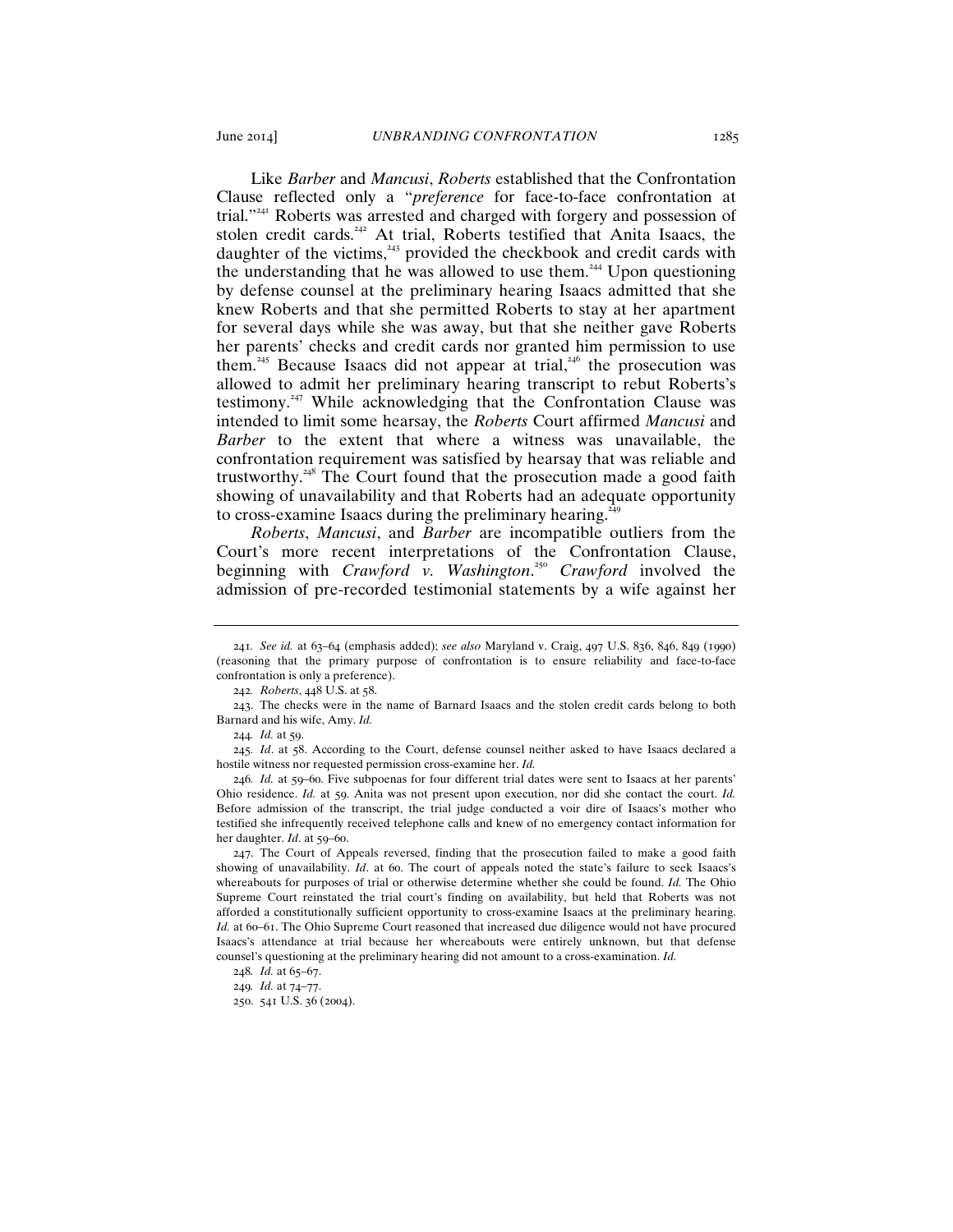husband, the defendant, and against whom she could not testify based on spousal privilege. $251$  The Washington Supreme Court had previously affirmed admission of Mrs. Crawford's recorded statements, satisfied that they were both reliable and trustworthy.<sup>252</sup> The *Crawford* Court reversed and reasoned that hearsay rules have strayed too far from confrontation's "original meaning."<sup>253</sup>

*Crawford* recognized two historical inferences about the Founders' understanding of confrontation: first, the Confrontation Clause was intended to prohibit ex parte examinations as evidence against the accused;<sup>254</sup> second, preratification testimonial statements of absent witnesses would not have been allowed without a showing of unavailability and a prior opportunity for cross-examination.<sup>255</sup> The *Crawford* Court ruled that the due process standard was too unpredictable.<sup>256</sup> Confrontation standards were higher: "Where testimonial statements are at issue, the only indicium of reliability sufficient to satisfy constitutional demands is the one the Constitution actually prescribes: confrontation."<sup>257</sup> The Court ultimately found that Mrs. Crawford's statements closely paralleled those the Framers intended to regulate<sup>258</sup> and that the admission of those statements violated Mr. Crawford's confrontation rights.<sup>259</sup> Noting that "testimonial statements" can be used for purposes other than establishing the truth of the matter asserted,<sup>260</sup> the Court

<sup>251</sup>*. Id.* at 38–40.

<sup>252</sup>*. Id.* at 41. The Washington Court of Appeals reversed and found that Mrs. Crawford's statements contradicted previous statements made in response to specific questions and that at one point Mrs. Crawford admitted she closed her eyes during the incident for which her husband was on trial. *Id.* 

<sup>253</sup>*. Id.* at 60. *But see* Thomas Y. Davies, *What Did the Framers Know, and When Did They Know It? Fictional Originalism in* Crawford v. Washington, 71 Brook. L. Rev. 105, 120–89, 196–206 (2005) (questioning the historical accuracy of *Crawford*'s reasoning that cross-examination and unavailability would have been required at the time of the Founding, as well as the use of non-testimonial statements; also arguing that *Crawford* glossed over important distinctions between felony and misdemeanor procedure and that at the Founding, the law had yet to fully develop hearsay rules or their exceptions).

<sup>254</sup>*. Crawford*, 541 U.S. at 50.

<sup>255</sup>*. Id.* at 53–54.

<sup>256</sup>*. Id.* at 60–67 (examining and discussing inconsistencies in the application of hearsay rules in post-*Roberts* confrontation cases).

<sup>257</sup>*. See id.* at 68–69; *see also id.* at 61 ("Admitting statements deemed reliable by a judge is fundamentally at odds with the right of confrontation . . . [which] . . . reflects a judgment . . . about how reliability can be best determined.").

<sup>258</sup>*. See id.* at 52 (concluding statements taken by police officers in the course of "interrogations bear a striking resemblance to examinations by justices of the peace in England"); *see also* Fisher, *supra* note 126, at 59 (describing *Crawford* as a "thoroughgoing originalist opinion").

<sup>259</sup>*. Crawford*, 541 U.S. at 53. The Court found the absence of an oath and the fact that the interrogators were police officers irrelevant. *Id.* 

<sup>260</sup>*. Id.* at 59 n.9 (citing Tennessee v. Street, 471 U.S. 409, 414 (1985)).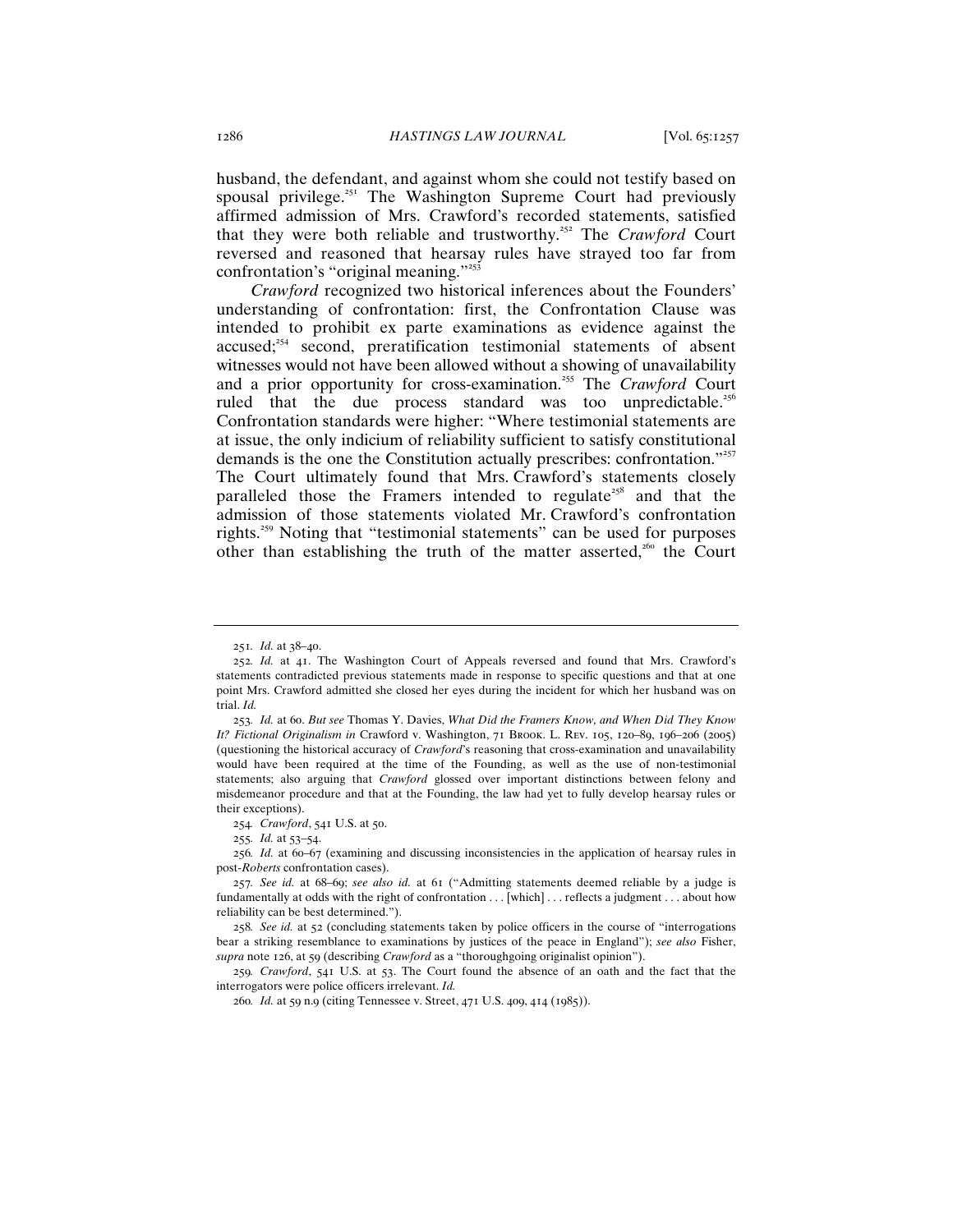explicitly limited the scope of the Confrontation Clause to "witnesses against the accused" who "bear testimony."<sup>261</sup>

*Crawford*'s interpretation of the Confrontation Clause applied only to testimonial statements; non-testimonial statements did not require more than reliability.<sup>262</sup> *Davis v. Washington* clarified the distinction between testimonial and non-testimonial statements.<sup>263</sup> *Davis* involved the admissibility of statements of unavailable witnesses in unrelated criminal trials in Washington state and Indiana. The Washington courts concluded that statements made in response to questions from 911 operator who answered a victim's call about a domestic dispute were non-testimonial and admissible.<sup>264</sup> The Indiana courts disagreed about admission of a victim affidavit that was executed and given to law enforcement officers who responded to a domestic disturbance complaint at the victim's home.<sup>265</sup> *Davis* held that statements were *testimonial* when the circumstances objectively indicated that no ongoing emergency existed and that the primary purpose of the interrogation (or questioning) was to establish or prove past events potentially relevant to a subsequent criminal prosecution.<sup>266</sup> Statements are *non-testimonial*, however, when given in the course of an interrogation (or questioning) and where circumstances objectively indicate that the primary purpose of the interrogation is to assist police during an ongoing emergency. $267$ 

*Crawford* makes clear that actual confrontation and crossexamination are the best methods to test the veracity of testimonial statements, and *Davis* demonstrates the fluidity of the testimonial/nontestimonial distinction.<sup>268</sup> As confrontation speaks to the method of

265*. Id.* at 819–21. Officers found the victim alone on her front porch; she later gave permission for them to enter the home where the defendant, her husband was waiting in the kitchen. *Id.* at 819. After questioning the victim in her living room, officers provided an affidavit which she filled out and signed. *Id.* at 819–20. One officer remained in the kitchen with the defendant, who attempted to participate in the conversation. *Id.*

267*. Id.*

268*. Id.* (noting that while in *Crawford* a core class of testimonial statements were set forth, it was "unnecessary to endorse any of them, because 'some statements qualify under any definition'") (citation omitted). The *Davis* Court reasoned that "[w]ell into the 20th century . . . Confrontation Clause jurisprudence was carefully applied only in the testimonial context." *Id.* at 824–25 (citations omitted). The testimonial character of the statement separated it from other hearsay that was subject to traditional limitations barring admission, but not the Confrontation Clause. *Id.* at 821. Statements taken by police officers in the course of interrogations were considered to be in the core class of testimonial statements. *Id.*

<sup>261</sup>*. See Crawford*, 541 U.S. at 51–52 (internal quotation marks omitted).

<sup>262</sup>*. Id.* at 68.

<sup>263</sup>. 547 U.S. 813 (2006).

<sup>264</sup>*. Id.* at 818–19. In the call, the defendant's ex-girlfriend provided defendant's name and accused him of assault. *Id.* at 817–18*.* The defendant was present during this portion of the call. *Id.* After informing the operator that the defendant left the scene, the victim described the context of the assault and provided other identifying information about the defendant. *Id.* at 818.

<sup>266</sup>*. Id*. at 822.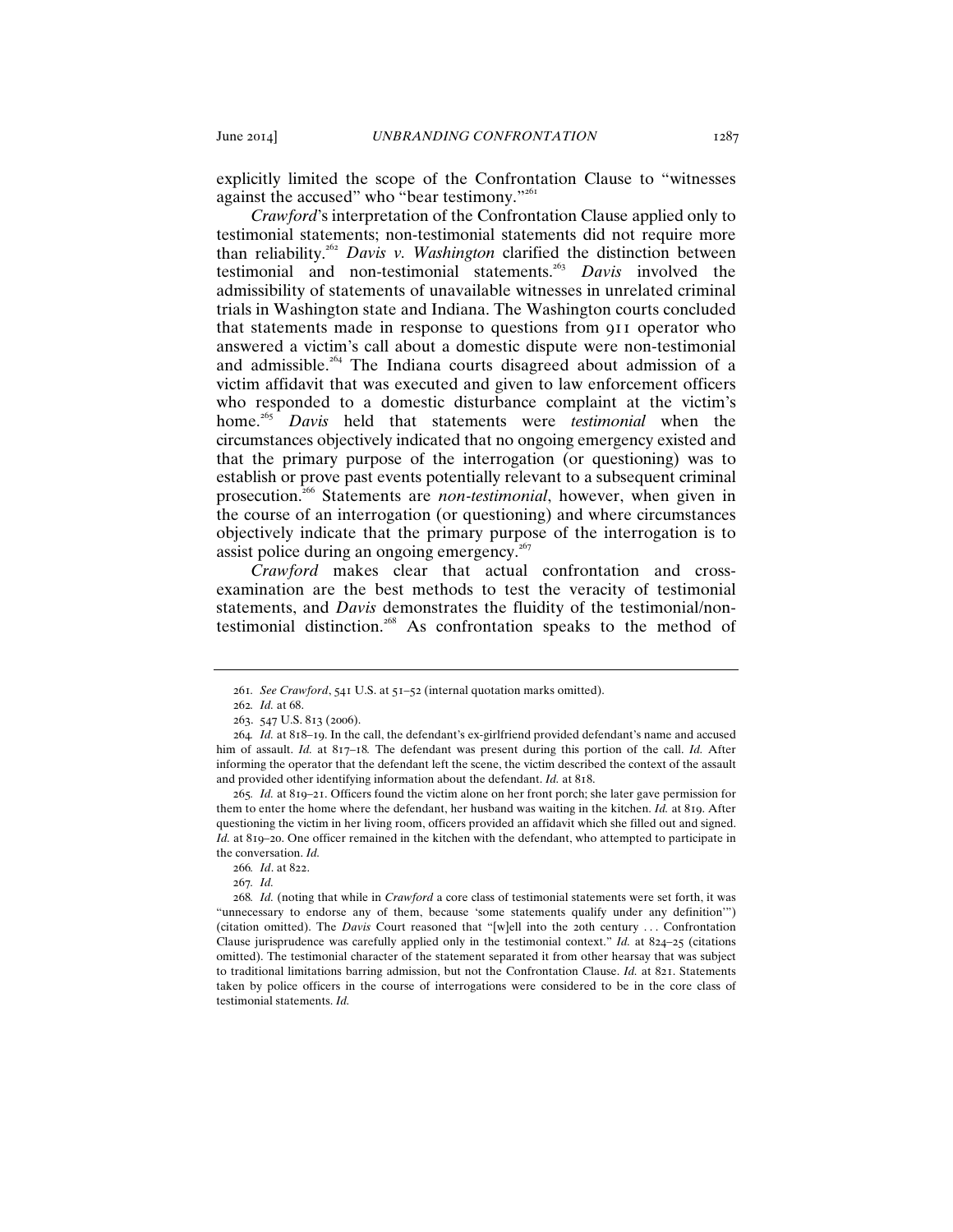testing evidence, the rules governing the method of testing could easily apply at felony sentencing, and already leave vast room for judicial discretion.<sup>269</sup> The Guidelines place no limitations on the use of information concerning the background, character, and conduct of a convicted defendant.<sup>270</sup> Sentencing courts can reach far back in time to determine what conduct relates to the defendant's convicted offense.<sup> $271$ </sup> This evidence may include statements recorded by probation officers during telephone interviews or signed witness statements gathered by law enforcement or prosecutors.<sup>272</sup> Such reports and statements are likely to include hearsay, double hearsay, and triple hearsay.<sup>273</sup> During plea negotiations, defense counsel may be unaware which testimonial statements, if any, will be presented at sentencing. Moreover, there is usually little opportunity to investigate the statement's veracity once its materiality becomes apparent. Despite these serious implications, reliability is the current standard to test information presented at felony sentencing hearings. $^{274}$ 

Testing the veracity of testimonial statements that are material to punishment is as compelling at felony sentencing as *Crawford* and *Davis* recognize at trial. Originally, the purpose of trial was to establish the specific offense conduct that merited punishment.<sup>275</sup> The purpose of sentencing was to announce the punishment.<sup> $276$ </sup> Little judicial discretion

270. Ngov, *supra* note 6, at 267 (citing 18 U.S.C. § 3661 (2012)); Becker, *supra* note 7, at 2 n.6.

<sup>269</sup>*. But see* Becker, *supra* note 7, at 2 (warning that the combination of guidelines sentencing and expansive judicial discretion may cause serious adverse consequences to defendants).

<sup>271</sup>. Ngov, *supra* note 6, at 237–38.

<sup>272</sup>. *See* United States v. O'Meara, 895 F.2d 1216, 1223 (8th Cir. 1990) ("[I]t is a sad but true fact of life under the Guidelines that many of the crucial judgment calls in sentencing are now made, not by the court, but by probation officers.") (Bright, J., concurring in part and dissenting in part); *see also*  John S. Dierna, *Guideline Sentencing: Probation Officer Responsibilities and Interagency Issues*, 53 Fed. Probation 3, 3 (1989). In the federal regime, probation officers play a critical role as the court's independent investigator. *Id.* Probation officers prepare all sections of the presentence report provided to the judge, including the tentative advisory guideline range based on the information gathered during the investigation. *See id.*; *see also* Jack B. Weinstein, *A Trial Judge's Second Impression of the Federal Sentencing Guidelines*, 66 S. Cal. L. Rev. 357, 364 (1992); Becker, *supra* note 7, at 8.

<sup>273</sup>. Becker, *supra* note 7, at 161.

<sup>274</sup>. Use of acquitted conduct as a category of "relevant conduct" essentially second-guesses a jury's prior determination about the veracity of testimonial statements. Despite the jury's declaration of "legal innocence," federal courts permit use of acquitted conduct to increase punishment. Ngov*, supra* note 6, at 258–60 nn.142–50, 284, 287 (discussing impact of acquitted conduct on subsequent proceedings, including probation and parole revocation hearings). Thus, in some cases, "a defendant can be sentenced to the same length of imprisonment that would have been imposed had he actually been convicted of the offense." *Id.* at 242. *But see* Blackstone, *supra* note 30, at \*361–62 ("If the jury therefore find the prisoner not guilty, he is then for ever [sic] quit and discharged of the accusation."). The prosecution is given a "second bite at the apple" to prove conduct already rejected as punishable, allowing the sentencing judge to ignore the jury's previous findings. Ngov, *supra* note 6, at 261, 267, 288, 291.

<sup>275</sup>. White, *supra* note 29, at 397.

<sup>276</sup>*. See id.*; *see also* Becker, *supra* note 7, at 5–6.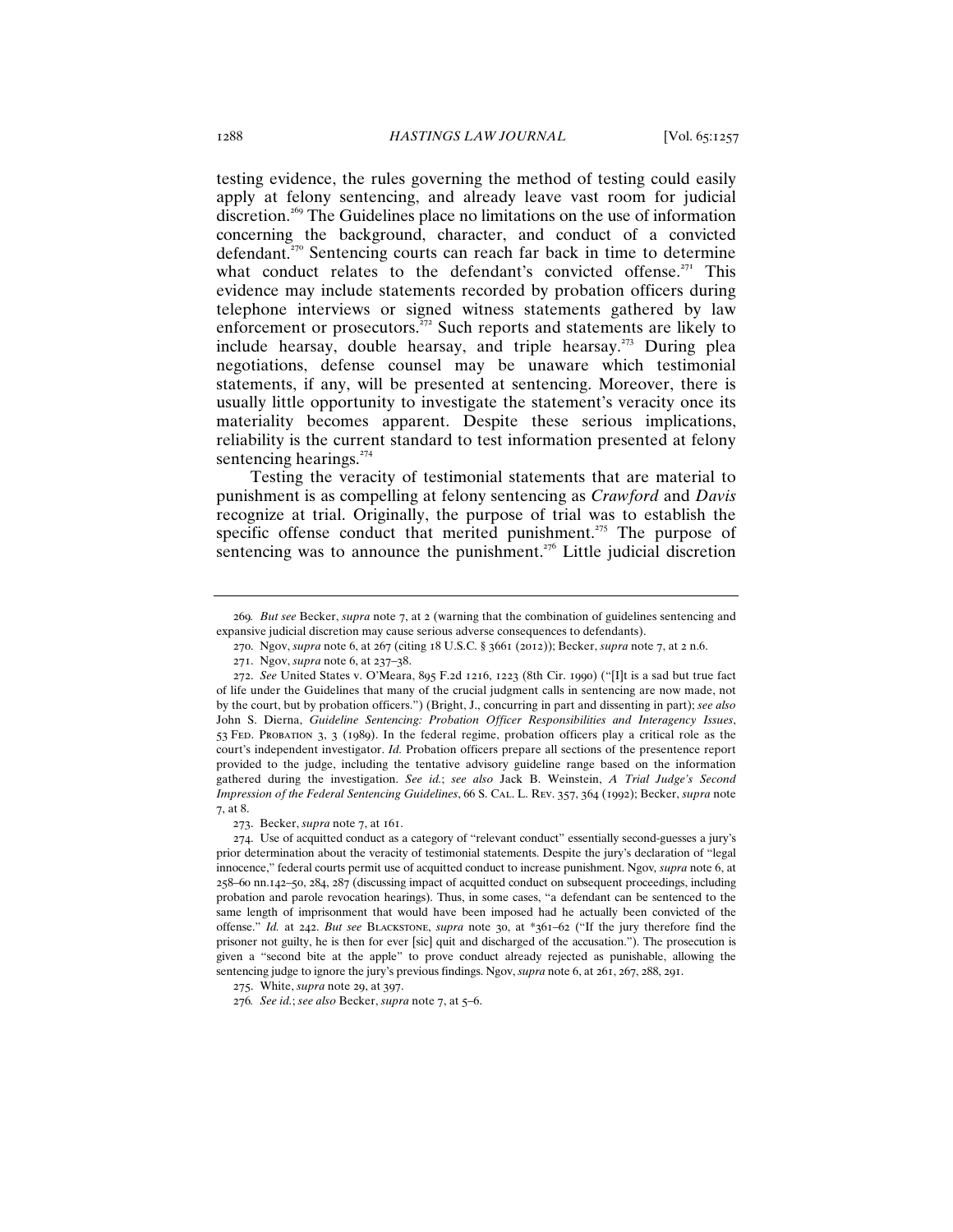existed pre-Founding to influence felony sentencing.<sup>277</sup> Modern sentencing procedure developed post-Founding and has shifted fact finding for purposes of fixing punishment into a structured sentencing hearing that occurs independent of the trial.<sup> $278$ </sup> Once guilt is rendered, either as a result of a verdict or a plea, sentencing becomes the focus of all parties and an accurate determination of facts that influence the sentence should be of primary importance for all parties.<sup> $279$ </sup>

*Apprendi* warned that modern courts must adhere to constitutional principles<sup>280</sup> even though the practice of unitary trial and sentencing may have changed. *Alleyne* provides a timely reminder of *Apprendi*'s warning. Alleyne's vigorous (and successful) defense of the brandishing "element" was essentially rendered meaningless.<sup>281</sup> The Guidelines allowed reconsideration of Alleyne's acquitted conduct, specifically the brandishing charge, as a category of "relevant conduct."<sup>282</sup> Alleyne's sentencing court allowed the prosecution to re-allege brandishing as an "enhancement" and therefore prove it by a lower burden. Alleyne was punished as if the jury actually found brandishing.<sup>283</sup> For the *Alleyne* Court, the inherent unfairness of these procedures, from a sentencing prospective, were no trivial matter and quite troubling.<sup>284</sup> So too is that fact that defense counsel was not allowed use of the most effective tools to re-defend the allegation, namely cross-examination of the testimonial statements that supported the post-trial "finding" that brandishing occurred.

<sup>277</sup>. Blackstone, *supra* note 30, \*378.

<sup>278</sup>. McMurray, *supra* note 23, at 592; Douglass, *supra* note 28, at 1972; Becker, *supra* note 7, at 6– 7 (describing guidelines sentencing as thoroughly fact driving).

<sup>279</sup>. Becker, *supra* note 7, at 2.

<sup>280</sup>*.* Apprendi v. New Jersey, 530 U.S. 466, 483–84 (2000). *But see id.* at 518 (describing decision as a return to a status quo that reflected the original meaning of the Sixth Amendment, not as a sharp break from the past) (Thomas, J., concurring).

<sup>281</sup>. Ngov, *supra* note 6, at 261, 267, 288, 291 (arguing that it would be impossible for innocence to have any significance if the sentencing court is allowed to use acquitted conduct to increase the sentence; that there should be new evidence to warrant or justify a court's reconsideration of acquitted conduct; and that such an outcome is nonsensical and in contravention of recent Supreme Court Jury Trial Clause precedent, including *Apprendi*, *Blakely*, and *Booker*).

<sup>282</sup>. *Id.* at 267 (citing 18 U.S.C. § 3661 (2012)).

<sup>283</sup>*. See id.* at 258–60 nn.142–50, 242, 284; *see also*, *id.* at 287. (discussing impact of acquitted conduct on subsequent proceedings, including probation and revocation hearings). The Court addressed the use of acquitted conduct as a basis for punishment in a pre-*Crawford* per curiam opinion that held use of such information did not violate the Double Jeopardy Clause. United States v. Watts, 519 U.S. 148, 155 (1997) ("[A]n acquittal is not a finding of any fact. . . . Without specific jury findings, no one can logically or realistically draw any factual inferences." (internal quotation marks omitted)). Even if acquittals only mean that the reasonable doubt standard was not met, not that the defendant is actually innocent, reconsideration of acquitted conduct is inherently unfair. Ngov, *supra* note 6, at 242 (citing Barry L. Johnson, *If at First You Don't Succeed—Abolishing the Use of Acquitted Conduct in Guidelines Sentencing*, 75 N.C. L. Rev. 153, 182–83 (1996)).

<sup>284</sup>. *See* Ngov, *supra* note 6, at 242 (citing Johnson, *supra* note 283, at 182–83).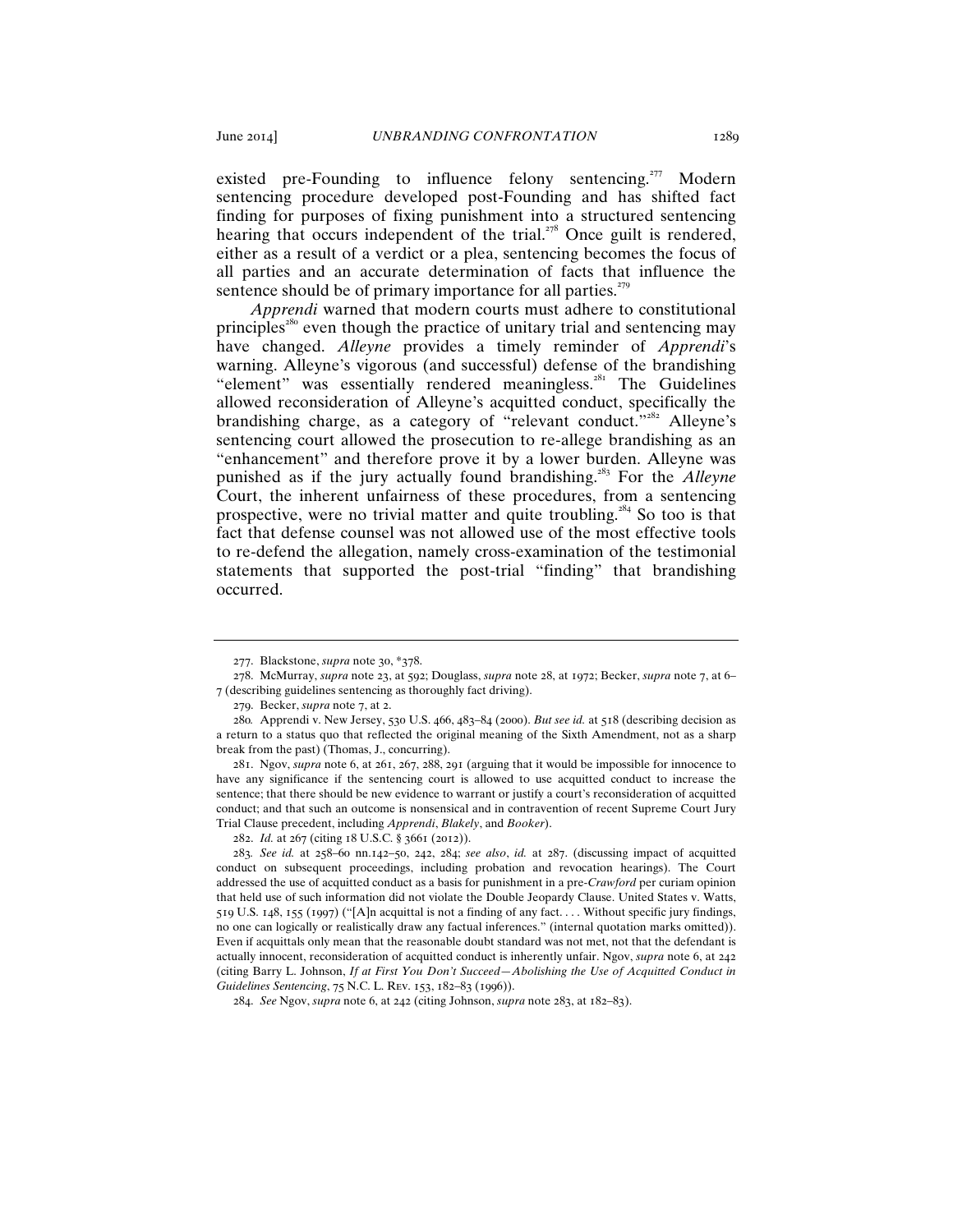Due to the prevalence of plea bargaining, most cases do not result in a trial like in *Alleyne*. As a result, the resolution of the material facts constituting the offense occurs after the plea and usually requires the use of testimonial statements at sentencing.<sup>285</sup> In this manner, the sentencing hearing itself becomes quite similar to a trial but results in sentencing by ambush from the defendant's perspective.<sup>286</sup> The inability to crossexamine testimonial statements ties defense counsel's hands and leaves the defendant with no meaningful opportunity to test the material evidence that supports the punishment.<sup>287</sup> Counsel's ability to marshal and prove the facts, introduce evidence, and generally aid and assist the defendant is also significantly hindered.<sup>288</sup> Allowing cross-examination of testimonial statements to prove the sentencing offense lessens the risk that the defendant will be punished based on unreliable evidence.<sup>289</sup>

This is not to say that confrontation should be required for all felony sentencing information.<sup>290</sup> Instead, when determining whether to require cross-examination of testimonial statements at felony sentencing, two key factors are the statement's materiality to punishment and whether cross-examination will assist in assessing veracity or truth. Determining whether testimonial statements would assist in an assessment of truth is unnecessary where material facts about the sentencing offense are admitted by the defendant and entered into the record (or plea agreement) at the time the plea is accepted. At the sentencing, the trial judge can ascertain a defendant's knowing, intelligent, and voluntary acceptance of the statement's veracity in the same manner as the court establishes the knowing, intelligent, and voluntary acknowledgement or waiver of other constitutional rights at sentencing. Where the parties do not agree, cross-examination should be allowed at felony sentencing.

#### **CONCLUSION**

An accurate determination of the facts that support the punishment is primary to the integrity of the U.S. criminal justice system. Bifurcated trial and sentencing is a modern felony sentencing development, but constitutional principles must still be obeyed. The fundamental unfairness and prejudice associated with punishing a defendant based on un-crossexamined testimonial statements provides sufficient reason to unbrand

<sup>285</sup>. James Edward Bond, Plea Bargaining and Guilty Pleas 156–57 (1975) (noting that sentencing judges rarely make detailed inquiries regarding the factual basis for the plea before accepting it).

<sup>286</sup>. *See* Becker, *supra* note 7, at 7–10.

<sup>287</sup>*. See id.* at 9.

<sup>288</sup>*. See id.* at 8.

<sup>289</sup>*. Id.* at 19 (describing the Confrontation Clause as the obvious candidate to ensure basic fairness at sentencing proceedings).

<sup>290</sup>. In *State v. Hurt*, 616 S.E.2d 910 (N.C. 2005), the North Carolina Supreme Court rejected the trialright-only theory of confrontation rights and recognized the pivotal role of counsel at modern sentencing.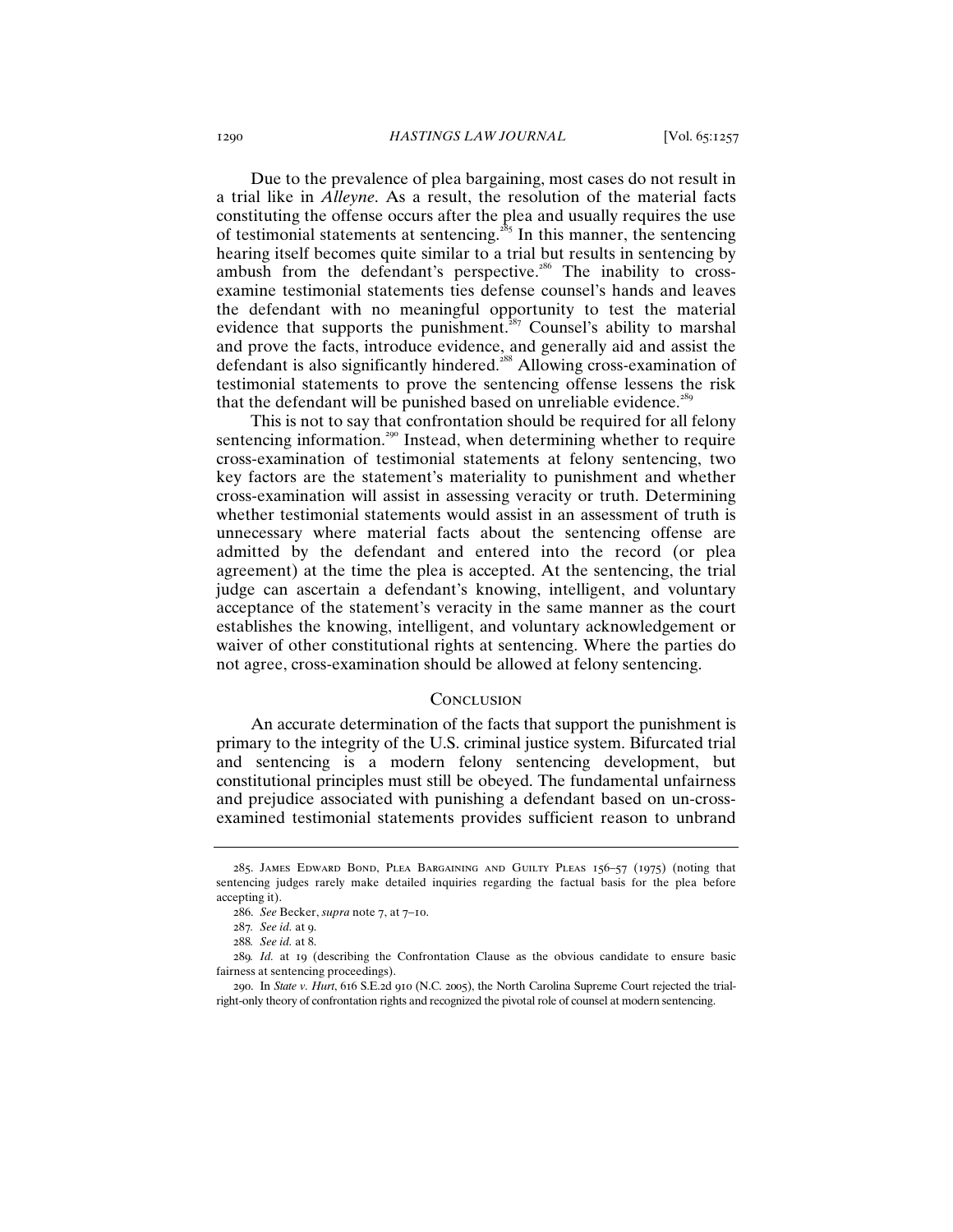confrontation as a right that only applies at the trial stage of the criminal prosecution. *Crawford* and *Davis* make clear that actual confrontation and cross-examination are the best methods to assess the veracity of testimonial statements.<sup>291</sup> Eliminating the "trial-right-only" theory of the Confrontation Clause creates uniformity with the structurally identical Counsel and Jury Trial Clauses. To be sure, confrontation should not be required for all evidence presented at felony sentencing hearings. Two key factors when determining whether to require cross-examination of testimonial statements at felony sentencing are the statement's materiality to punishment and whether cross-examination will assist in assessing truth. Where both prongs of this inquiry are met, confrontation should be expanded through the sentencing stage of the felony prosecution.

<sup>291</sup>. *See* Davis v. Washington, 547 U.S. 813, 825–26 (2006); Crawford v. Washington, 541 U.S. 36, 69 (2004).